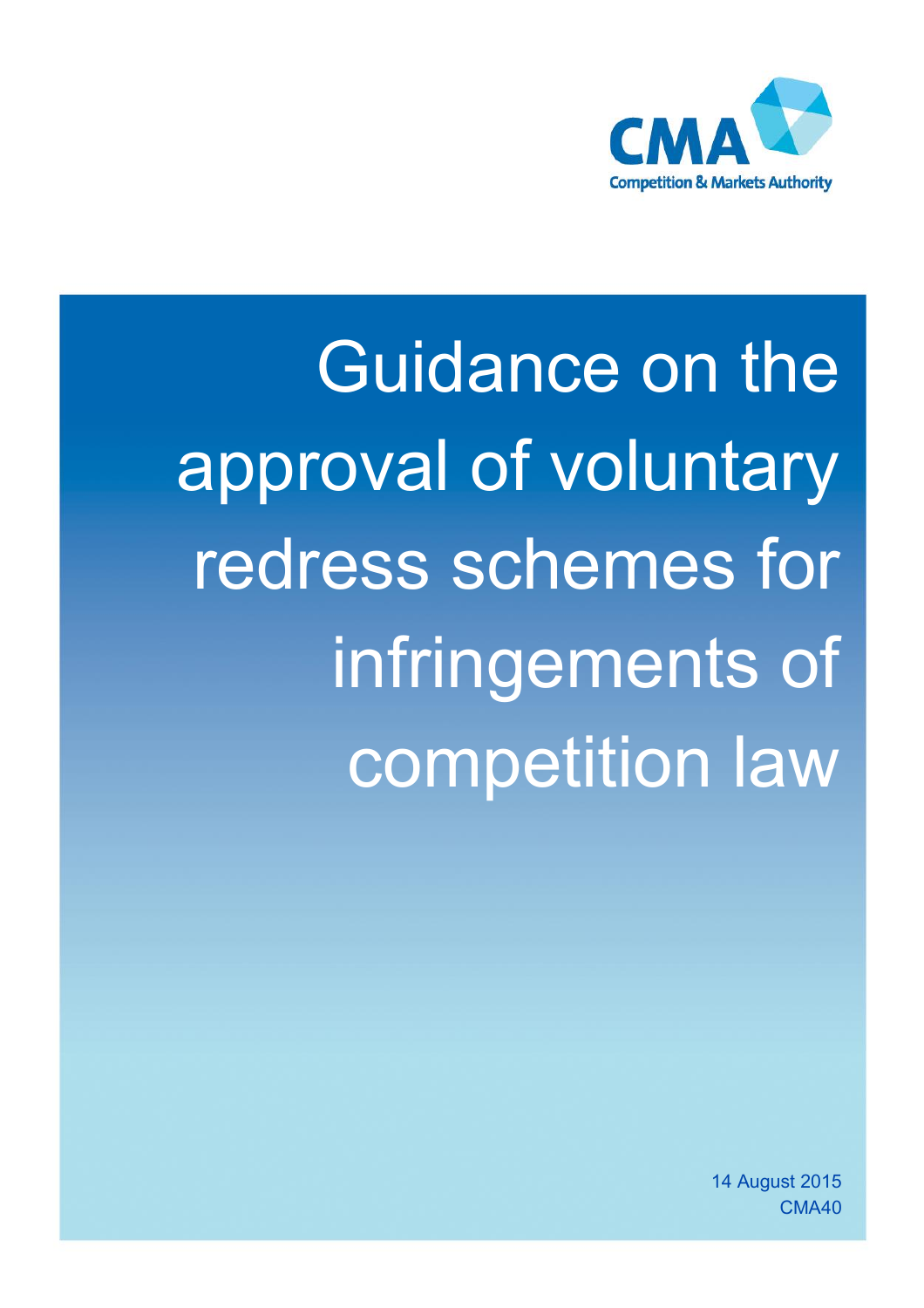© Crown copyright 2015

You may reuse this information (not including logos) free of charge in any format or medium, under the terms of the Open Government Licence.

To view this licence, visit [www.nationalarchives.gov.uk/doc/open-government](http://www.nationalarchives.gov.uk/doc/open-government-licence/)[licence/](http://www.nationalarchives.gov.uk/doc/open-government-licence/) or write to the Information Policy Team, The National Archives, Kew, London TW9 4DU, or email: [psi@nationalarchives.gsi.gov.uk.](mailto:psi@nationalarchives.gsi.gov.uk)

Any enquiries regarding this publication should be sent to us at: Policy, Precedent and Procedures Unit, Competition and Markets Authority, Victoria House, 37 Southampton Row, London, WC1B 4AD or by email to [redress.scheme@cma.gsi.gov.uk.](mailto:redress.scheme@cma.gsi.gov.uk)

This publication is also available at: [www.gov.uk/cma.](http://www.gov.uk/cma)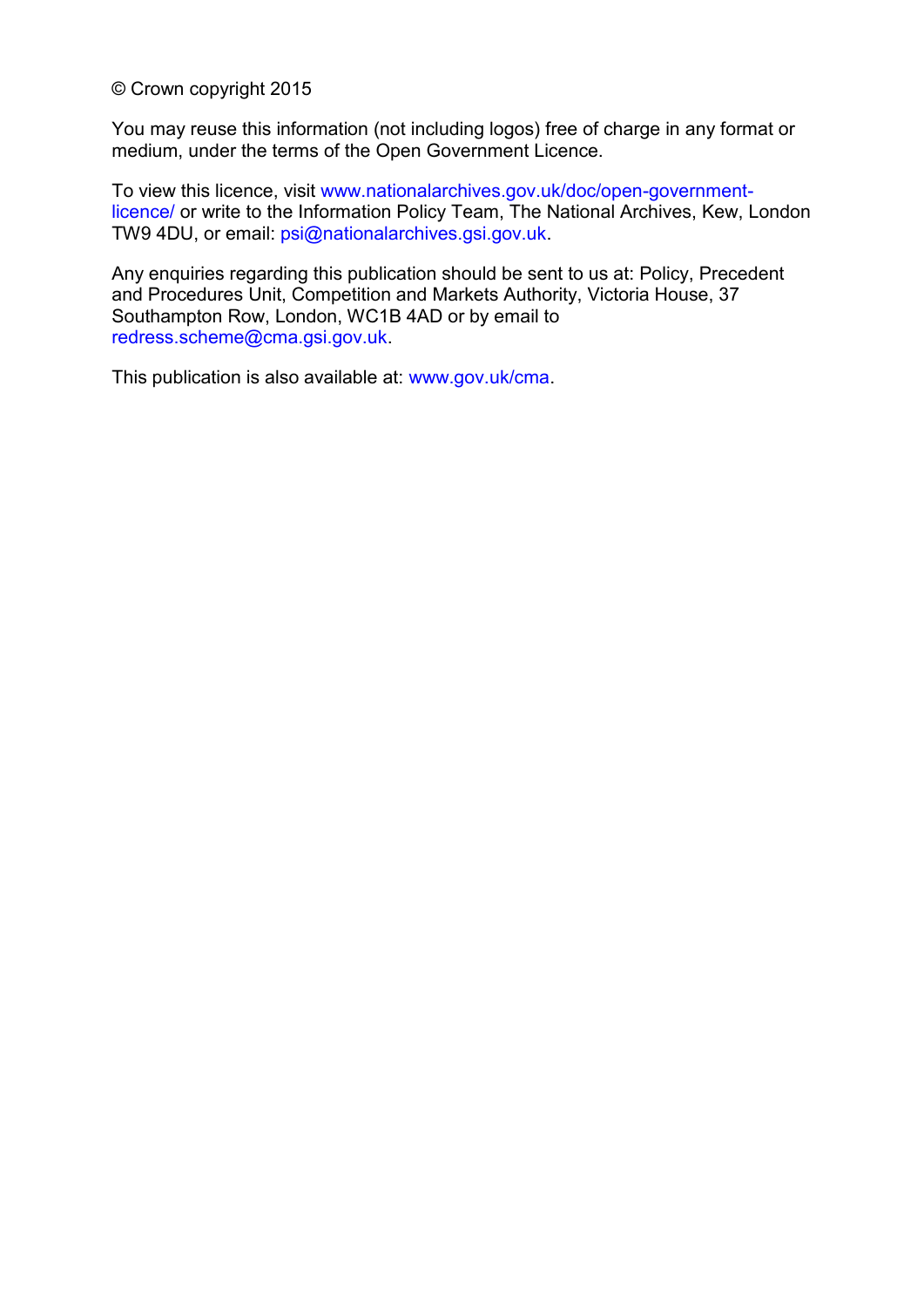## **Contents**

## *Page*

| $1_{-}$ |                                                                                |  |
|---------|--------------------------------------------------------------------------------|--|
|         |                                                                                |  |
|         | Breaches of competition law that may be covered by an Authority-approved       |  |
|         |                                                                                |  |
|         | Authority-approved voluntary redress schemes as part of the overall redress    |  |
|         |                                                                                |  |
|         | 2. Applying for Authority approval and devising a voluntary redress scheme  14 |  |
|         | Applications for Authority approval of voluntary redress schemes 14            |  |
|         |                                                                                |  |
|         |                                                                                |  |
| 3.      | The Authority's assessment of applications for redress scheme approval36       |  |
|         |                                                                                |  |
|         |                                                                                |  |
|         |                                                                                |  |
|         |                                                                                |  |
|         |                                                                                |  |
|         |                                                                                |  |
|         | 4. Enforcement of and release from an Authority-approved voluntary redress     |  |
|         |                                                                                |  |
|         | Enforcement of Authority-approved voluntary redress schemes 49                 |  |
|         |                                                                                |  |
|         |                                                                                |  |
|         |                                                                                |  |
|         | Annex C: Summary of private actions framework for competition law breaches  57 |  |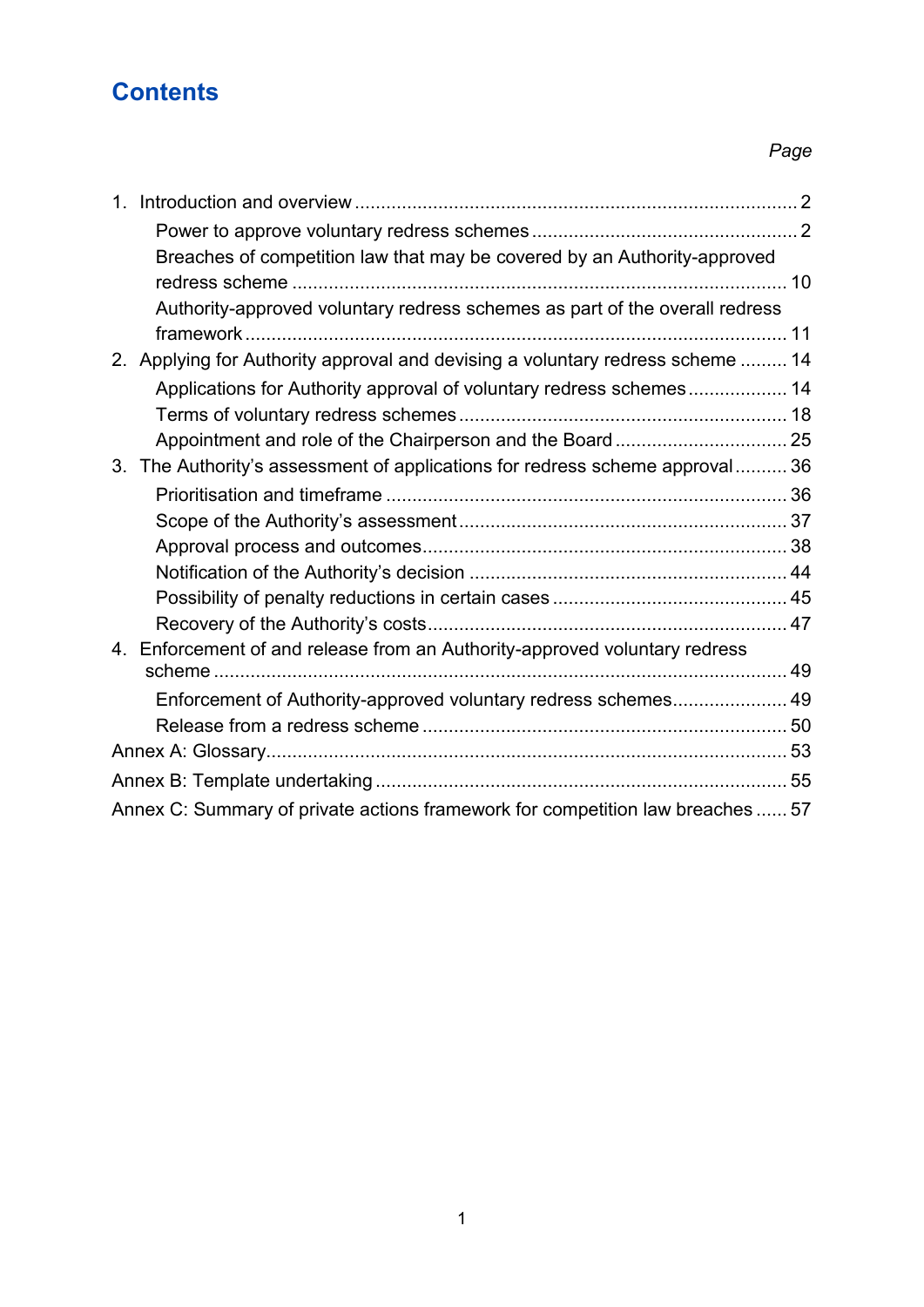## <span id="page-3-0"></span>**1. Introduction and overview**

### <span id="page-3-1"></span>**Power to approve voluntary redress schemes**

#### *The legal background*

- 1.1 This guidance outlines the provisions in the Competition Act 1998 (CA98), introduced by the Consumer Rights Act 2015 (CRA15),<sup>1</sup> which permit a person (the applicant) to submit a voluntary redress scheme to the Competition and Markets Authority (CMA)<sup>2</sup> or a concurrent regulator (Regulator)  $3$  for approval.
- <span id="page-3-2"></span>1.2 Under the CA98 as amended and the Competition Act 1998 (Redress Scheme) Regulations 2015, the CMA and Regulators are empowered to approve certain voluntary redress schemes. The remainder of this guidance uses the term 'the Authority' (which means the CMA or a Regulator as appropriate),<sup>4</sup> in order to reflect that both the CMA and Regulators may approve schemes. Where an application for scheme approval is made to the CMA or a Regulator, where appropriate it may be referred to the CMA or another Regulator to assess instead.<sup>5</sup>
- 1.3 Where a business offers a redress scheme, those affected by the infringement are able to claim compensation through such a scheme without the need to pursue litigation in the courts.

- Civil Aviation Authority (CAA) (air traffic services and airport operation services) [\(www.caa.co.uk\)](http://www.caa.co.uk/www.caa.co.uk)
- Financial Conduct Authority (FCA) (the provision of financial services) [\(www.fca.org.uk\)](http://www.fca.org.uk/)
- Monitor (the provision of health-care services in England) [\(www.gov.uk/government/organisations/monitor\)](http://www.gov.uk/government/organisations/monitor)
- Ofcom (electronic communications and post) [\(www.ofcom.org.uk\)](http://www.ofcom.org.uk/)
- Ofgem (gas and electricity markets in Great Britain) [\(www.ofgem.gov.uk\)](http://www.ofgem.gov.uk/)
- Ofwat (water and sewerage markets in England and Wales) [\(www.ofwat.gov.uk\)](http://www.ofwat.gov.uk/)

<sup>&</sup>lt;sup>1</sup> Section 49C of the CA98, as amended by the CRA15.

 $^2$  The CMA was established under the Enterprise and Regulatory Reform Act 2013 as the UK's economy-wide competition and consumer authority. It is responsible for ensuring that competition and markets work well for consumers, businesses and the economy as a whole. Further information on the CMA can be found on the [CMA's webpages.](http://www.gov.uk/cma) The CMA's primary duty is to promote competition, both within and outside the UK, for the benefit of consumers. To enable it to carry out its functions, the CMA has a range of statutory powers. <sup>3</sup> As at 13 August 2015, the concurrent regulators, and the scope of their competition concurrency, are:

Office of Rail and Road (ORR) (railway services in Great Britain) [\(www.orr.gov.uk\)](http://www.orr.gov.uk/)

Payment Systems Regulator (participation in payment systems) [\(www.psr.org.uk\)](http://www.psr.org.uk/)

Utility Regulator, Northern Ireland (NIAUR) (gas, electricity, water and sewerage services in Northern Ireland) [\(www.uregni.gov.uk\)](http://www.uregni.gov.uk/)

<sup>4</sup> See definition of 'the Authority' in Annex A.

 $^5$  The CMA and Regulators together form the UK Competition Network (UKCN), save that Monitor is an observer only of the UKCN. Any decision to transfer an application to another UKCN member or to Monitor will be taken having regard to the Competition Act Concurrency Regulations 2014 and the published guidance on the *[Concurrent application of competition law to regulated industries](https://www.gov.uk/government/publications/guidance-on-concurrent-application-of-competition-law-to-regulated-industries)* (CMA10).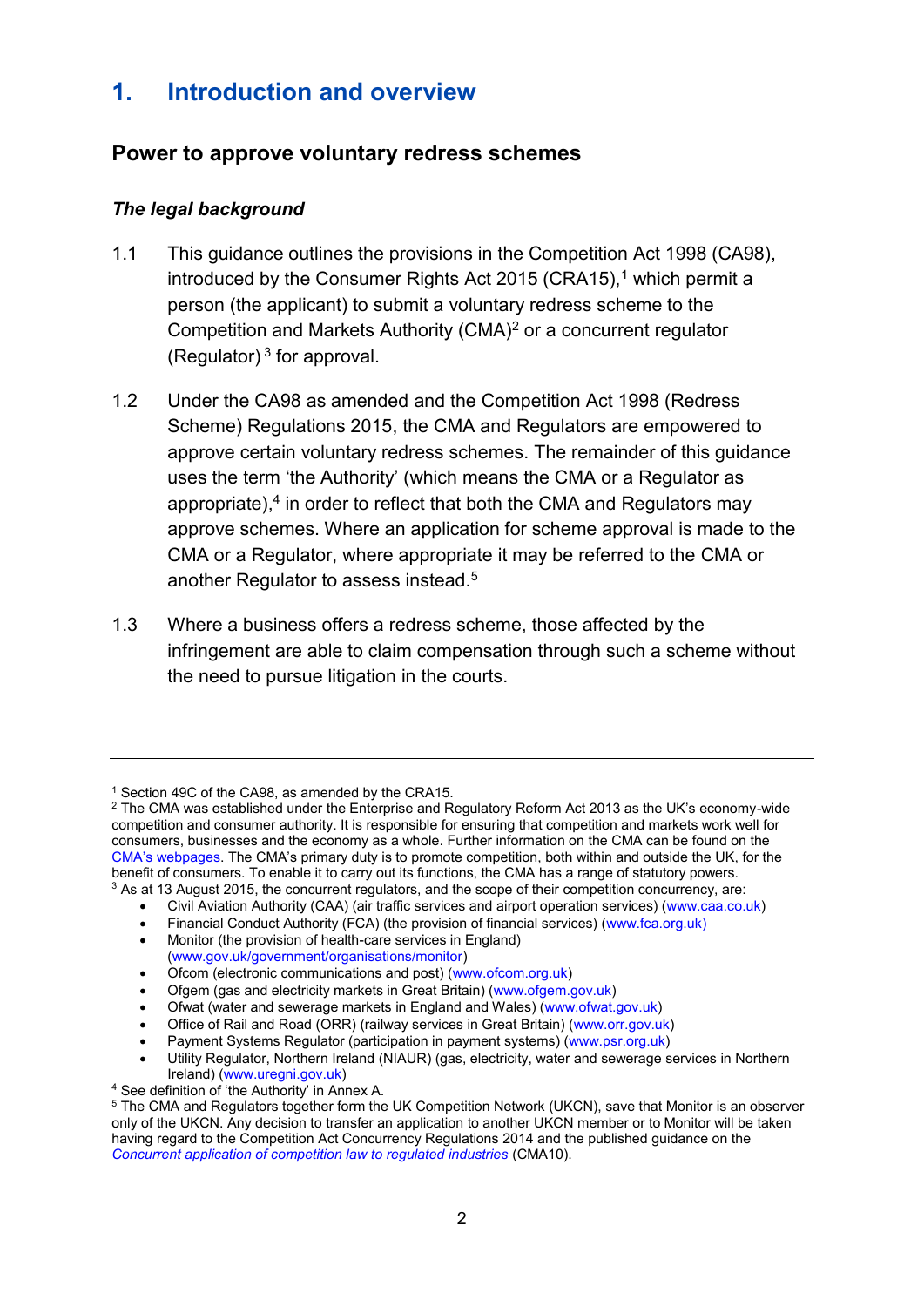- 1.4 The CMA and Regulators are required to publish guidance on applications for approval of redress schemes, the approval of such schemes, and the power to enforce approved schemes.<sup>6</sup> This is the CMA's guidance and was approved by the Secretary of State as required under section 49C(10) of the CA98 on 6 August 2015. It was published and came into effect on 14 August 2015. The CMA will take this guidance into account when carrying out its approval role under the CA98.<sup>7</sup>
- 1.5 The guidance is aimed principally at businesses seeking to provide compensation under a redress scheme and chairpersons and members of independent boards<sup>8</sup> appointed to determine compensation in relation to such a scheme. Businesses, Chairpersons and Board members appointed to devise redress schemes are expected to have regard to this guidance as appropriate when applying for approval of schemes or carrying out their roles and obligations under the legislative framework for scheme approval.
- 1.6 The guidance will be kept under review and may be revised from time to time to reflect the Authority's developing experience of its approval role and any relevant developments in the wider competition redress landscape.

### *Overview of the process for the Authority's approval of voluntary redress schemes*

#### *General*

- 1.7 Approved voluntary redress schemes are a form of alternative dispute resolution (ADR). A flowchart of the process for the Authority's approval of redress schemes is set out in Figure 1 on page 9 below.
- 1.8 A person (which may include more than one undertaking applying jointly) who has infringed competition law<sup>9</sup> may apply to the Authority for approval of a voluntary redress scheme. An application can be submitted to the Authority either during the course of an ongoing investigation or where an infringement decision has already been made by the Authority or the European Commission. Although the Authority may consider an application before it adopts an infringement decision, it may only approve the scheme at the time it makes an infringement decision (if the scheme relates to that decision) or

<sup>6</sup> Section 49C(9) of the CA98, as amended by the CRA15.

<sup>7</sup> The CMA expects that regulators will take this CMA guidance into account when producing their own guidance on the approval power.

<sup>8</sup> The roles of the Board and the Chairperson are explained in paragraphs [2.42](#page-26-1)[–2.78](#page-36-0) below.

<sup>&</sup>lt;sup>9</sup> See paragraphs [1.22](#page-11-1)[–1.26](#page-12-1) below.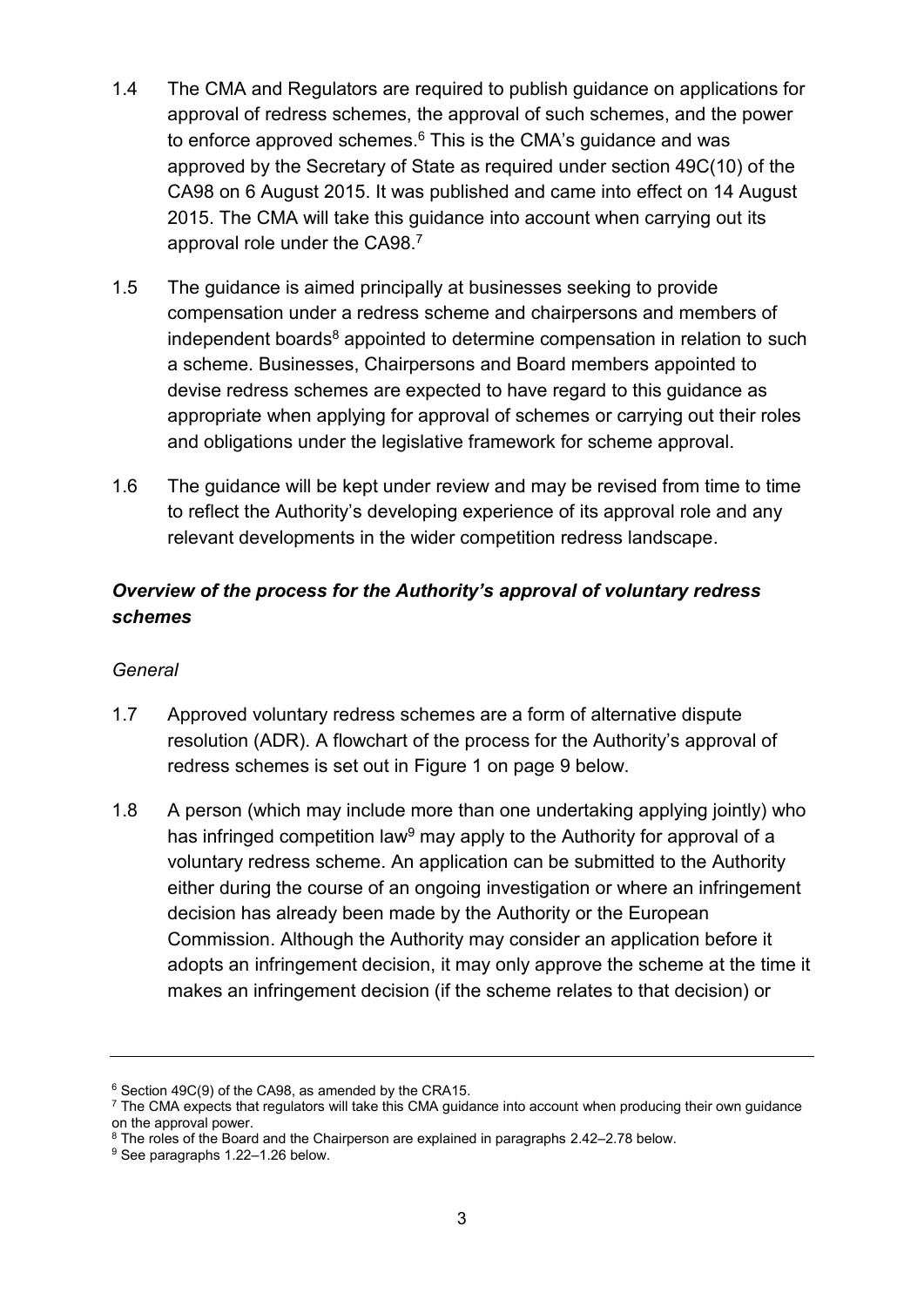after the infringement decision has been made (if the scheme relates to a decision of the European Commission).<sup>10</sup>

1.9 The Secretary of State has made regulations relating to the Authority's approval of redress schemes under section 49C(8) of the CA98 – the Competition Act 1998 (Redress Scheme) Regulations 2015 (the Regulations) – which govern how the Authority considers redress schemes.<sup>11</sup>

#### *Unconditional approval of full schemes*

- 1.10 The Regulations provide that the Authority may approve a redress scheme only if it:
	- has been devised in accordance with the process specified in the Regulations (Required Process);
	- contains all of the information required by the Regulations (Required Information); and
	- contains all of the terms required by the Regulations (Required Terms).<sup>12</sup>
- 1.11 As regards the **Required Process**, a person wishing to offer a voluntary redress scheme will need to appoint a Chairperson who will in turn appoint the members of the Board in accordance with paragraphs [2.42](#page-26-1) to [2.59](#page-30-0) below. The Chairperson and the Board will then devise the terms of the redress scheme, including the level of compensation, taking into consideration the relevant matters.<sup>13</sup> According to the Regulations, the relevant matters include:
	- evidence of loss caused to persons entitled to compensation relating to the infringement decision;
	- who is entitled to compensation under the redress scheme;
	- the process for applying for compensation under the redress scheme, including any requirements to produce evidence in support of an application; and

 $10$  Redress schemes for these purposes arise where there is a decision by a relevant authority and not in the context of a private action (see Annex C for the distinction between follow-on and stand-alone actions).

<sup>11</sup> SI 2015/1587. The Regulations will come into force on 1 October 2015.

<sup>&</sup>lt;sup>12</sup> Article 4(1) of the Regulations.

<sup>13</sup> See paragraph[s 2.60](#page-30-1)[–2.78](#page-36-0) below.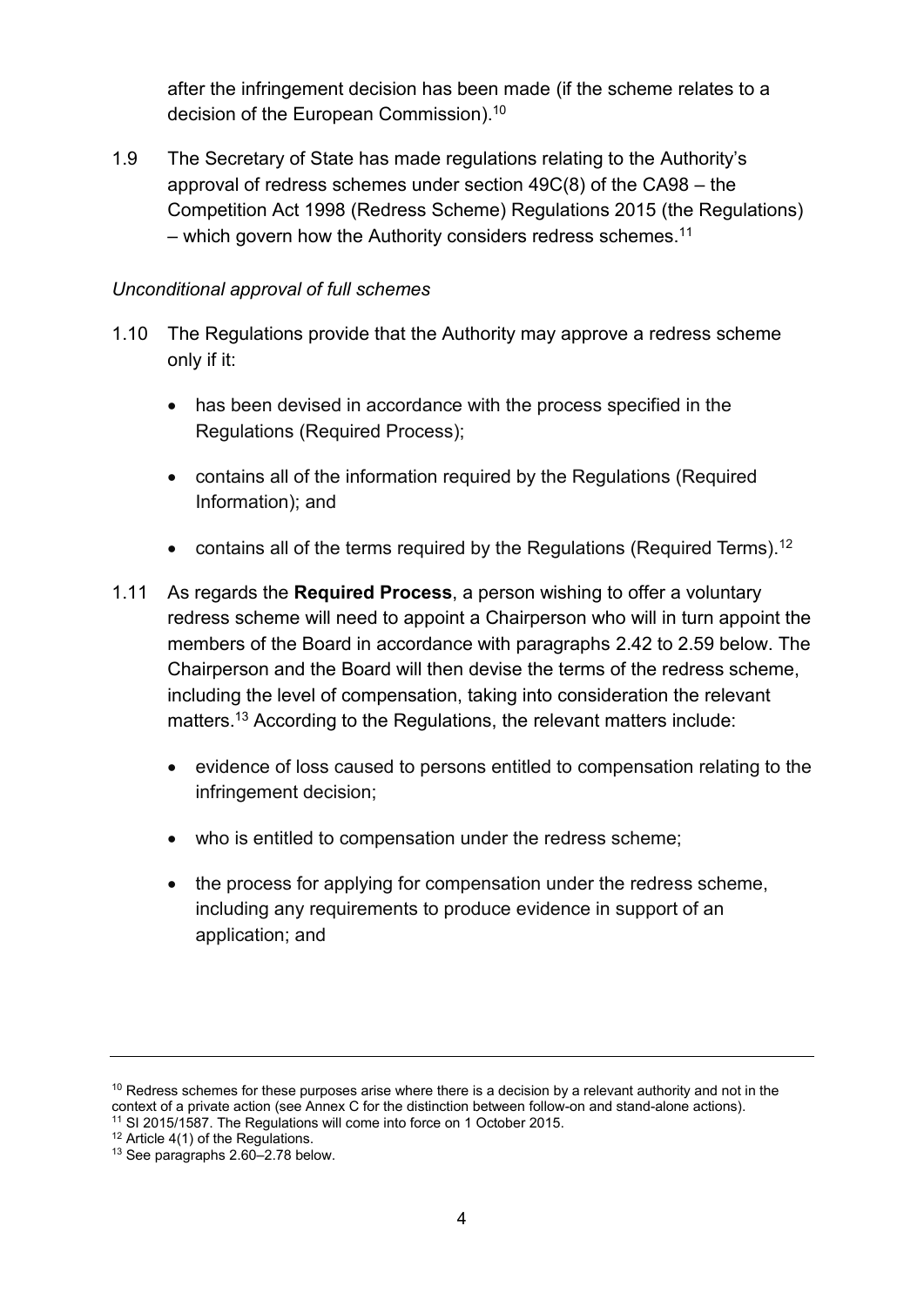- how those entitled to compensation under the scheme will be notified of their entitlement.<sup>14</sup>
- 1.12 Although under the Regulations it is the responsibility of the Chairperson and Board to devise a scheme, applicants will need to decide on the key parameters within which a scheme will be devised, and ensure that they are communicated clearly to the Chairperson and Board. Also, an applicant may have an idea as to how it would like specific aspects of a redress scheme to operate. For example, it may have explored internally various options for a redress scheme, including what evidence may be required from potential beneficiaries, or arrangements to advertise a scheme. An applicant can share its ideas with the Chairperson and the Board, so as to assist them in devising the scheme, and the Chairperson and the Board may take into account any initial suggestions made by the applicant, should it consider them to be appropriate.

#### 1.13 The **Required Information** includes:

- the names of the Chairperson and Board members and confirmation that none of them had a conflict of interest, neither when they were appointed nor when they considered whether to recommend approval of the scheme to the Authority;
- details of the arrangements to ensure that the Chairperson and Board members had access to relevant information held by the applicant prior to deciding whether to recommend the redress scheme for approval to the Authority;
- details of the process for applying for compensation under the redress scheme, and estimates as to how long it will take to determine such applications for compensation; and
- details of an independent complaints process available for those applying for compensation under the redress scheme.<sup>15</sup>
- 1.14 The **Required Terms** that the redress scheme must include are:
	- that a third party may not submit a claim under the scheme on behalf of those entitled to compensation under the scheme; and

<sup>&</sup>lt;sup>14</sup> Article 5(7) of the Regulations.

<sup>&</sup>lt;sup>15</sup> Article  $6(1)$  of the Regulations.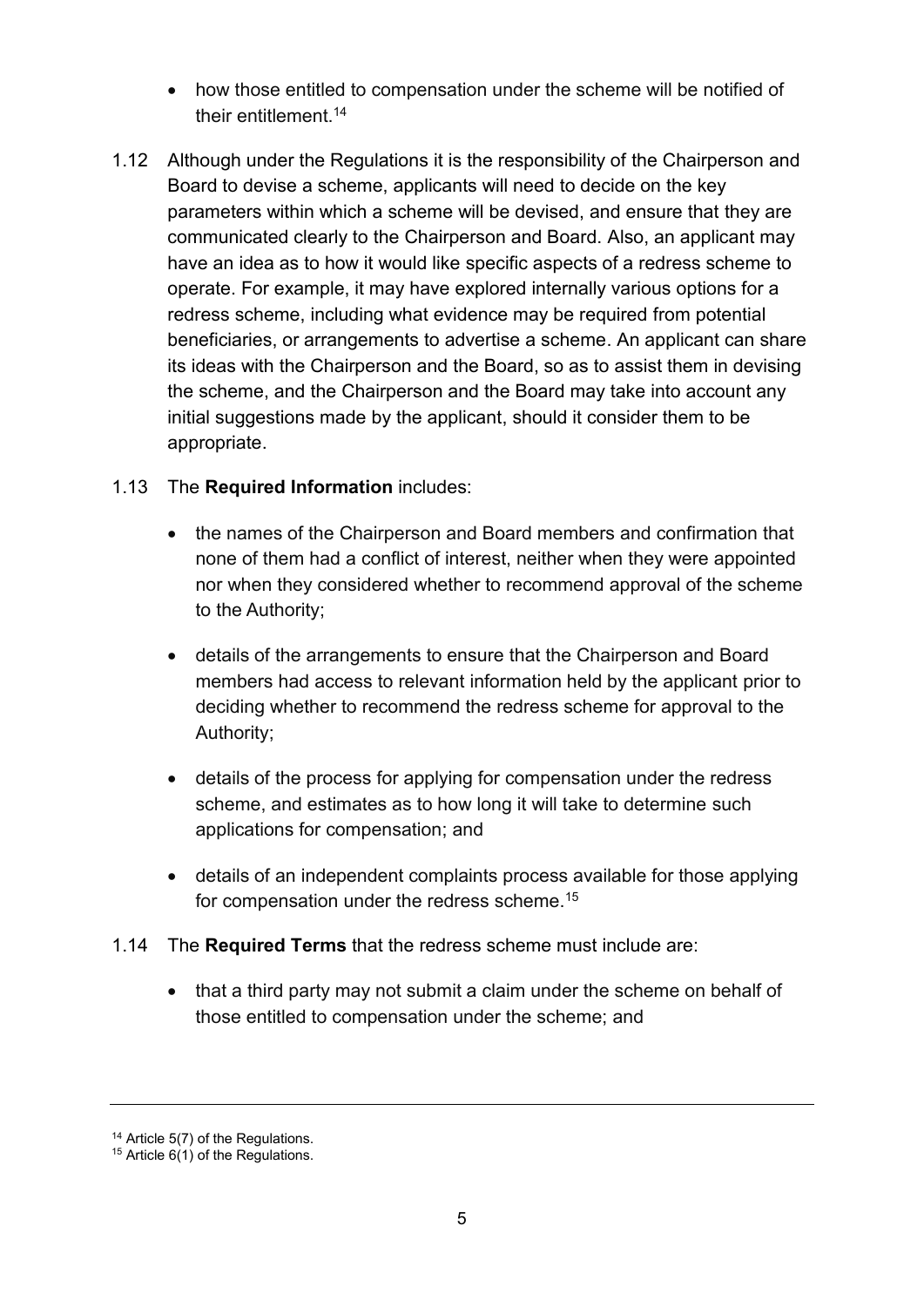- $\bullet$  that the scheme will operate for at least nine months.<sup>16</sup>
- 1.15 For ease of reference, the remainder of this guidance refers to the Required Process, the Required Information, and the Required Terms collectively as the **Regulation Requirements**.

#### *Conditional approval of outline schemes*

- <span id="page-7-0"></span>1.16 Even if all the Regulation Requirements have not been met yet (for example a Chairperson or Board have not been appointed), if the applicant has provided the Authority with information about the time when, and how, the scheme will comply with the Regulation Requirements, the Authority may approve an outline scheme subject to conditions which must include conditions to ensure such compliance by a particular date.<sup>17</sup> An applicant will also need to provide the Authority with sufficient information for it to consider that it is appropriate to approve a scheme in principle (see further paragraph [1.20](#page-8-0) below). The deadline the Authority sets for satisfying the Regulation Requirements will depend, among other things, on how quickly the Chairperson and the Board members can be appointed and the complexity of the case. However, the Authority will expect businesses to act as quickly as reasonably possible.
- 1.17 As well as imposing conditions relating to the Regulation Requirements, the Authority may also impose further conditions requiring the provision of information about the operation of the scheme more generally,  $18$  including for example about the amount or value of compensation to be offered under the scheme and how this will be determined. Moreover, where such information conditions relating to the Regulation Requirements or other matters are imposed, the Authority may also impose other conditions, <sup>19</sup> such as, for example:
	- that other information required is provided by a particular date;
	- that the Authority, the Board and the Chairperson must be provided with complete and accurate information in all material respects; and

<sup>&</sup>lt;sup>16</sup> Article 7 of the Regulations.

<sup>&</sup>lt;sup>17</sup> Sections  $49C(4)$  and  $(5)(a)$  of the CA98 and Article  $4(2)$  of the Regulations.

<sup>&</sup>lt;sup>18</sup> That is, information not falling within the Regulation Requirements. See section 49C(4) of the CA98.

 $19$  Section 49C(5)(a) of the CA98.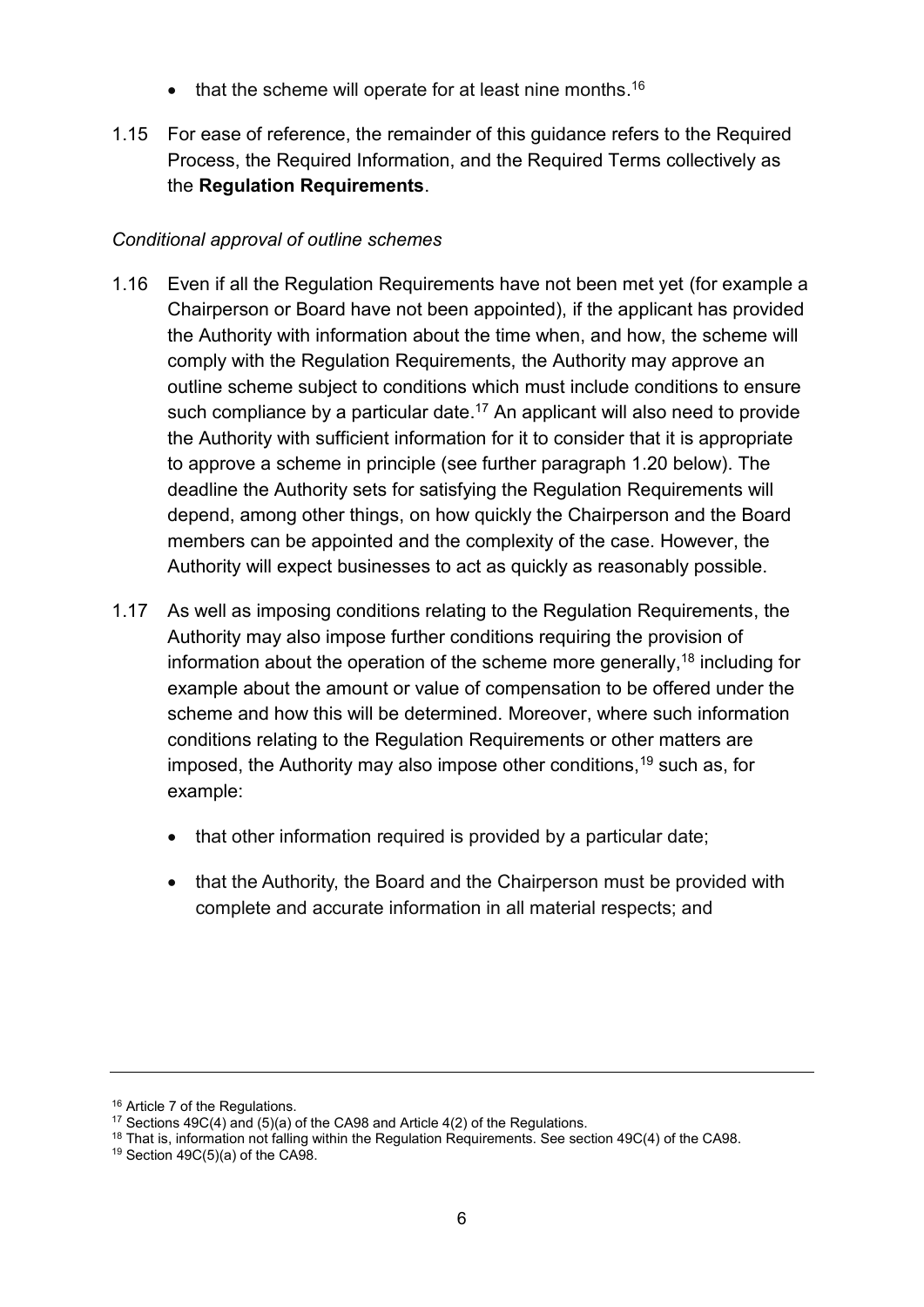- that the Authority must be satisfied with the Chairperson and Board members' final determination of, and the level of compensation ultimately offered under, the scheme.<sup>20</sup>
- 1.18 The Authority may revoke conditional approval of an outline redress scheme if any of the conditions (information and/or non-information related) are not met.<sup>21</sup> The Authority may take into account any representations made by the compensating party and/or any discussions with the Chairperson and Board before reaching its decision. Alternatively, where appropriate, the Authority's concerns about a breach of one or more conditions may be addressed by the offer of a suitable full replacement scheme from the applicant, which must satisfy the Regulation Requirements and be capable of unconditional approval, since no further conditions can be imposed in relation to a replacement scheme.
- 1.19 The Authority is not able to grant conditional approval of schemes that relate to existing infringement decisions of the Authority or the European Commission. In respect of such infringement decisions, the Authority is able to consider only full schemes rather than outline schemes and, if granting approval, will do so without conditions.
- <span id="page-8-0"></span>1.20 A business wishing to submit an outline scheme for conditional approval will in practice need to provide the Authority with sufficient information for it to assess whether it considers the outline scheme being offered is – in principle, and subject to the Chairperson and Board devising the detailed scheme in due course – appropriate for approval. The information required for that assessment may to some extent vary case by case, but the Authority would expect an outline scheme submitted for conditional approval to include sufficient information on the key parameters of the scheme set out at paragraph [2.9](#page-17-0) below. In particular, applicants should provide available details about:
	- the agreement or conduct, and the aspects of the relevant investigation in relation to which, the scheme is being offered;
	- the persons who will be entitled to claim compensation under the redress scheme;
	- the scope of the compensation to be offered under the scheme, as initially proposed by the applicant;

 $20$  For further details on the conditions that the CMA may impose, see paragraph [3.14 b](#page-41-0)elow.

 $21$  Section 49C(5)(b) of the CA98.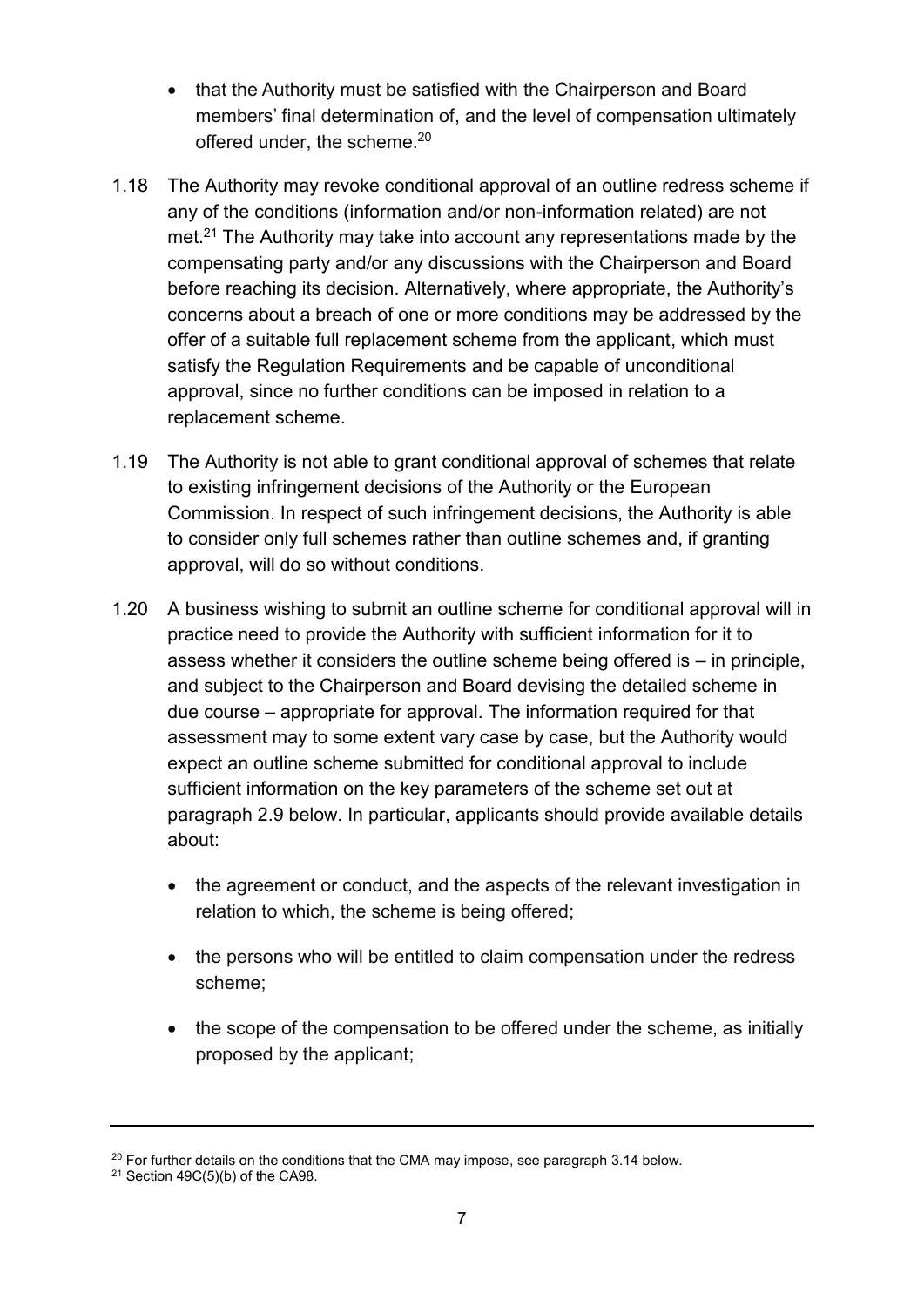- the proposed Chairperson and Board members, and proposed arrangements to ensure they will have access to relevant information held by the applicant;
- the process for applying for compensation under the redress scheme;
- the possible types of evidence that potential beneficiaries may submit in support of an application under the proposed scheme;
- the independent complaints process available for those applying for compensation under the redress scheme;
- how the redress scheme will be advertised and those entitled to compensation under the scheme will be notified of their entitlement; and
- evidence or information about the expected cost to the applicant of administering the scheme, including details as to how the scheme will be resourced.
- 1.21 Further details about applications for redress scheme approval and the assessment and approval process can be found in chapters [2](#page-15-0) and [3](#page-37-0) of this guidance.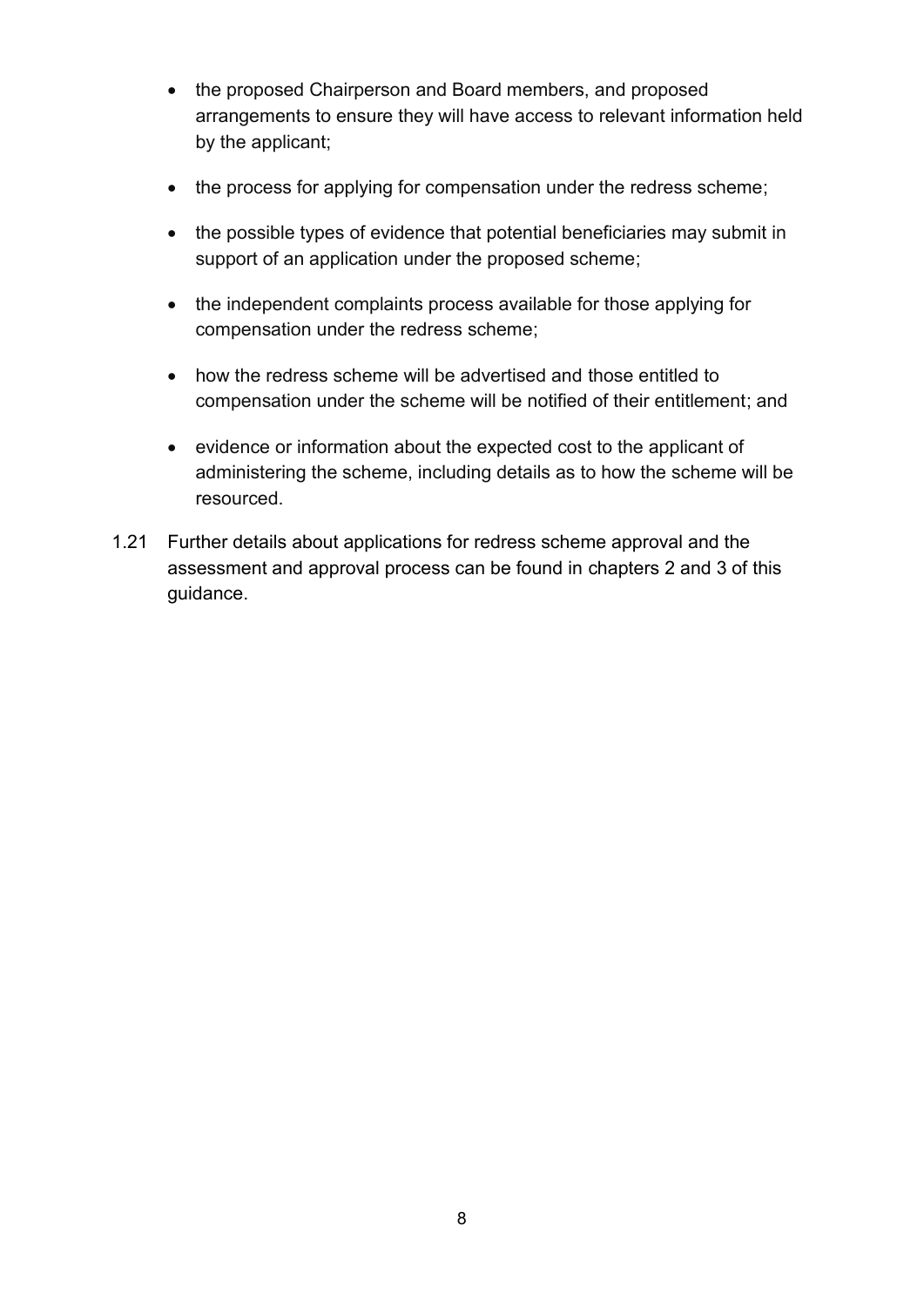#### Figure 1: The redress scheme approval process



scheme or amend it in such a way that it receives majority approval.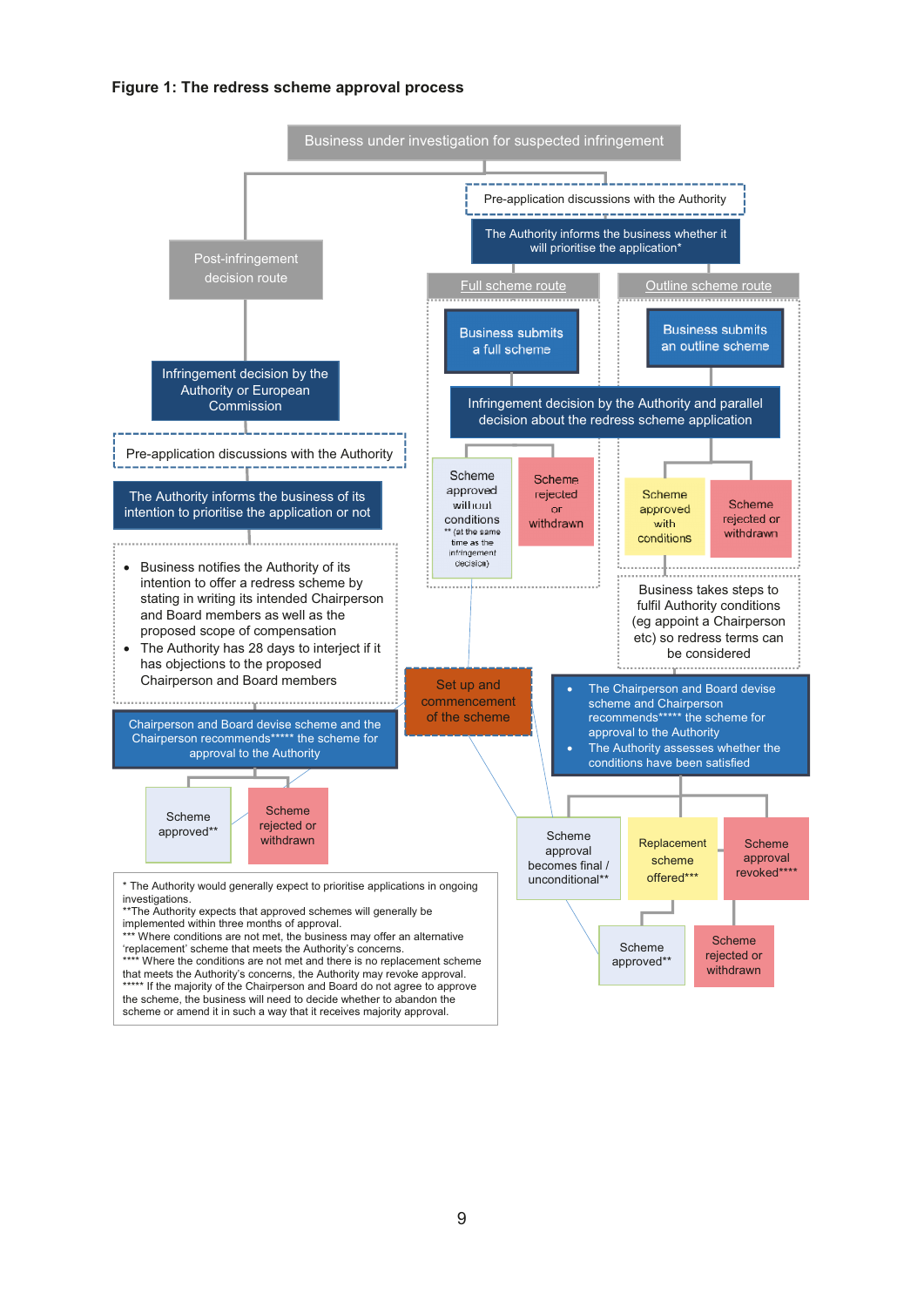## <span id="page-11-0"></span>**Breaches of competition law that may be covered by an Authorityapproved redress scheme**

- <span id="page-11-1"></span>1.22 Redress schemes eligible for Authority approval may relate to decisions made by the Authority or the European Commission. These decisions may find that the UK and/or EU prohibitions against anti-competitive agreements or abuse of a dominant position have been breached. These prohibitions are contained, respectively, in the Chapter I and Chapter II prohibitions of the CA98 and Articles 101 and 102 of the Treaty on the Functioning of the European Union (TFEU).
- 1.23 Article 101 of the TFEU and Chapter I of the CA98 prohibit any agreements or concerted practices between businesses which prevent, restrict or distort competition, unless an exemption applies. The types of agreement most likely to be caught by these prohibitions include those that:
	- fix the prices to be charged for goods or services;
	- limit production; or
	- allocate customers or share markets.
- 1.24 Article 102 of the TFEU and Chapter II of the CA98 prohibit the abuse of a dominant position. A business will hold a dominant position in a market if it is able to behave independently of the normal constraints imposed by competitors, suppliers and customers. It is the abuse, rather than the holding, of a dominant position that is unlawful. In general, a business will be found to be abusing its dominant position if it behaves in a way that exploits customers or has an exclusionary effect on competitors to the detriment of competition. The types of conduct most likely to be caught by these prohibitions include:
	- charging excessively high prices;
	- predatory low pricing aimed at driving a rival competitor out of business; and
	- refusing to supply an existing long-standing customer without good reason.
- 1.25 Articles 101 and 102 of the TFEU apply to agreements or conduct that have the potential to affect trade between EU countries, while Chapter I and Chapter II of the CA98 apply to agreements or conduct which have the potential to affect trade in the UK.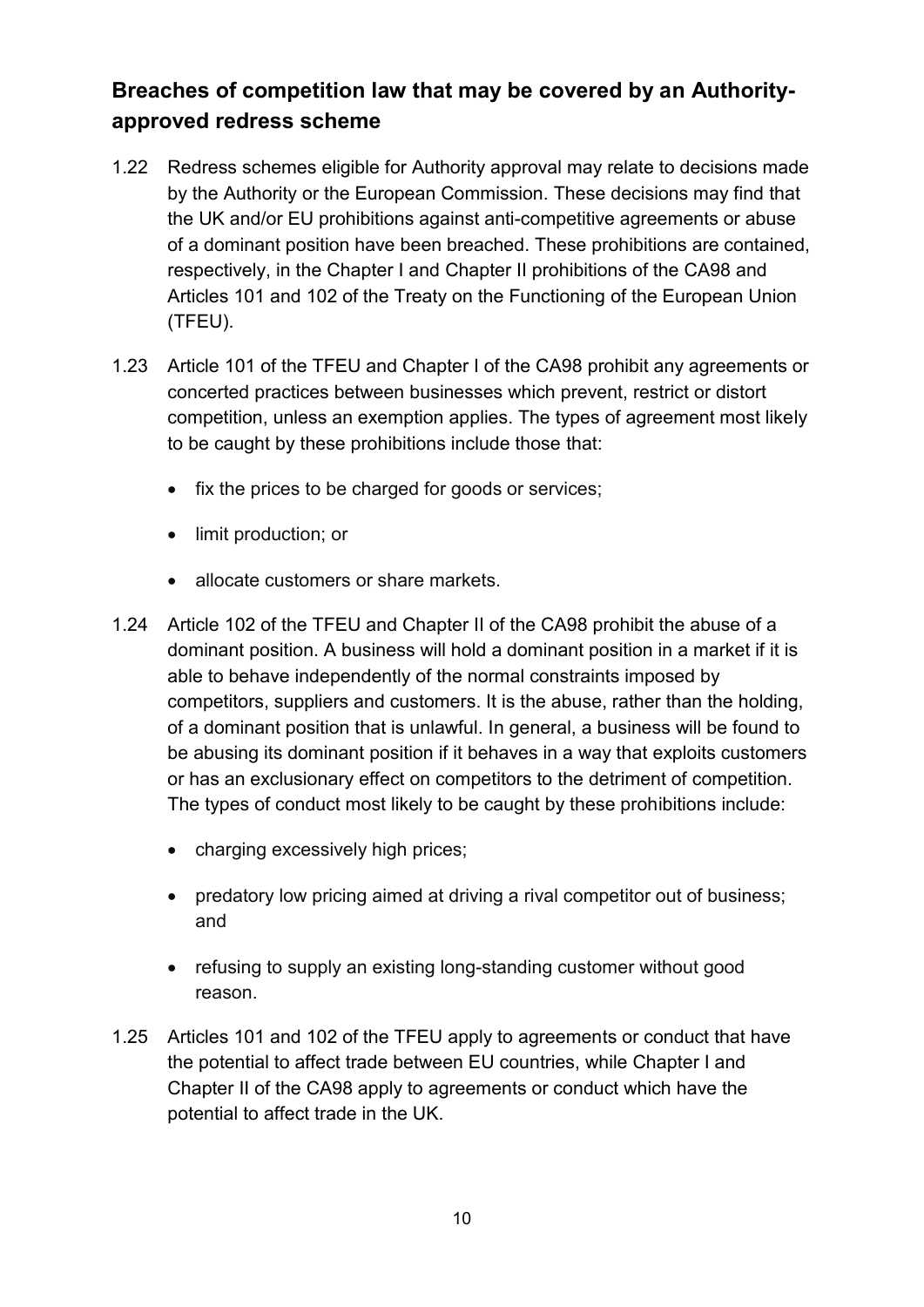<span id="page-12-1"></span>1.26 Further guidance on Articles 101 and 102 of the TFEU and Chapters I and II of the CA98 can be found on the CMA's webpages, in particular Guidance OFT401 (Agreements and concerted practices) and OFT402 (Abuse of a dominant position).<sup>22</sup>

## <span id="page-12-0"></span>**Authority-approved voluntary redress schemes as part of the overall redress framework**

- 1.27 Anyone who has suffered harm caused by an infringement of Chapter I or Chapter II of the CA98 or Articles 101 or 102 of the TFEU has a right to compensation for that harm. Authority-approved voluntary redress schemes constitute an additional redress option, alongside individual and collective private actions.<sup>23</sup>
- 1.28 As noted above, approved voluntary redress schemes are a form of ADR and are intended to serve as an additional option for businesses to offer, and harmed persons to receive, compensation for loss suffered as a result of a competition law breach.
- 1.29 The potential advantage of an Authority-approved voluntary redress scheme is that it provides a statutory process through which:
	- consumers and businesses can gain access to compensation more quickly, easily and without the costs of litigation; and
	- businesses that have infringed the competition rules may voluntarily offer and administer redress to those affected by the breach, thereby avoiding lengthy and costly court proceedings. This may also have reputational benefits for businesses. Moreover, businesses may in certain circumstances receive a discount on any penalty imposed by the Authority in respect of the infringement the redress scheme relates to.<sup>24</sup>

Therefore, voluntary redress schemes offer both businesses and individuals a chance of early compromise and avoiding litigation altogether.

1.30 Applying for compensation under a redress scheme approved by the Authority is entirely optional. Potential beneficiaries who decide not to apply for redress under an approved scheme do not lose their right to seek compensation

 $22$  These are available on the CMA'[s webpages.](https://www.gov.uk/government/collections/cma-ca98-and-cartels-guidance) Several of these guidance documents were published by the CMA's predecessor, the Office of Fair Trading, and have been adopted by the CMA.

<sup>&</sup>lt;sup>23</sup> See Annex C for further details on the private actions framework for competition law.

<sup>24</sup> See chapter [3](#page-37-0) below.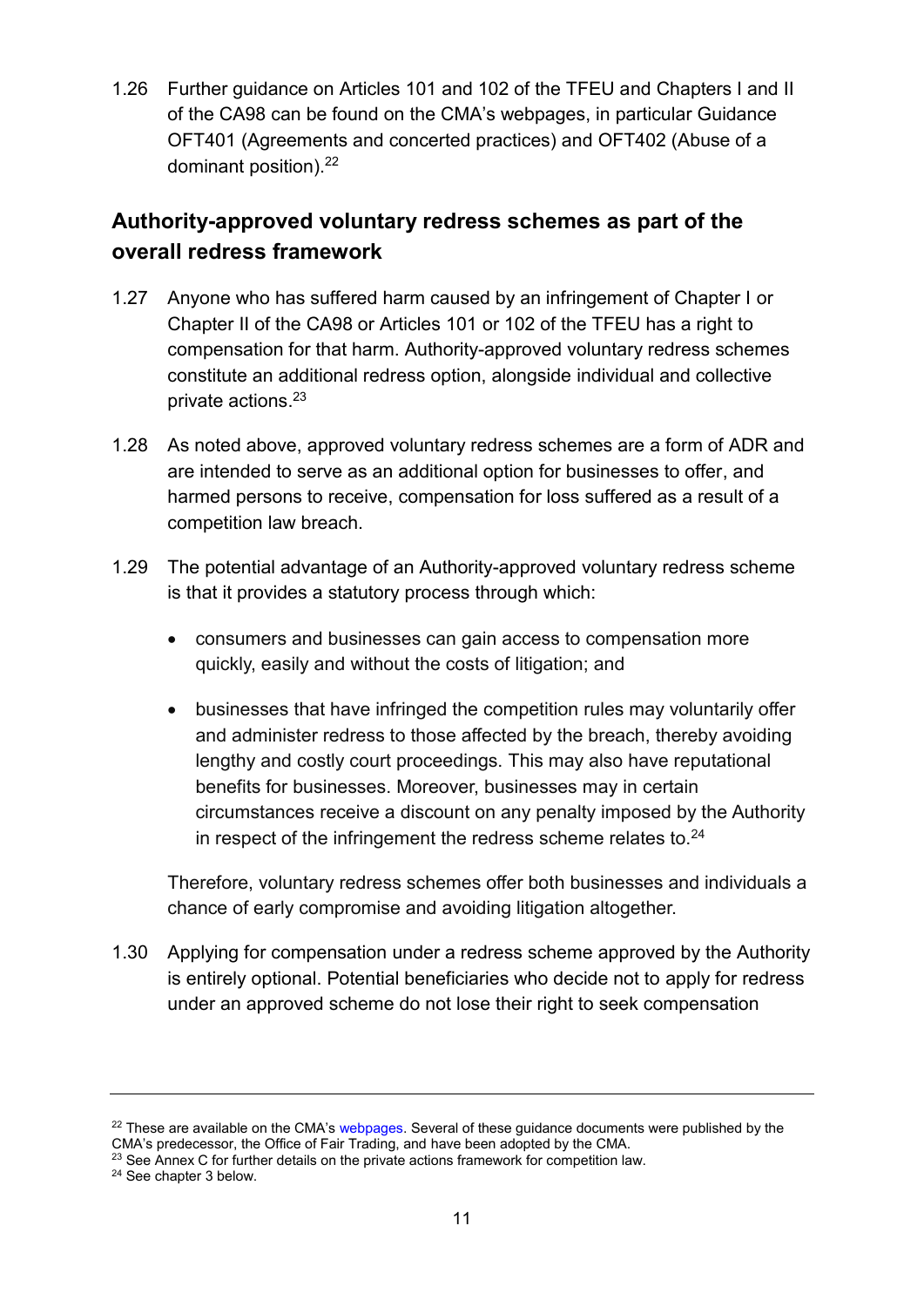through other means. For example, the approval of a redress scheme by the Authority does not itself prevent a potential beneficiary from:

- bringing an individual private action for damages against an undertaking found liable for breach of the competition rules;
- participating in an opt-in or opt-out collective action; or
- otherwise seeking to obtain compensation.
- <span id="page-13-0"></span>1.31 The Competition Appeal Tribunal (CAT) may, however, as part of its active case management powers, consider whether ADR has been undertaken for these purposes.<sup>25</sup> This may include use of an Authority-approved redress scheme. In particular, the CAT Rules of Procedure provide that:
	- a collective proceedings claim form must state whether the parties have used an ADR procedure: 26
	- in the first case management conference, the CAT may consider staying proceedings while the parties attempt to reach a compromise to avoid proceedings, by ADR or other means;<sup>27</sup>
	- as part of the CAT's certification of whether claims are eligible for inclusion in collective proceedings, one of the factors the CAT will take into account includes the availability of ADR and any other means of resolving the dispute;<sup>28</sup> and
	- the CAT will also take into account the availability of ADR in determining whether collective proceedings should be opt-in or opt-out.<sup>29</sup>
- 1.32 In relation to the costs of bringing litigation, both the ordinary courts and the CAT have a wide discretion as to the costs and expenses which are recoverable. In making an order in relation to the payment of costs, the ordinary courts and the CAT will take into account a number of factors. In relation to the CAT, the factors are set out in the CAT Rules of Procedure<sup>30</sup> and include any admissible offer to settle made by a party which is drawn to the CAT's attention. Moreover, in certain circumstances the CAT may take into account in its assessment as to costs any 'without prejudice save as to

<sup>&</sup>lt;sup>25</sup> As set out in the Governing principles of the CAT Rules of Procedure (the CAT Rules).

<sup>&</sup>lt;sup>26</sup> See the CAT Rules on collective proceedings.

 $27$  See the CAT Rules on the response to a collective proceedings claim form.

<sup>&</sup>lt;sup>28</sup> See the CAT Rules on the certification of claims as eligible for inclusion in collective proceedings.

<sup>&</sup>lt;sup>29</sup> See the CAT Rules on the certification of claims as eligible for inclusion in collective proceedings.

<sup>30</sup> See the CAT Rules on costs.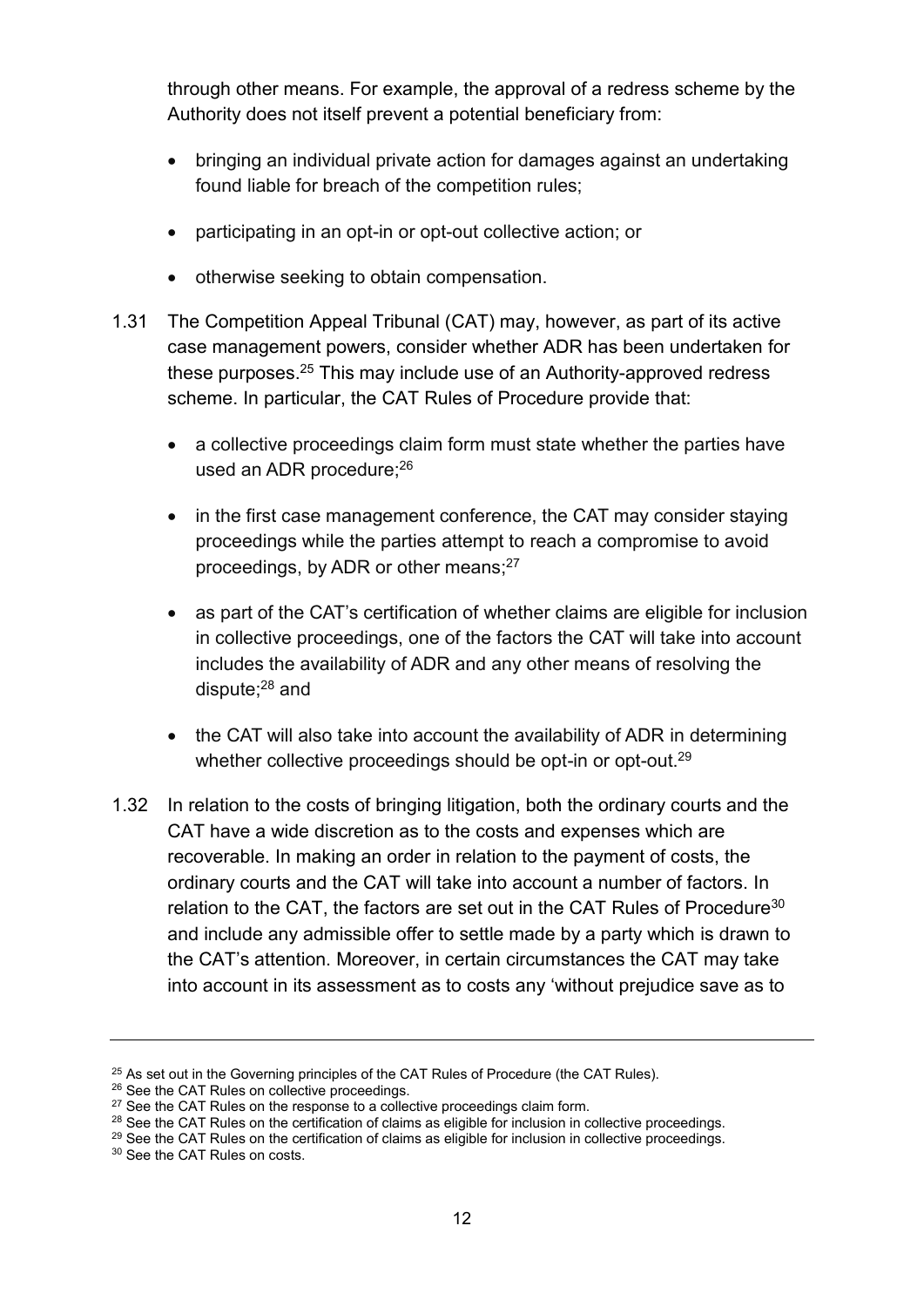costs' offers to settle that the business formally makes in litigation.<sup>31</sup> Such an offer might be based on the amount of compensation that the compensating party had proposed earlier in the context of a voluntary redress scheme.

<sup>&</sup>lt;sup>31</sup> So-called Calderbank offers. Offers made pursuant to the Part 36 regime of the Civil Procedure Rules in the ordinary courts are not discussed in further detail here; such offers attract cost consequences for refusing offers to settle in certain circumstances in order to encourage parties to settle their disputes.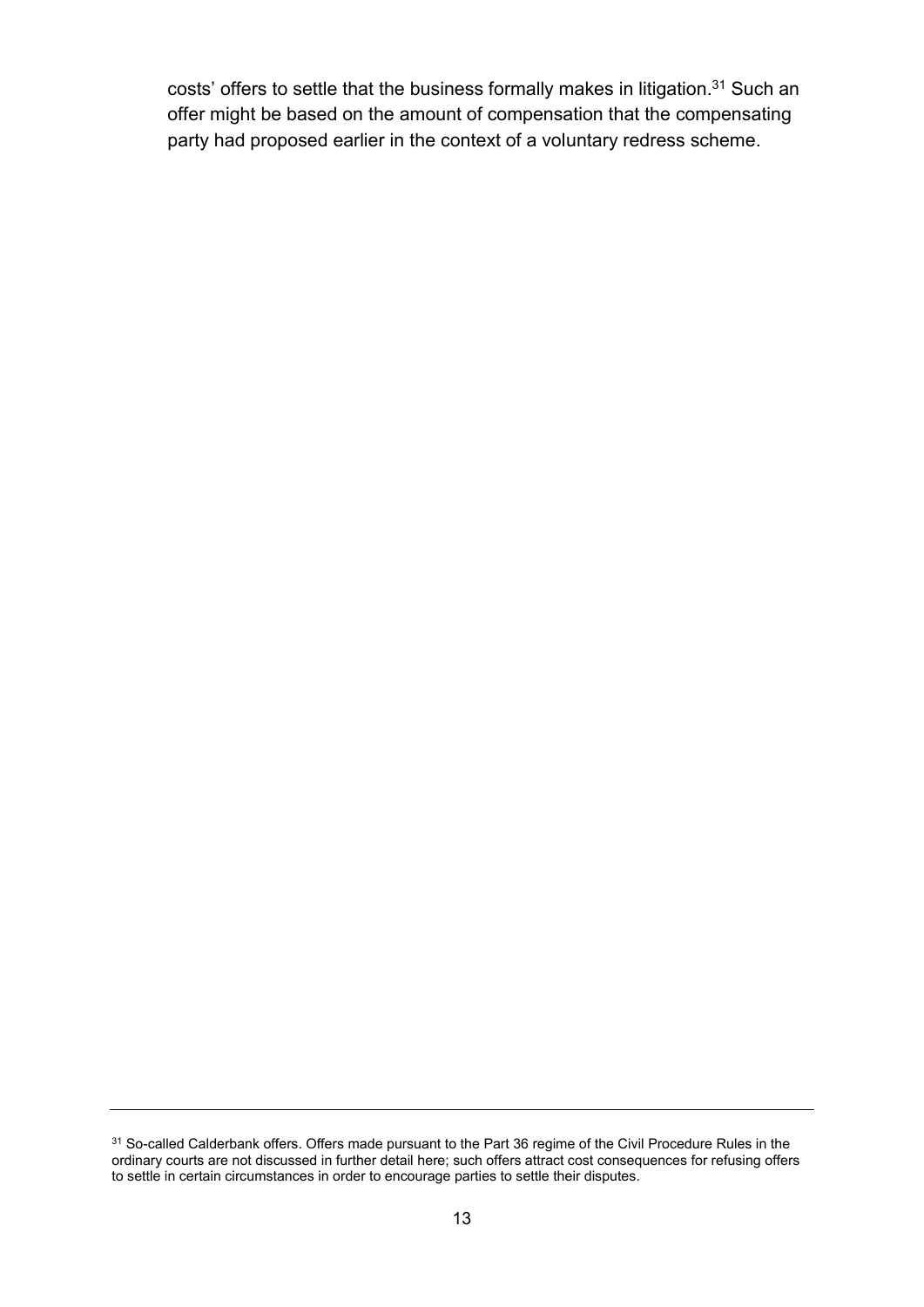## <span id="page-15-0"></span>**2. Applying for Authority approval and devising a voluntary redress scheme**

2.1 This chapter provides information on: (a) how to apply for Authority approval of a voluntary redress scheme; and (b) how to devise a redress scheme. In particular, the chapter presents the requirements that according to the CA98 and/or the Regulations a redress scheme must satisfy in order to be approved as well as the additional specifications that the Authority would expect a voluntary redress scheme to contain.

## <span id="page-15-1"></span>**Applications for Authority approval of voluntary redress schemes**

#### *When to apply*

- 2.2 A business wishing to obtain the Authority's approval for a voluntary redress scheme may apply after an infringement decision has been issued by the Authority or the European Commission by submitting a full scheme. The Authority may consider a redress scheme even where a business has challenged the infringement decision, though normally this would be where it contests only the fine (if a fine has been imposed) and not its liability or the existence of a competition law infringement.<sup>32</sup>
- 2.3 Equally, if there is no infringement decision yet but the Authority is investigating conduct that may constitute a breach of the competition rules, the undertakings under investigation may still apply for approval of a voluntary redress scheme by submitting either a full or an outline scheme. Applications for scheme approval during the course of an ongoing Authority competition investigation are in practice expected to be submitted after the Authority has issued its Statement of Objections to parties under investigation, since that is the point at which businesses will have seen the infringements alleged against them in detail. Nevertheless, it is possible for an undertaking under investigation to apply for redress scheme approval at any time before an infringement decision is adopted. The Authority will not consider it inconsistent for a party to seek approval of a scheme while exercising its rights of defence during the course of an investigation. In multi-party infringements or investigations, parties may choose to seek approval for schemes jointly with one or more other parties to the infringement or the investigation.

<sup>&</sup>lt;sup>32</sup> The Authority does not rule out that it might consider applications for redress scheme approval in other circumstances of appeal. In practice, however, it will do so only exceptionally in view of the tension between challenging the existence of the infringement and providing compensation for harm caused by that same infringement.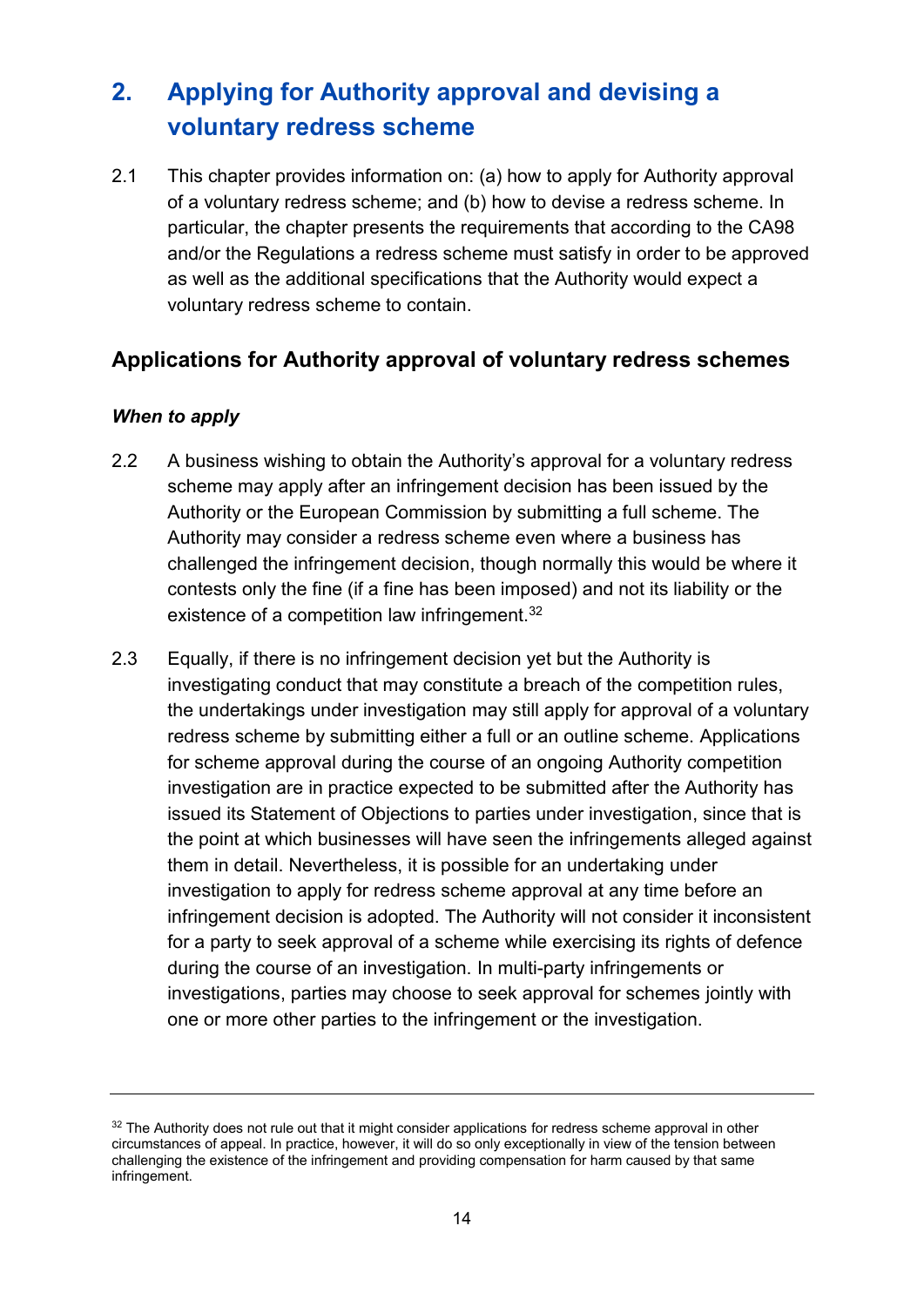#### *Pre-application discussions*

- 2.4 Where a potential applicant is considering offering a redress scheme it wishes the Authority to approve, it should approach the Authority at the earliest opportunity for an initial discussion in order to avoid wasting resources. At the end of the pre-application discussions the Authority will inform the potential applicant whether it is minded to prioritise assessing an application for scheme approval or not (see paragraph [3.2](#page-37-2) below).
- 2.5 Where a potential scheme relates to an ongoing Authority competition investigation, the Authority will not consider any expression of interest in setting up a redress scheme as an admission of the suspected infringement being considered by it.

#### *How to apply*

- 2.6 The application must be made in writing<sup>33</sup> using the relevant template application form available on [the Authority's webpages.](https://www.gov.uk/government/publications/approval-of-redress-schemes-for-competition-law-infringements)<sup>34</sup> There are two application forms available – one where an infringement decision has already been issued at the time of application, and the other (to be used in relation to an Authority investigation only) where no infringement decision has been issued yet.
- 2.7 The relevant form must be signed by an appropriate senior representative of the business who is authorised to act on behalf of the business, such as a director or a delegated proxy with power of attorney. Forms may be submitted electronically.

#### *Application content*

<span id="page-16-0"></span>2.8 The application form must comply with the Regulation Requirements and must contain the information set out in paragraph [2.9](#page-17-0) below, which includes some information that would ultimately form part of the final terms of a redress scheme under which potential beneficiaries would seek compensation.<sup>35</sup> Where an applicant is seeking unconditional approval of a full scheme, all the information should be supplied with the application for approval. However, as explained above,<sup>36</sup> while an application for conditional approval of an outline

<sup>33</sup> Article 3 of the Regulations.

 $34$  The application form contains CMA contact details, and different details will apply if an application is being submitted to a Regulator. See not[e 3](#page-3-2) above for details of Regulators' websites.

<sup>&</sup>lt;sup>35</sup> The accompanying footnotes indicate where the information specified a Regulation Requirement. In the absence of a reference to the Regulations, the information is required by the Authority in the exercise of its discretion.

<sup>36</sup> See paragraph[s 1.16](#page-7-0)[–1.20.](#page-8-0)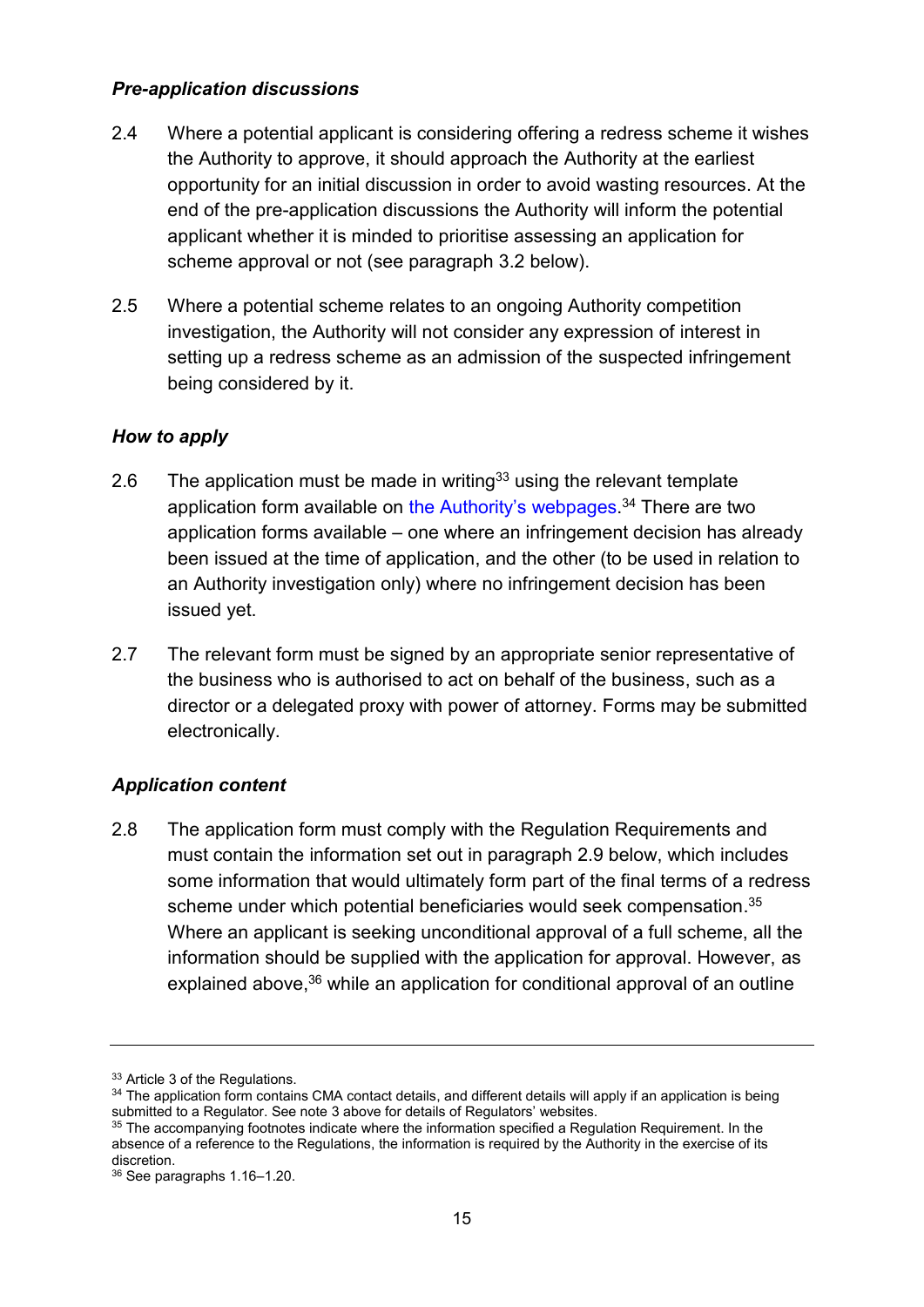scheme must contain sufficient information to enable the Authority to decide whether it is appropriate to grant conditional approval, it will not need to contain all of the information in the first instance.

- <span id="page-17-0"></span>2.9 The information is as follows:
	- Details about the agreement or conduct and the aspects of the relevant infringement decision or investigation in relation to which the scheme is being offered.
	- Details about the proposed starting date of the redress scheme. Generally, this should be no more than three months after the date of approval by the Authority or, in the case of conditional approval, no more than three months after the Authority has confirmed that the conditions of the scheme have been met. However, where the compensating parties provide convincing reasons, for example because of complexities around the business' internal governance required to execute the scheme, a later commencement date may be considered appropriate.
	- Details about the terms and duration of the redress scheme, and confirmation that it will operate for a period of at least nine months.<sup>37</sup>
	- Details about the persons who will be entitled to compensation under the redress scheme,<sup>38</sup> and confirmation that a third party may not submit a claim on behalf of those entitled to compensation under the redress scheme.<sup>39</sup>
	- Details about the **scope** of the compensation to be offered under the scheme as determined by the Board and the Chairperson (within any parameters previously suggested by the business).
	- Details about the **level** of compensation to be offered under the scheme as determined by the Board and the Chairperson.
	- Details about the appointed Chairperson and Board members, including their names and qualifications, as well as confirmation that none of them had a conflict of interest, neither at the time they were appointed nor when

<sup>&</sup>lt;sup>37</sup> Article 7(b) of the Regulations.

 $38$  Article 5(7)(b) of the Regulations.

<sup>39</sup> Article 7(a) of the Regulations.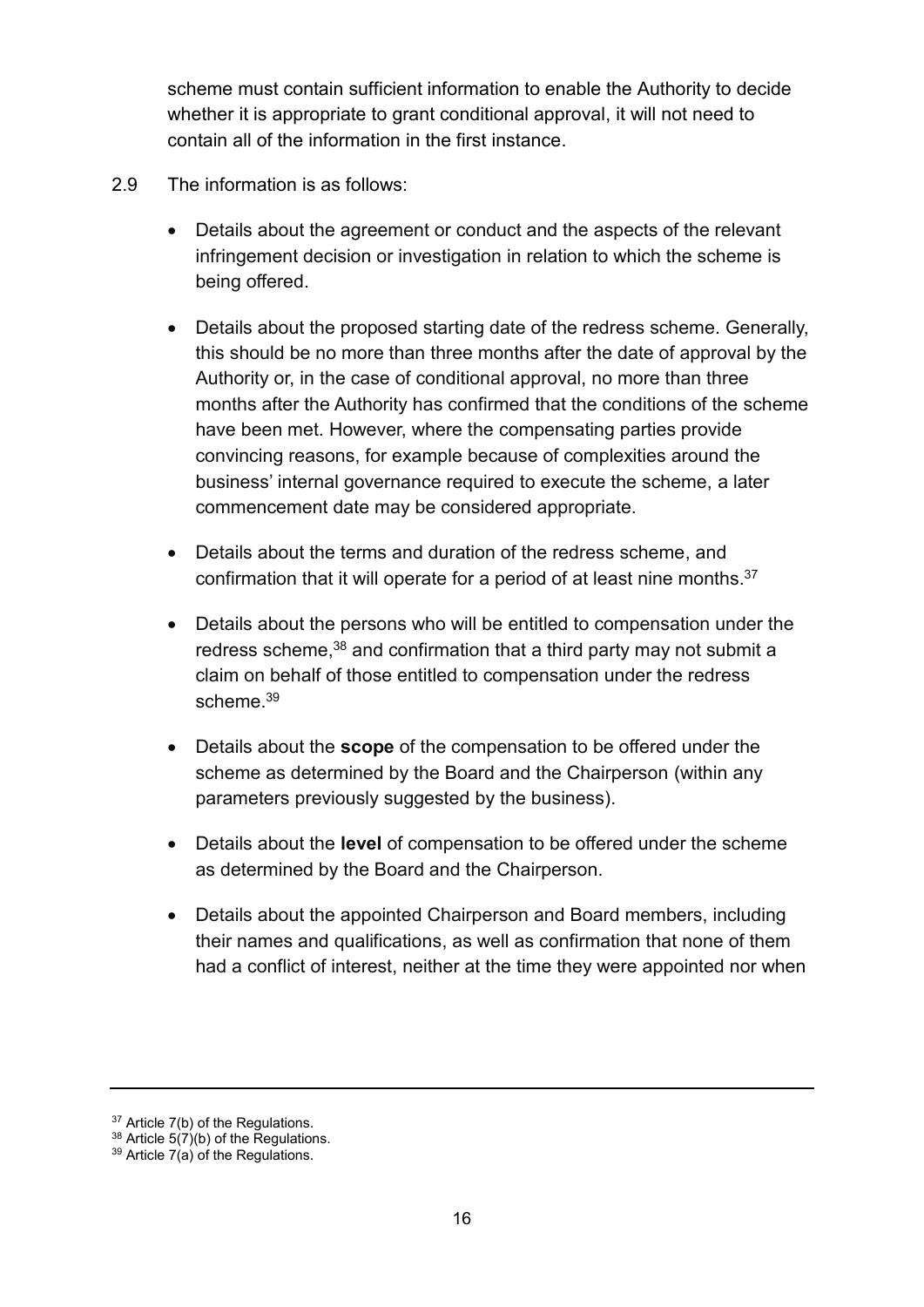they considered whether to recommend approval of the scheme to the Authority.<sup>40</sup>

- The arrangements the applicant made to ensure the Chairperson and Board members had access to relevant information held by the applicant prior to deciding whether to recommend the scheme for approval to the Authority (in the case of a full scheme).<sup>41</sup>
- Confirmation that the Chairperson and Board members considered the relevant matters as defined in the Regulations<sup>42</sup> and anything else deemed relevant, and that they agreed by majority vote that it should be recommended to the Authority for approval.<sup>43</sup>
- Details about the process for applying for compensation under the redress scheme, including estimates as to how long it will take to determine applications for compensation.<sup>44</sup>
- Details about the possible types of evidence that persons entitled to compensation under the redress scheme may submit in support of their application.<sup>45</sup>
- Details about the independent complaints process available for those applying for compensation under the redress scheme.<sup>46</sup>
- Details about the consequences of accepting redress under the scheme.
- Details about how the redress scheme will be advertised and those entitled to compensation under the scheme notified of their entitlement.<sup>47</sup>
- Details about how the applicant will monitor whether the scheme is operating successfully.
- Information about the expected cost to the applicant of administering the scheme, including details as to how the scheme will be resourced.
- Details about any other matter considered to be relevant.

<sup>40</sup> Article 6(1)(a) of the Regulations.

<sup>41</sup> Article 6(1)(b) of the Regulations.

 $42$  Articles  $\frac{1}{5}(6)(a)$  and (7) of the Regulations.

 $43$  Article 5(6)(b) of the Regulations.

<sup>&</sup>lt;sup>44</sup> Article  $6(1)(c)$  of the Regulations.

<sup>&</sup>lt;sup>45</sup> Article  $5(7)(c)$  of the Regulations.

 $46$  Article 6(1)(d) of the Regulations.

<sup>&</sup>lt;sup>47</sup> Article 5(7)(d) of the Regulations.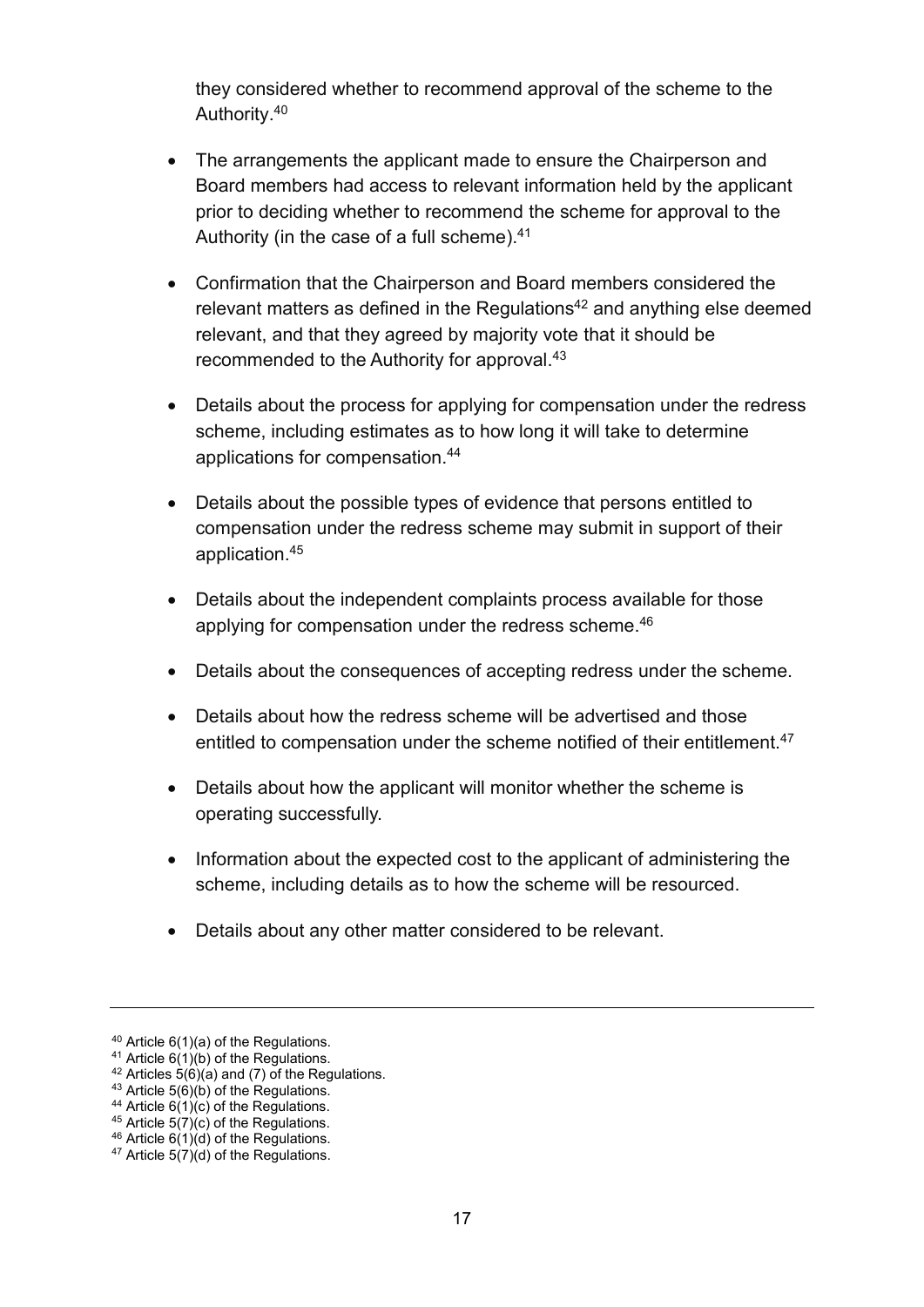- Contact details for those who can deal with queries about schemes when the Authority announces that it has approved a scheme.
- 2.10 The application form must also contain:
	- a summary of the redress scheme;  $48$
	- the Chairperson and Board members' recommendation that the Authority approves the redress scheme, along with a report of any minority views; and
	- any other relevant document.

#### <span id="page-19-0"></span>**Terms of voluntary redress schemes**

- 2.11 The terms of a voluntary redress scheme must provide potential beneficiaries with sufficient information to make an informed decision as to whether they should seek compensation under the scheme. While under the Regulations it is for the Chairperson and Board to devise a scheme, applicants may wish to decide on the key parameters within which the scheme will be devised and ensure that it is communicated clearly to the Chairperson and Board. For example, an applicant may wish to specify that a scheme should compensate direct purchasers only, or that it should compensate so-called umbrella<sup>49</sup> claims.
- 2.12 The terms should specify the following:
	- *(a)* the requirements to produce evidence in support of an application for redress under the scheme;
	- *(b)* who is to be entitled to compensation under the scheme;
	- *(c)* the process for applying for compensation under the redress scheme;
	- *(d)* how the redress scheme will be advertised and how those entitled to compensation under the scheme will be notified of their entitlement;
	- *(e)* the independent complaints process available for those applying for compensation under the scheme;

<sup>48</sup> Article 3 of the Regulations.

<sup>49</sup> See paragraph [2.14](#page-20-0) below.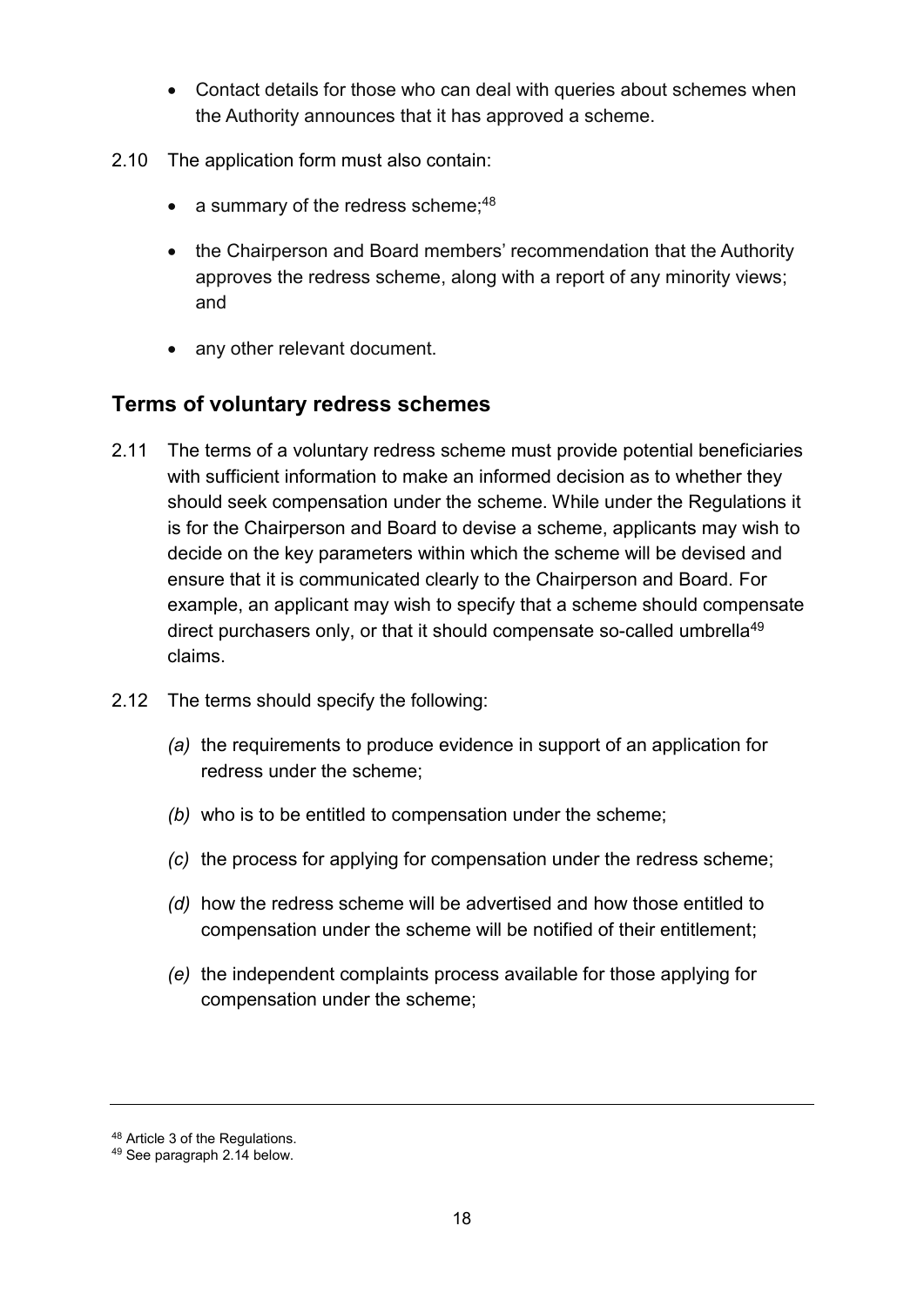- *(f)* the scope of compensation to be offered by the scheme; and
- *(g)* the consequences of accepting redress under the scheme.<sup>50</sup>

#### *Entitlement to compensation under the redress scheme*

<span id="page-20-1"></span>2.13 The terms of the scheme must define the category of persons that the scheme is intended to compensate, ie those who are entitled to apply for compensation under the scheme. In this regard, the applicant will need to decide, for example, whether a scheme will cover indirect as well as direct purchasers. If a scheme covers both direct and indirect purchasers, the applicant may wish to consider taking appropriate steps to minimise the risk of double recovery.<sup>51</sup> This risk may arise where, for instance, a direct and indirect purchaser both seek to recover the same overcharge under the scheme, or where a direct purchaser seeks redress under the scheme and an indirect purchaser claims compensation for the same loss through the courts.

#### *Scope of compensation offered under the scheme*

<span id="page-20-0"></span>2.14 The applicant must determine the scope of compensation to be offered under the scheme. For example, the applicant may need to decide whether compensation will cover only direct loss (such as the overcharge resulting from the infringement), or also other losses such as any reduced sales resulting from a potential beneficiary charging higher prices to customers because of the infringement overcharge.<sup>52</sup> Similarly, the applicant may need to determine whether redress under the scheme will compensate loss in respect of purchases made from infringing parties only, or also those from vendors not party to an infringement but who adapted to a price increase resulting from a cartel by increasing their own prices (so-called 'umbrella claims'). Furthermore, the applicant may need to determine whether the scheme will cover harm inflicted within the UK only, or also harm outside the UK. This may be appropriate, for example, where the redress scheme is offered in connection with a European Commission infringement decision.

 $50$  Article 5(6)(a) of the Regulations – read in conjunction with Article 5(7) – requires the Chairperson and Board members to consider the matters at points *(a)* to *(e).*

<sup>51</sup> According to article 2(23) and (24) of the Damages Actions Directive (Directive 2014/104/EU of 26 November 2014**)**, 'direct purchaser' means a natural or legal person who acquired, directly from an infringer, products or services that were the object of an infringement of competition law, whereas 'indirect purchaser' means a natural or legal person who acquired, not directly from an infringer, but from a direct purchaser or a subsequent purchaser, products or services that were the object of an infringement of competition law, or products or services containing them or derived therefrom.

<sup>&</sup>lt;sup>52</sup> Applicants should bear in mind that individuals who have suffered harm from their competition law infringement may still seek compensation in court for heads of loss which are not covered by the redress scheme. See also paragrap[h 2.40](#page-26-2) below.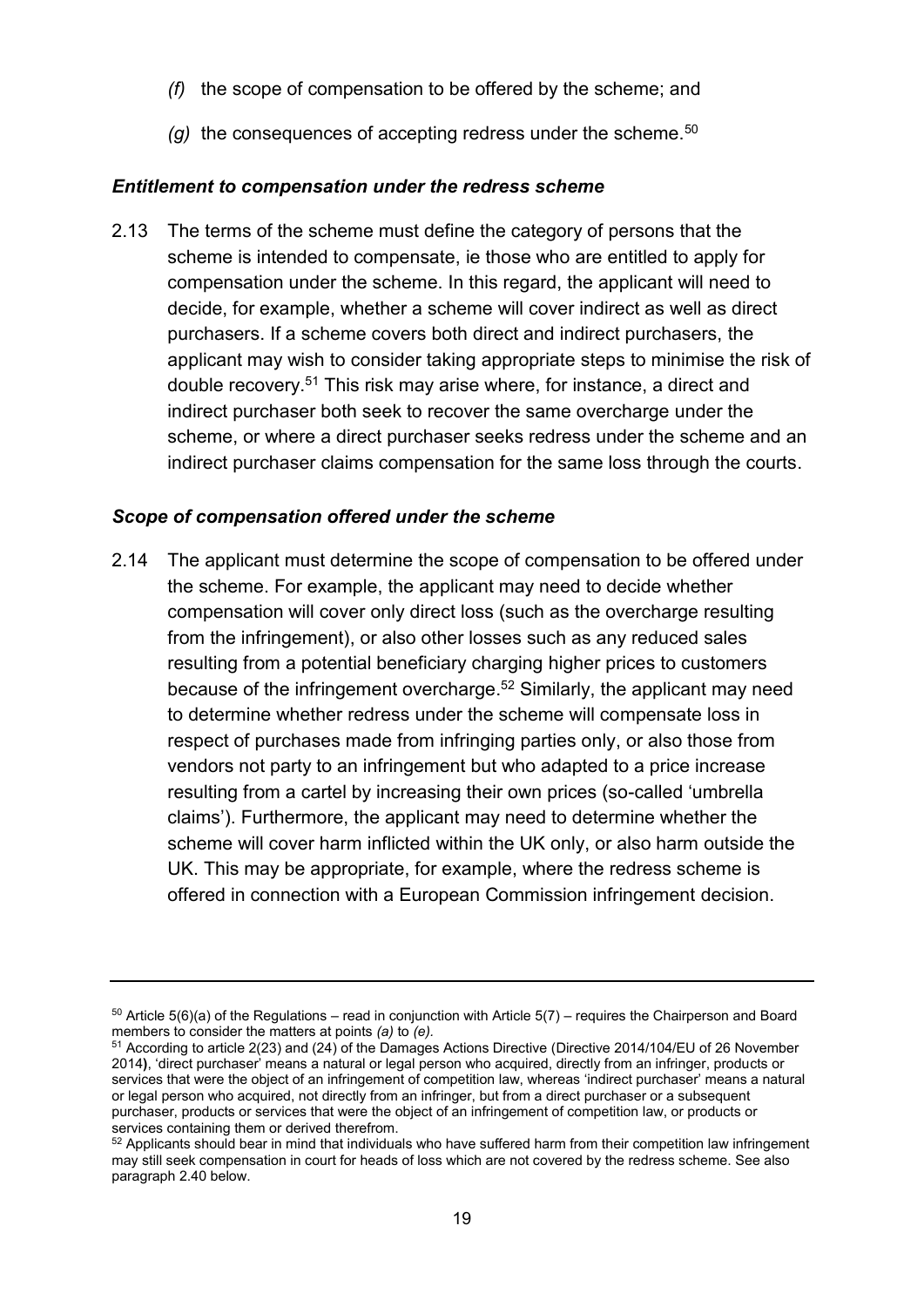- 2.15 Depending on the circumstances, the applicant may also need to make decisions about variable compensation, where victims may have suffered differing levels of harm depending on how much of the good or service affected by the competition infringement they purchased. For example, if the harm resulted from overcharges on airline tickets, a victim's harm would depend on the number of tickets they purchased during the relevant period. It might also depend on the precise ticket purchased. For example, there may be a greater overcharge on a ticket costing £1,000 than on one costing £100, although it would depend on the type of ticket purchased.
- 2.16 The applicant should also specify whether redress under the scheme will be provided in monetary or non-monetary form.<sup>53</sup> For example, in some limited circumstances it may be appropriate for compensation under the scheme to be provided in the form of non-monetary solutions, such as vouchers or coupons. However, potential beneficiaries should generally be given the option of choosing between monetary and non-monetary solutions.
- 2.17 Redress schemes should include a clear statement of the ambit of the redress scheme and in particular of the entitlement criteria and the type and extent of compensation that is being offered. This should enable potential beneficiaries to evaluate appropriately whether they are entitled to compensation and to decide whether to accept redress under a scheme or pursue redress through another route.

#### *The process for applying for compensation under the redress scheme*

- 2.18 The scheme must set out the process by which potential beneficiaries should apply for compensation and the procedures for handling applications. This may vary on a case by case basis, but as a minimum it should include an identification number per application and a reasonable timetable for notifying potential beneficiaries whether their application has been accepted and when compensation will be paid.
- 2.19 It is expected that a scheme will specify a scheme administrator (which may be an employee of the business or a third party) to whom applications for redress will be submitted, along with evidence of harm suffered that is capable of satisfying the evidential requirements of the scheme.
- 2.20 A scheme must also state specifically the closing date by which applications for redress must be submitted. According to the Regulations, schemes must

<sup>53</sup> See section 49C(12)(a) of the CA98 as amended by the CRA15.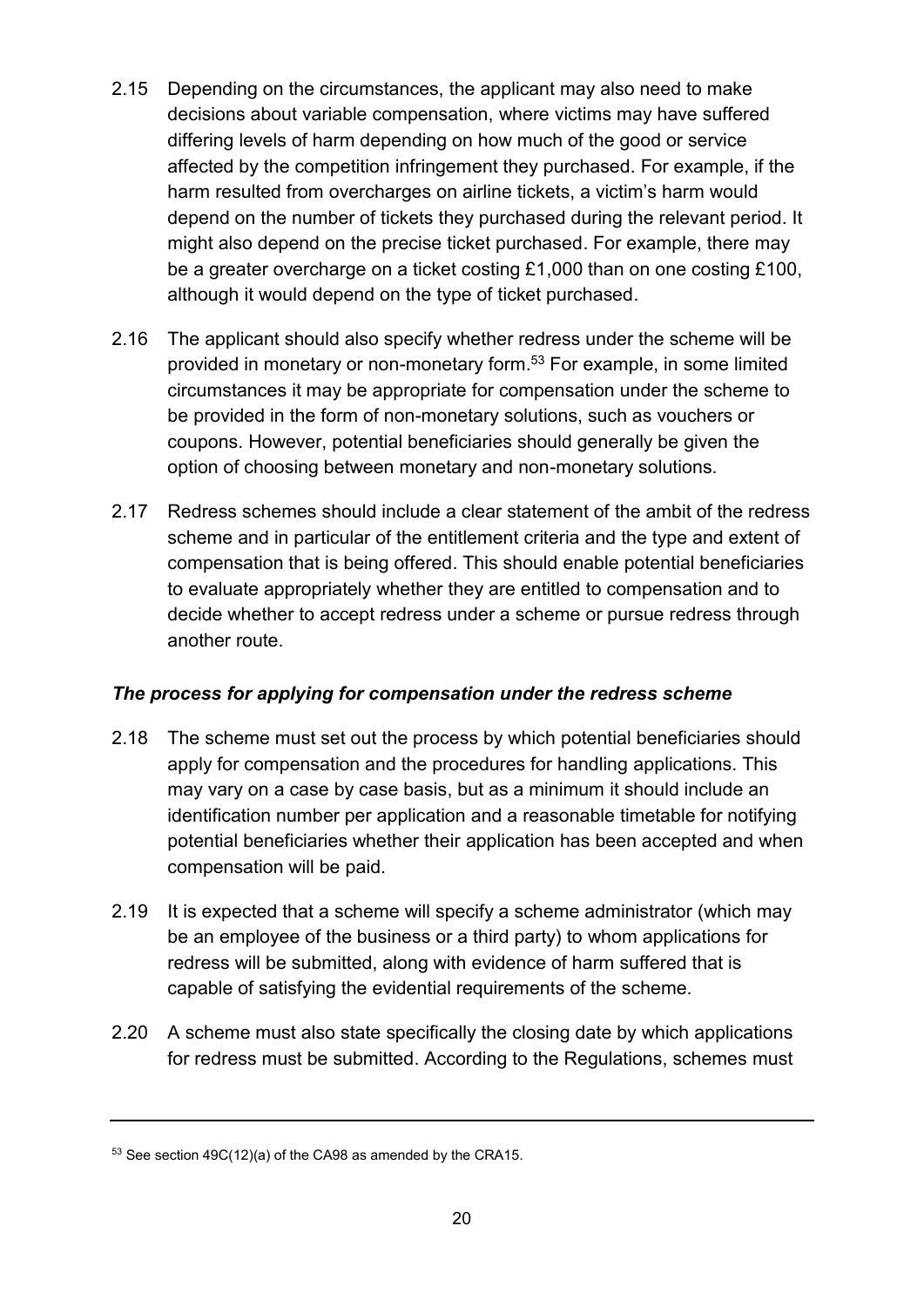be open for a period of at least nine months,<sup>54</sup> and applicants are expected to consider carefully whether in all the circumstances a particular scheme should be open for longer.

#### *Evidence requirements*

- 2.21 The terms of the scheme must stipulate what evidence a potential scheme beneficiary<sup>55</sup> needs to provide in support of an application for compensation under the redress scheme. Such evidence requirements must be fair and reasonable.
- 2.22 For example:
	- in an infringement relating to air travel, the names of the passengers and the dates and place of departure and destination may be appropriate evidence;
	- in an infringement relating to items of significant value, such as, for instance, televisions, laptops or manufacturing equipment, the receipt of purchase or the warranty for the product may be appropriate evidence. Other evidence such as entries on bank or credit card statements may also be acceptable;
	- in an infringement relating to the sale of small-value items or everyday goods (such as milk or toothpaste) by a retailer, presentation of a loyalty card for the relevant retailer may constitute appropriate evidence. The Authority would expect businesses offering a redress scheme to use information at their disposal to facilitate applications for compensation by potential scheme beneficiaries, for example, by providing customer records; and
	- in an infringement relating to items that potential scheme beneficiaries may have bought a long time ago, such as clothing or tools, a photograph of the item in question may be appropriate evidence.
- 2.23 The methods by which evidence would have to be submitted would need to be fair and reasonable. For example, a range of different methods such as post and electronic methods should be accepted.

<sup>54</sup> Article 7(b) of the Regulations.

<sup>55</sup> In this guidance, references to 'scheme beneficiary' or 'potential scheme beneficiary' include consumers and/or businesses as appropriate.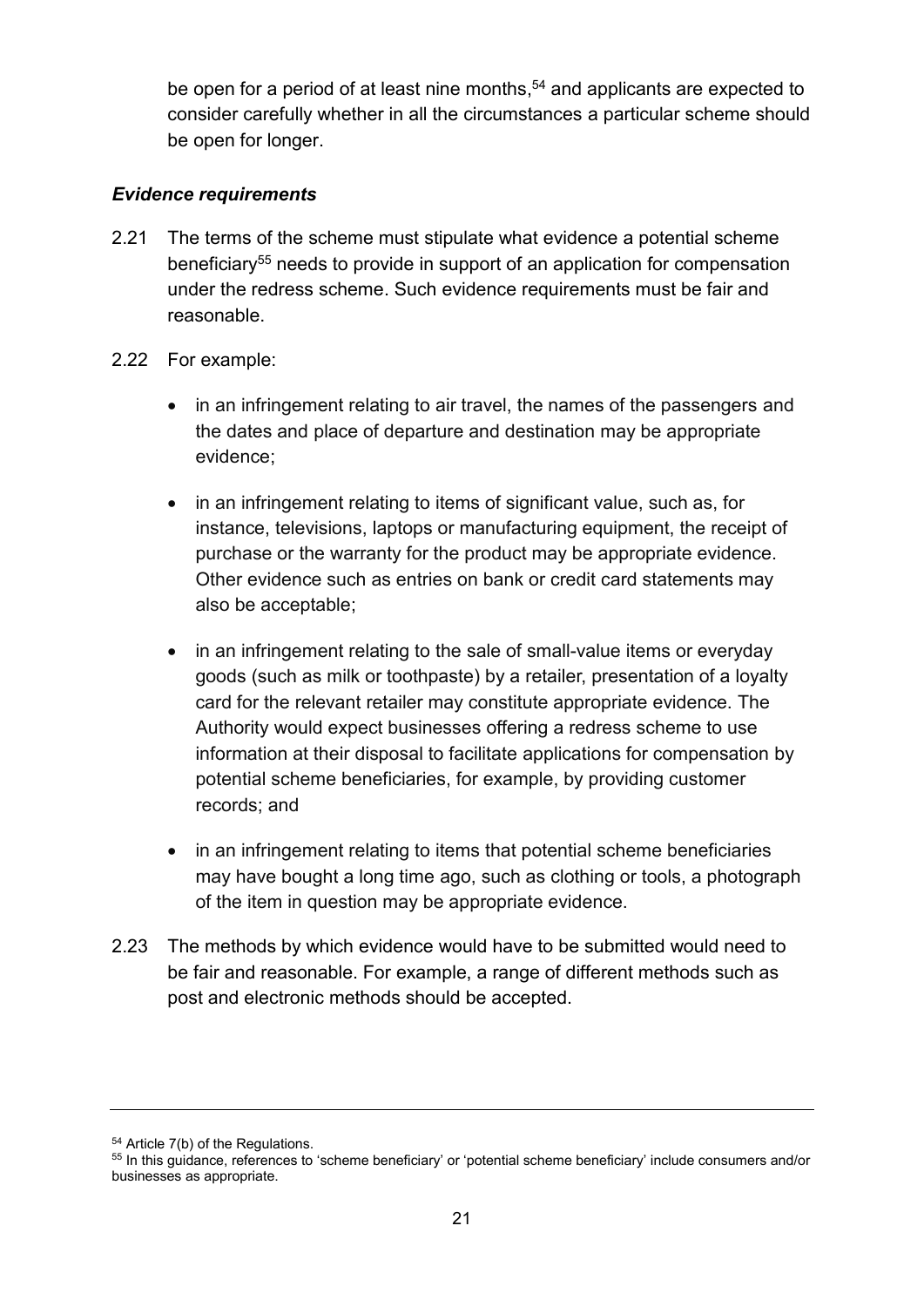2.24 Where compensating parties have in their possession data allowing them to identify all the individuals that have suffered harm as a result of the competition infringement, it may not be appropriate to require potential scheme beneficiaries to produce evidence of their harm. This approach would also reduce the cost to the compensating party of having to check and verify the evidence of harm submitted by potential scheme beneficiaries.

#### *The independent complaints process*

- <span id="page-23-0"></span>2.25 The terms of the redress scheme must set out an independent complaints process that can be followed if a complaint arises in the course of an application for compensation under the scheme and must explain in detail how it will operate. As set out below, the complaints process covers both complaints about rejection of an application for compensation on nonentitlement grounds and failure to deliver compensation.
- 2.26 Recourse to the complaints process shall be free of charge for potential beneficiaries, and there should be no fee, whether refundable or not, for using it. The complaints process should be carried out by a person independent of the compensating party (the 'independent reviewer'), which might be a third party, the Chairperson or the Board. In the latter case, it may not be necessary to reconvene the whole Board; depending on the issue in question, a single Board member may be sufficient to perform this function.
- 2.27 The outcome of the complaints process will not affect the complainant's right to otherwise seek compensation for their loss. The Authority will not take part in considering complaints or any other forms of appeal against the scheme, its terms or its administration.

### *Complaints about the rejection of a potential beneficiary's application for compensation under the redress scheme on grounds of non-entitlement*

- 2.28 There may be various reasons why an application for compensation under the redress scheme may be rejected on grounds of non-entitlement. For example:
	- the potential beneficiary may mistakenly believe that they fall within the scope of the scheme as a result of having misunderstood its terms;
	- the potential beneficiary may not have produced sufficient evidence of their entitlement to compensation under the scheme; or
	- the compensating party may be applying the terms of the scheme too strictly.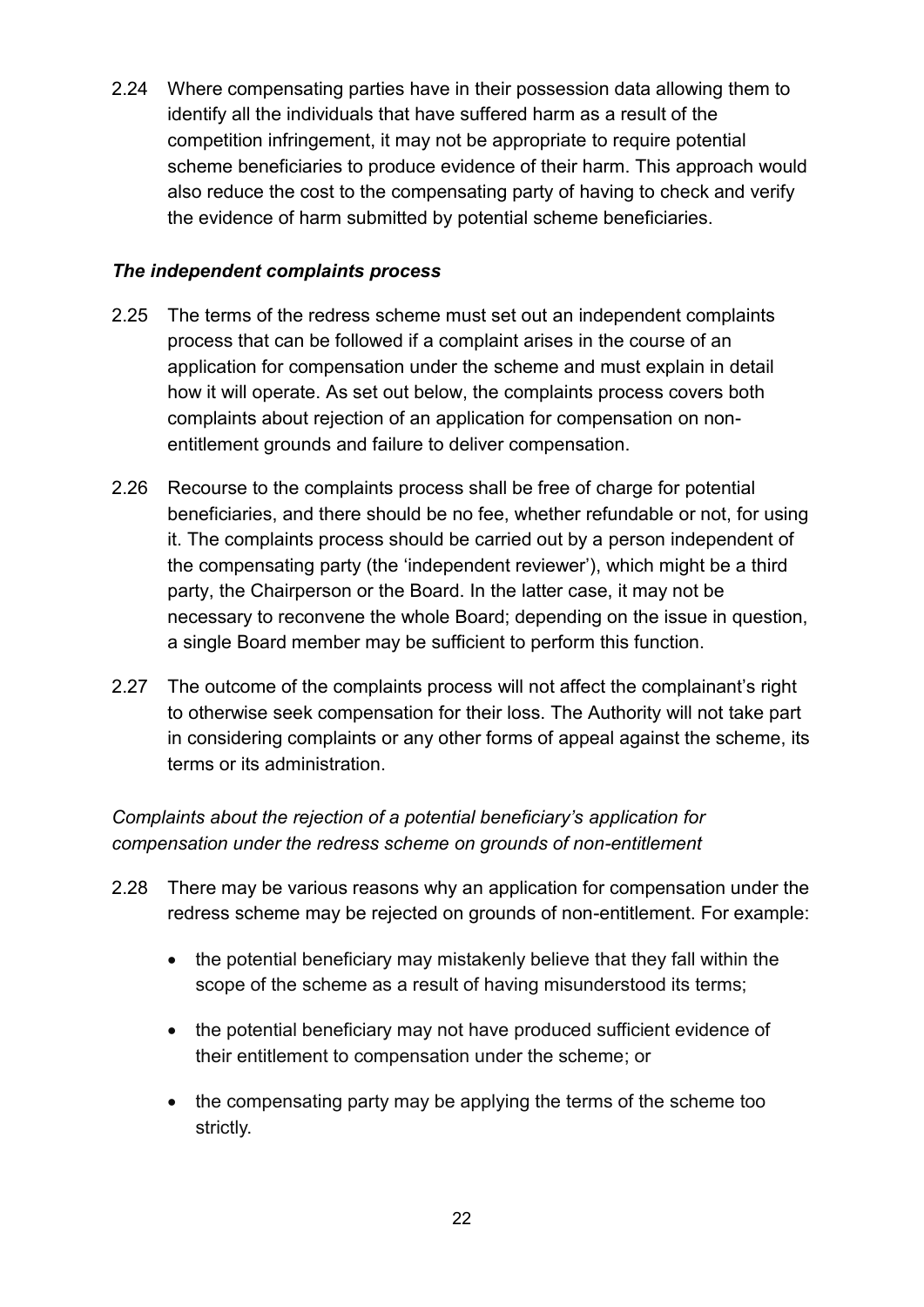- 2.29 While the former two reasons might be legitimate grounds for rejecting an application, the latter would not be.
- 2.30 A potential beneficiary whose initial application for compensation under the scheme has been rejected must be informed by the scheme administrator of the reasons for the rejection. They must also be informed of their right:
	- $\bullet$  to complain to an independent reviewer,<sup>56</sup> as specified in the scheme, through the independent complaints process; or
	- if appropriate, to resubmit their original application for compensation under the scheme. For instance, if a potential beneficiary falls within the scope of the scheme but did not supply all the relevant evidence they have, they should have the chance to supply the missing evidence as an addition to their original application without having to go through the complaints process.

### *Complaints about the compensating party's failure to deliver compensation to those found entitled to compensation under the scheme*

- 2.31 It is possible that the compensating party or parties may fail to deliver compensation to those found entitled to compensation under the scheme.
- <span id="page-24-0"></span>2.32 When potential beneficiaries are informed that their application for compensation under the scheme has been accepted, they must also be notified by the scheme administrator about the complaints process in the event of a potential failure of the compensating party to deliver compensation. If compensation is not delivered, a potential beneficiary may wish, through the complaints process, to make a final request for the compensating party or parties to award redress in accordance with the terms of the scheme, before taking formal enforcement action (see chapter 4 for further details) and/or bringing the matter to the Authority's attention.

<sup>&</sup>lt;sup>56</sup> Where the submitted complaints suggest the existence of a systemic problem with the decision-making or the administration of the scheme, it may be appropriate for the independent reviewer to bring this to the attention of the Chairperson and the Board.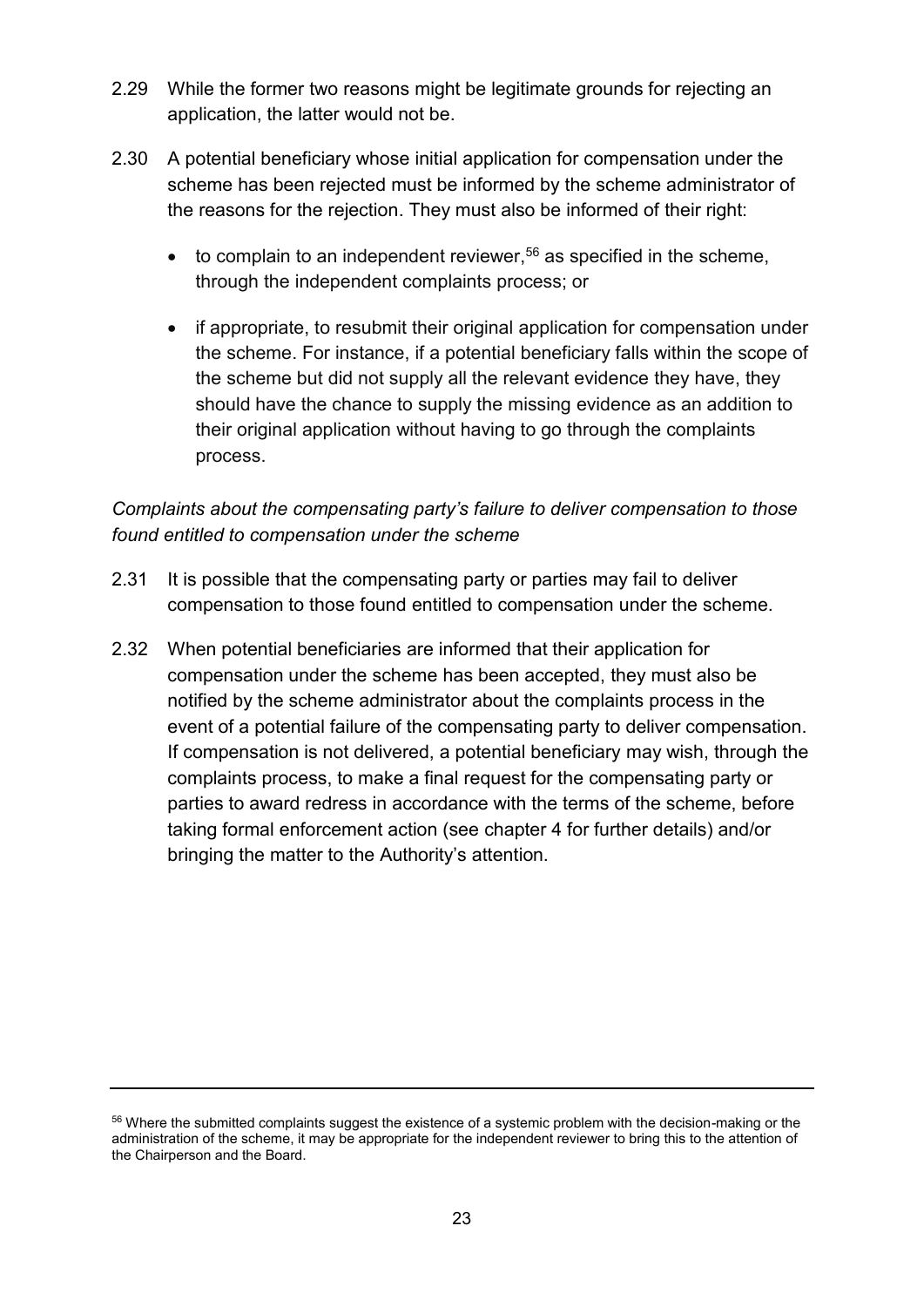#### *Advertising requirements*

- 2.33 The terms of the scheme must also set out how it will be advertised<sup>57</sup> and those entitled to compensation under the scheme will be notified of their entitlement.
- 2.34 Compensating parties will be expected to consider what level of advertising is appropriate in their case, for example:
	- targeting the advertising of their scheme through appropriate channels taking into account the nature of the product or service the compensation relates to and the geographical scope of the infringement, as appropriate, such as specialist press, internet advertising and social media campaigns;
	- advertising the scheme on their own website (if they have one); and/or
	- contacting potential beneficiaries they have contact details for (eg from the operation of a loyalty scheme).
- 2.35 Compensating parties should also consider advertising at point of sale if this is appropriate to the nature of the infringement, for example where the infringement relates to repeat purchase goods, such as milk or toothpaste.
- 2.36 Moreover, it may also be appropriate for compensating parties to notify consumer bodies and/or small business representatives (for example, Which?, Citizens Advice, or the Federation of Small Businesses). This may be the case, for example, where the infringement affects a large number of consumers and/or small businesses, or where consumers and/or small businesses are likely to contact such bodies and organisations to enquire about their redress options.
- 2.37 In addition to any specific forms of advertising provided for in a scheme, existing approved redress schemes will be publicised on the webpages of:
	- the [government;](http://www.gov.uk/)
	- the [Department for Business, Innovation & Skills;](http://www.gov.uk/bis) and
	- $\bullet$  the [CMA](http://www.gov.uk/cma) and/or the relevant Regulator.<sup>58</sup>

<sup>&</sup>lt;sup>57</sup> Advertising would need to comply with applicable consumer protection laws, including the Consumer Protection from Unfair Trading Regulations 2008 and the Business Protection from Misleading Marketing Regulations 2008. Relevant sectoral legislation and rules may also be relevant to communications with customers.

<sup>58</sup> The Regulator webpages are provided in footnote [3](#page-3-2) above.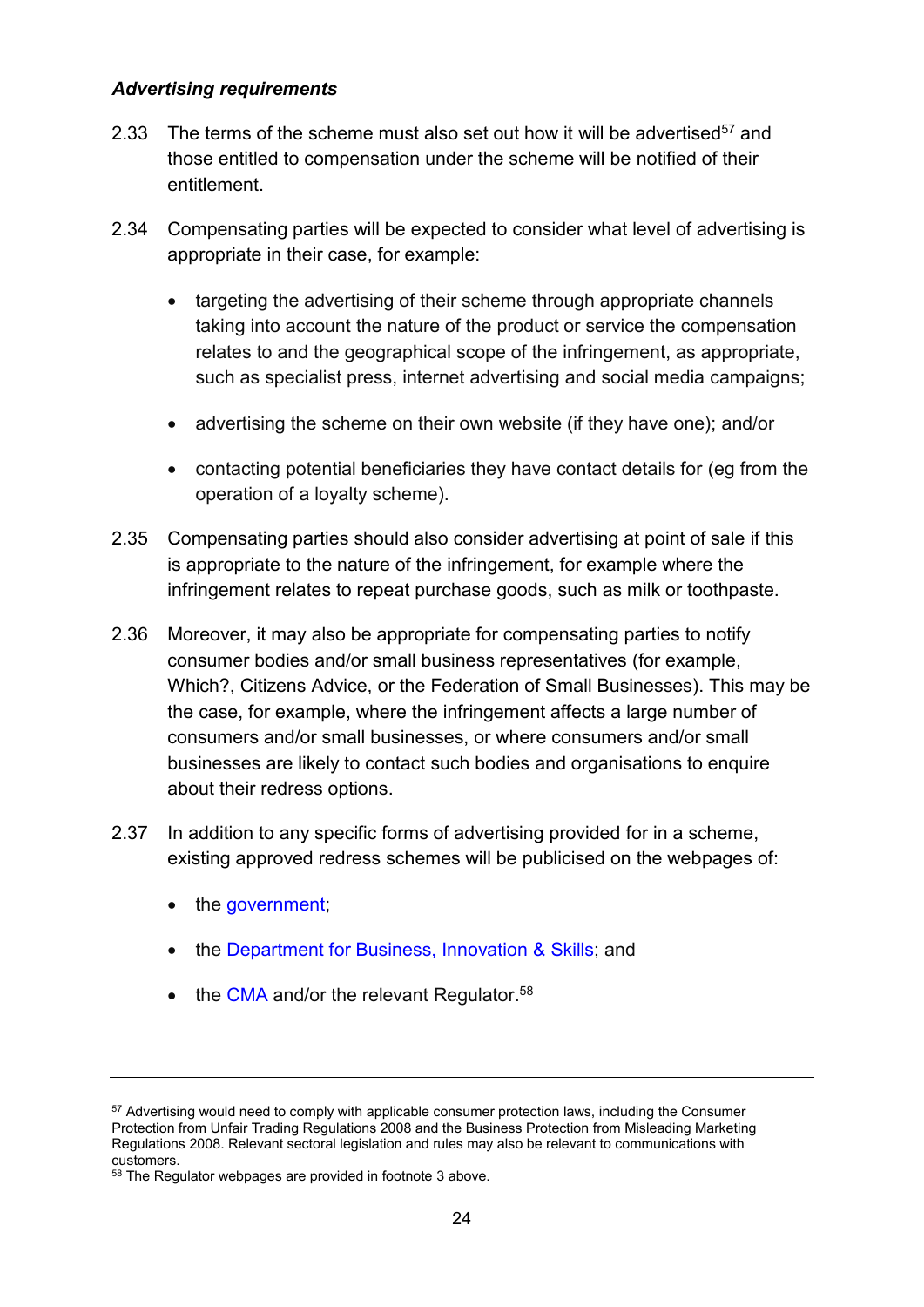#### *The consequences of accepting redress under a scheme*

- 2.38 The terms of the scheme must specify what the consequences of accepting redress under it are for potential beneficiaries.
- 2.39 A redress scheme may typically state that a scheme beneficiary who has accepted redress offered under the scheme does so on the basis of a full and final settlement and therefore cannot bring an individual private action for damages or participate in a collective action with respect to that loss. This may be necessary in order to ensure that the compensating party will not pay twice for the same harm.
- <span id="page-26-2"></span>2.40 Nevertheless, a redress scheme may not prevent a scheme beneficiary from bringing an individual private action or from participating in a collective action against:
	- the compensating party for losses not falling within the scope of the scheme. For example, if the scheme covers only direct losses, beneficiaries will still be able to seek redress for their indirect losses through other means, including litigation;
	- other parties to the competition infringement which have not set up a voluntary redress scheme for the harm inflicted by their conduct; or
	- the compensating party where the beneficiary's claim under the scheme was rejected.
- 2.41 As set out at paragraph [1.31](#page-13-0) above, in considering individual or collective actions for damages the CAT may take into account the existence of an alternative dispute resolution procedure, including an Authority-approved redress scheme. The time limits for a person to bring a claim outside of an Authority-approved scheme are not affected by the process of applying for compensation under the redress scheme.

## <span id="page-26-0"></span>**Appointment and role of the Chairperson and the Board**

<span id="page-26-1"></span>2.42 As already noted above, a Chairperson and Board will need to be appointed to devise a scheme according to the Required Process. The Chairperson and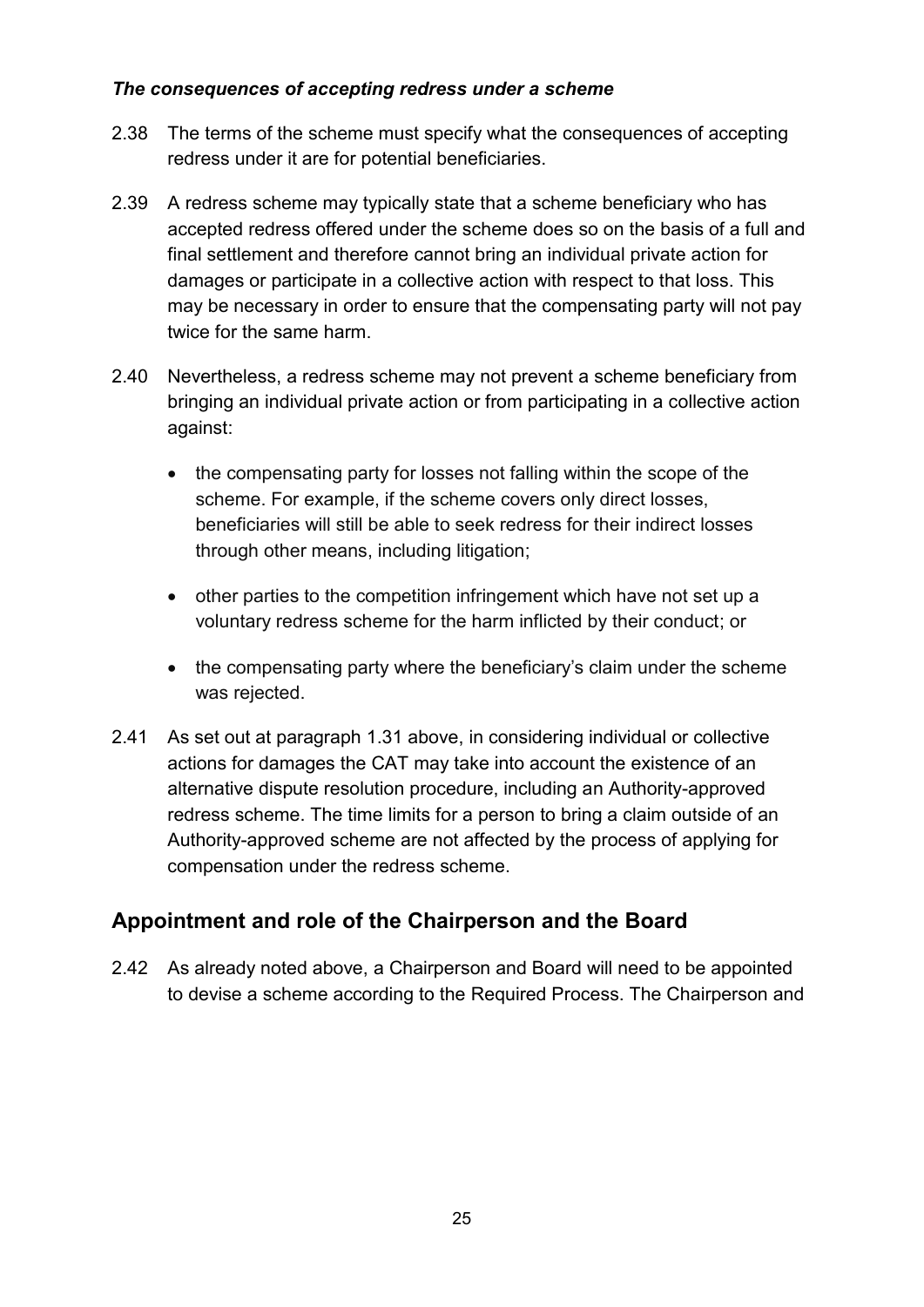all members of the Board must possess appropriate qualifications and experience to carry out their functions effectively.

#### *Appointment of the Chairperson and the Board members*

- <span id="page-27-0"></span>2.43 The applicant will appoint a Chairperson who must be a senior lawyer or judge. Specifically, the Chairperson must:
	- satisfy the judicial appointment eligibility condition for England and Wales on a five-year basis;<sup>59</sup>
	- be an advocate or solicitor in Scotland of at least five years' standing; or
	- be a member of the Bar of Northern Ireland or solicitor of the Court of Judicature of Northern Ireland of at least five years' standing.
- 2.44 The Authority would also expect the Chairperson to demonstrate appropriate experience and knowledge of competition law and practice, or any other relevant law and practice.
- 2.45 The Chairperson, rather than the applicant, will be responsible for appointing the members of the Board. The Board must comprise:
	- an economist with appropriate experience and knowledge of competition economics to be able to consider the redress scheme. The Authority would expect the economist Board member to demonstrate the requisite technical or specialist knowledge and expertise. This would be through a number of years' experience working as an economist and through having obtained the appropriate academic qualifications;
	- a person with experience of the industry of the applicant;
	- a person who is able to represent the interests of those who may be entitled to compensation under the redress scheme. If potential beneficiaries include consumers, the representative should be from a recognised consumer body (for example, Which? or Citizens Advice), a group specific to a particular industry (such as a passenger group), or an independent academic institution. $60$  If the potential beneficiaries also include businesses, it may be appropriate for there to be an additional representative, such as from a trade association. Chairpersons should

<sup>&</sup>lt;sup>59</sup> The eligibility condition is to be a solicitor or barrister, or hold any other relevant legal qualification in England and Wales and have experience in law, for at least five years – for example, exercising judicial functions in a court or tribunal, giving legal advice, arbitration, teaching or researching law. <sup>60</sup> Such as a university.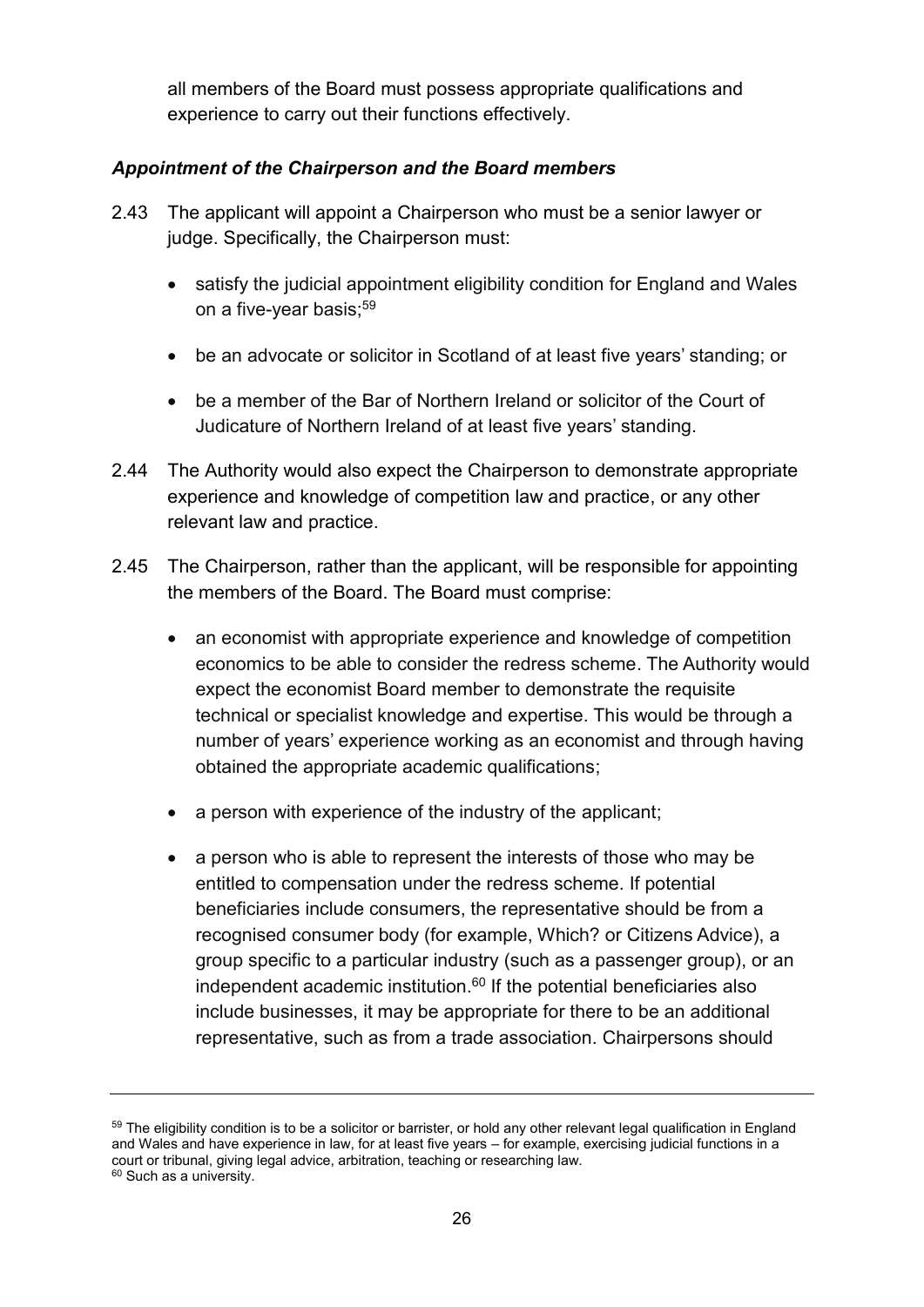also consider carefully whether it may be appropriate for there to be more than one Board member representing the interests of potential beneficiaries. For example, where both direct and indirect purchasers have suffered harm from the infringement in question, it may be appropriate for the Chairperson to appoint a Board member for each of these categories of potential beneficiaries in order to ensure that their interests are adequately represented; and

- any other person considered suitable by the Chairperson, for example an accountant or a market expert where specialist knowledge of a particular sector, industry or consumer demographic is required (beyond the expertise provided by the industry representative).
- 2.46 In appointing the members of the Board, the Chairperson must take the requirements above into account.
- 2.47 The Chairperson and the Board are to be remunerated by the applicant. Before appointing the members of the Board, the Chairperson will consult with the applicant to ensure that it will undertake to pay the cost of their appointment.The Authority would expect the parties to agree a suitable and adequate remuneration structure and would expect the Chairperson and Board members to be remunerated in a way that does not impede their independence and objectivity. In particular, the Chairperson's and the Board members' remuneration must not be dependent on the outcome of any aspects of their assessment of the scheme as this would be a conflict of interest.
- 2.48 Depending on the circumstances, administrative or other support may be required to assist the Chairperson and the Board members in performing their functions. For example, depending on the case, the economist Board member may require support to consider questions relating to the amount of overcharge caused by an infringement. However, the Chairperson and the Board shall retain oversight at all times and cannot delegate its functions and responsibilities to other persons.

#### *Duties of the Chairperson and the Board members*

- 2.49 The Chairperson and the Board members must act with:
	- independence;
	- impartiality;
	- objectivity;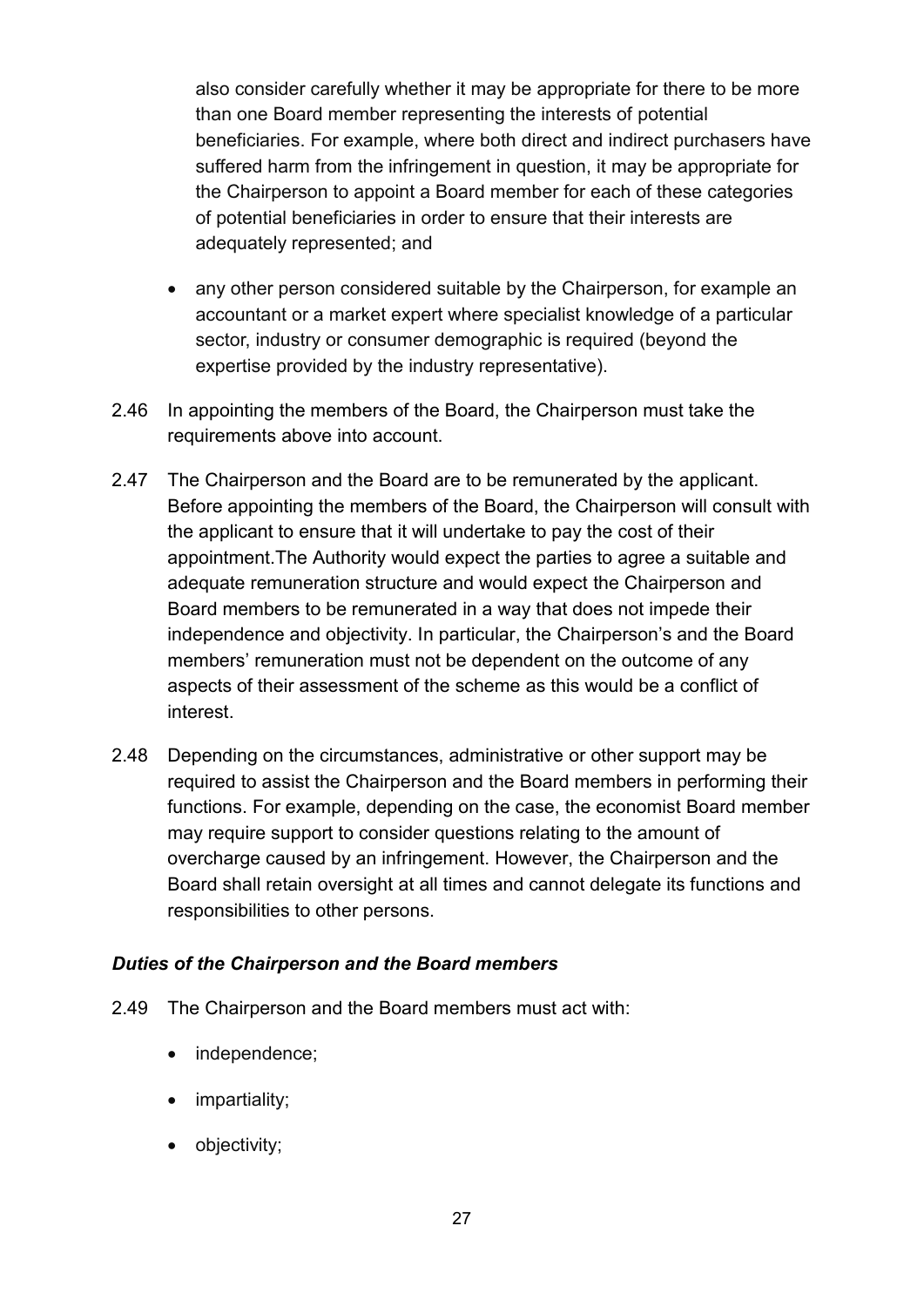- integrity; and
- honesty.
- 2.50 The Chairperson and the Board members must act on the basis of the evidence, which may – where appropriate – include drawing reasonable inferences from that evidence or an absence of evidence.
- 2.51 The Chairperson and the Board members must act in accordance with their respective capacities and roles.
- 2.52 The Chairperson and the Board members must perform their functions:
	- with reasonable skill and care;
	- in accordance with the law; and
	- where appropriate, in accordance with the rules governing their professional conduct.
- 2.53 Whether there is an actual or potential conflict of interest should be determined case by case. A conflict may be likely to arise where a Chairperson and Board members have interests that might reasonably be perceived to, or might actually, influence their independence and/or impartiality in performing their functions. In relation to the Chairperson or the economist Board member, where that person has a history of acting predominantly for claimants or defendants, the Authority does not consider that necessarily risks impeding their ability to perform Chairperson and Board functions impartially in the absence of specific evidence or concerns in a particular case.
- 2.54 Actual or potential conflicts of interests may arise out of, but are not limited to:
	- acting or having acted in a professional capacity in relation to the competition infringement in question or a related infringement of the CA98 or the TFEU;
	- any form of past or current employment with, or engagement by, the applicant within the previous two years, with the exception of their employment as members of a Board under an Authority-approved scheme;
	- any financial interest in the applicant: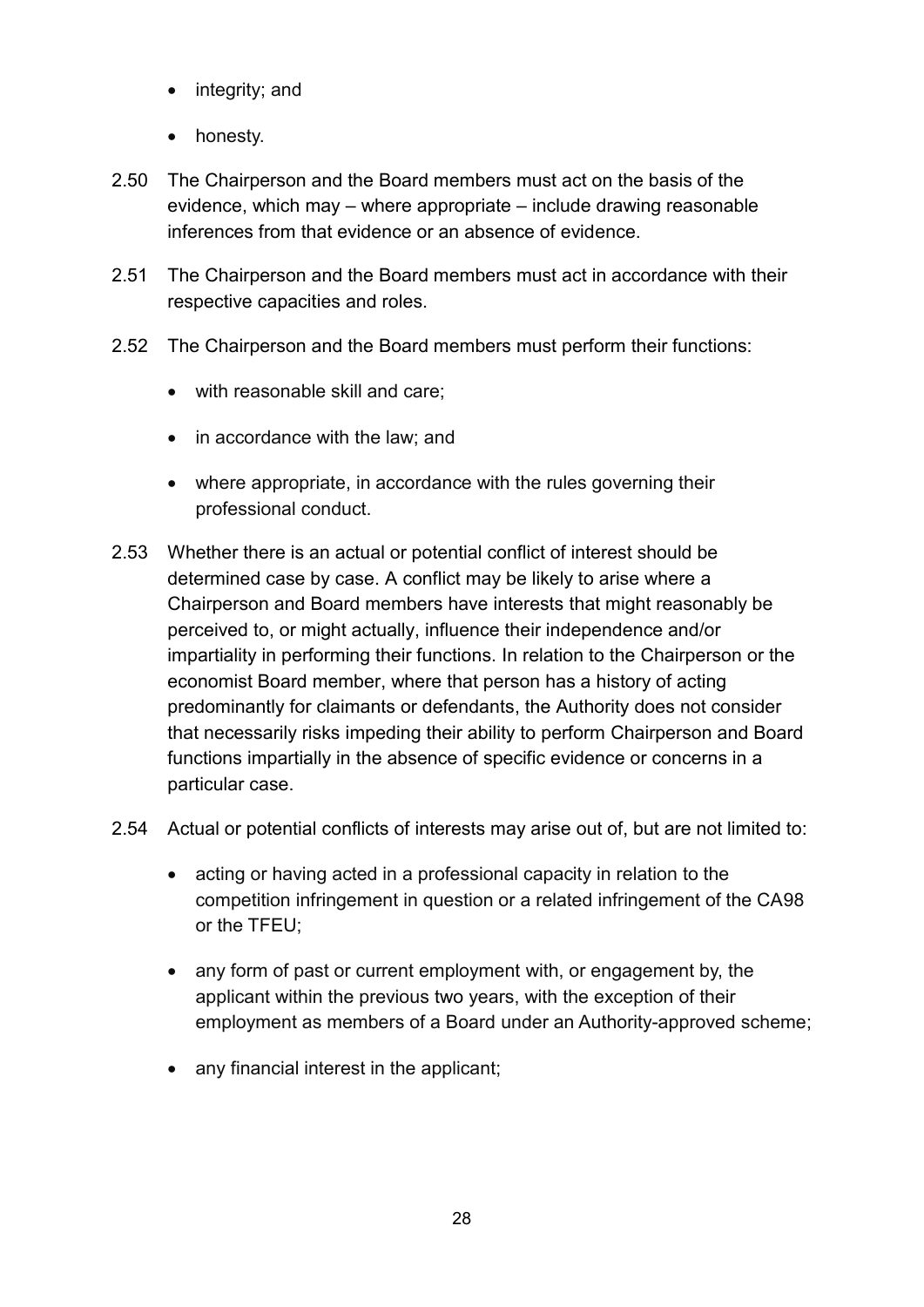- publication of views or comments relating to the applicant and/or the specific competition infringement at hand;<sup>61</sup>
- a close personal association or relationship with a person who is working for or advising the applicant, such as close family or personal ties (for example spouse, partner, child, sibling, parent or close friend).
- 2.55 While the above examples illustrate potential conflicts of interest that could favour the applicant, the Chairperson and Board members must equally be free of conflicts of interest that may be expected to favour potential scheme beneficiaries.
- 2.56 Even without an actual or potential conflict, the Chairperson and Board members must refrain from any activities that might interfere with or in any way compromise the performance of their functions.
- 2.57 The Board members must disclose to the Chairperson any circumstances likely to give rise to any doubts about their impartiality and independence as soon as they become aware of their existence. In the case of the Chairperson, such disclosure should be made to the compensating party and the Authority.
- 2.58 The Chairperson and the members of the Board must sign a formal undertaking declaring that they will act in accordance with the principles and duties set out in this section of the guidance. A template undertaking can be found in Annex B.
- <span id="page-30-0"></span>2.59 If after appointment it becomes clear that the Chairperson or a Board member does not meet the impartiality criteria (for example, because they have an undisclosed conflict of interest), they should be removed and replaced with a new person who meets the relevant criteria described above. The applicant should make the Authority aware of such an eventuality at the earliest opportunity.

#### *Function of the Chairperson and the Board*

<span id="page-30-1"></span>2.60 The primary function of the Chairperson and the Board will be to devise the redress scheme, whether prior to the Authority's full unconditional approval or

<sup>&</sup>lt;sup>61</sup> Having published views or comments in relation to the type of the competition infringement in question will generally be insufficient to trigger a conflict of interest.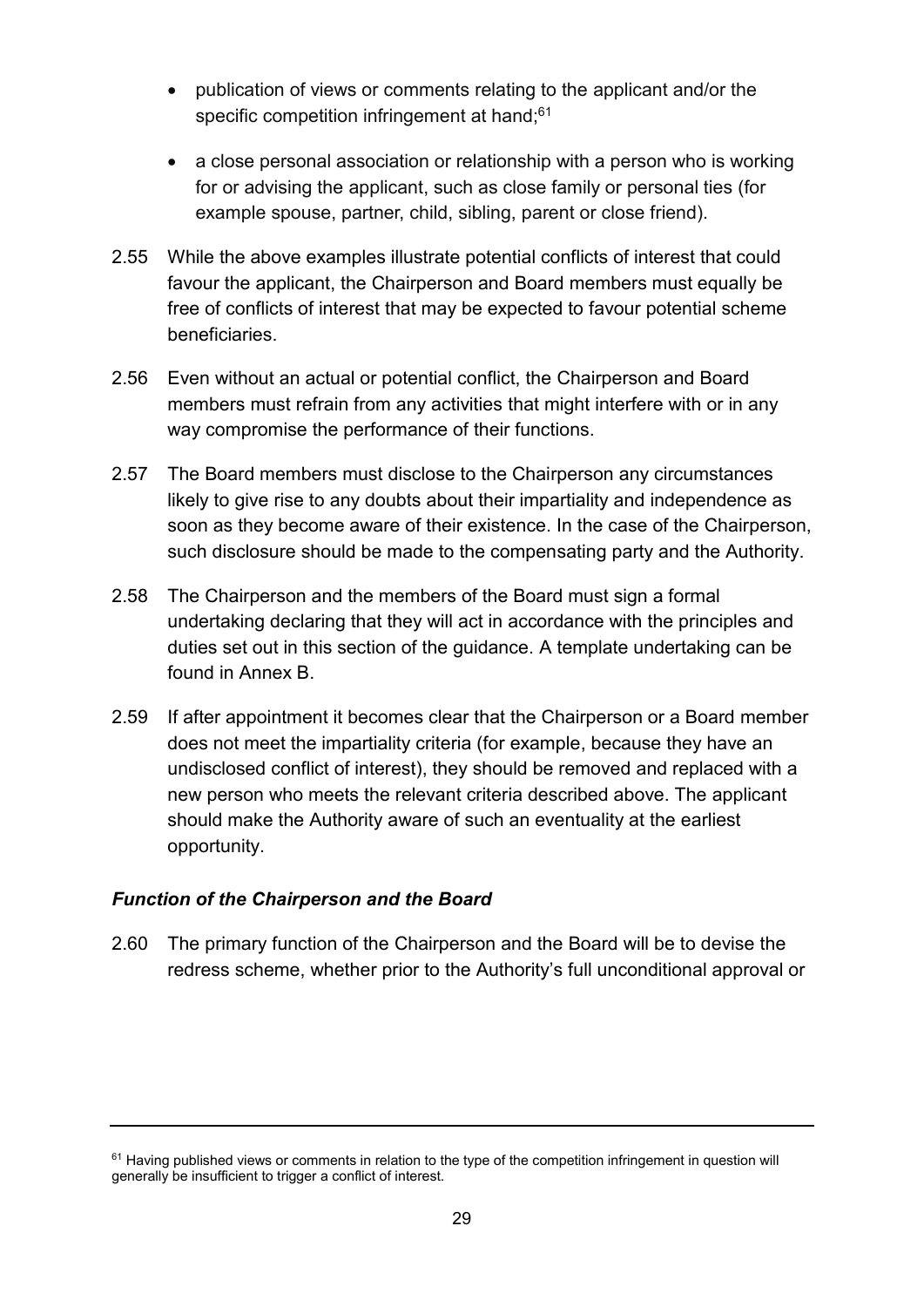pursuant to a condition of outline approval. In particular, the Chairperson and the Board will consider the following matters:

- The scope of compensation to be offered under the scheme (within any parameters set by the applicant); for example, where a scheme covers both direct and indirect purchasers, the Chairperson and the Board will need to consider carefully where in the supply chain the loss has been suffered as well as any initial proposals made by the applicant for addressing the risk of double recovery.<sup>62</sup>
- The evidence that the applicant has provided about the loss caused to potential scheme beneficiaries, and how this has been aggregated. In certain cases it may also be necessary for the Chairperson and the Board to obtain further evidence of harm.<sup>63</sup>
- The appropriate level of redress for each potential category of scheme beneficiary (although in some cases it may be more appropriate for the Chairperson and the Board to determine the aggregate level of redress owed to potential scheme beneficiaries) and/or the methodology to be applied in determining that level of redress.
- Who is entitled to compensation under the redress scheme, the application process, including any evidence requirements, the independent complaints process available for those applying for compensation under the redress scheme and how the scheme will be advertised and those entitled to compensation will be notified of their entitlement.
- 2.61 In devising a redress scheme within any parameters suggested by the applicant, the Chairperson and the Board may take into account any initial suggestions made by the applicant as to how the redress scheme might operate, and its terms.
- 2.62 It is for the Chairperson and the Board to determine the amount of compensation they consider appropriate, based on relevant factual and economic evidence provided by the applicant, and using an appropriate framework/methodology. The Chairperson and the Board are expected to produce a report determining the exact level of redress to be provided under the scheme and/or the methodology to be applied by the applicant in determining the amount of redress for each beneficiary.

<sup>62</sup> See also paragraph [2.13](#page-20-1) above.

<sup>63</sup> See also paragraph[s 2.75](#page-35-0) and [2.78](#page-36-0) below.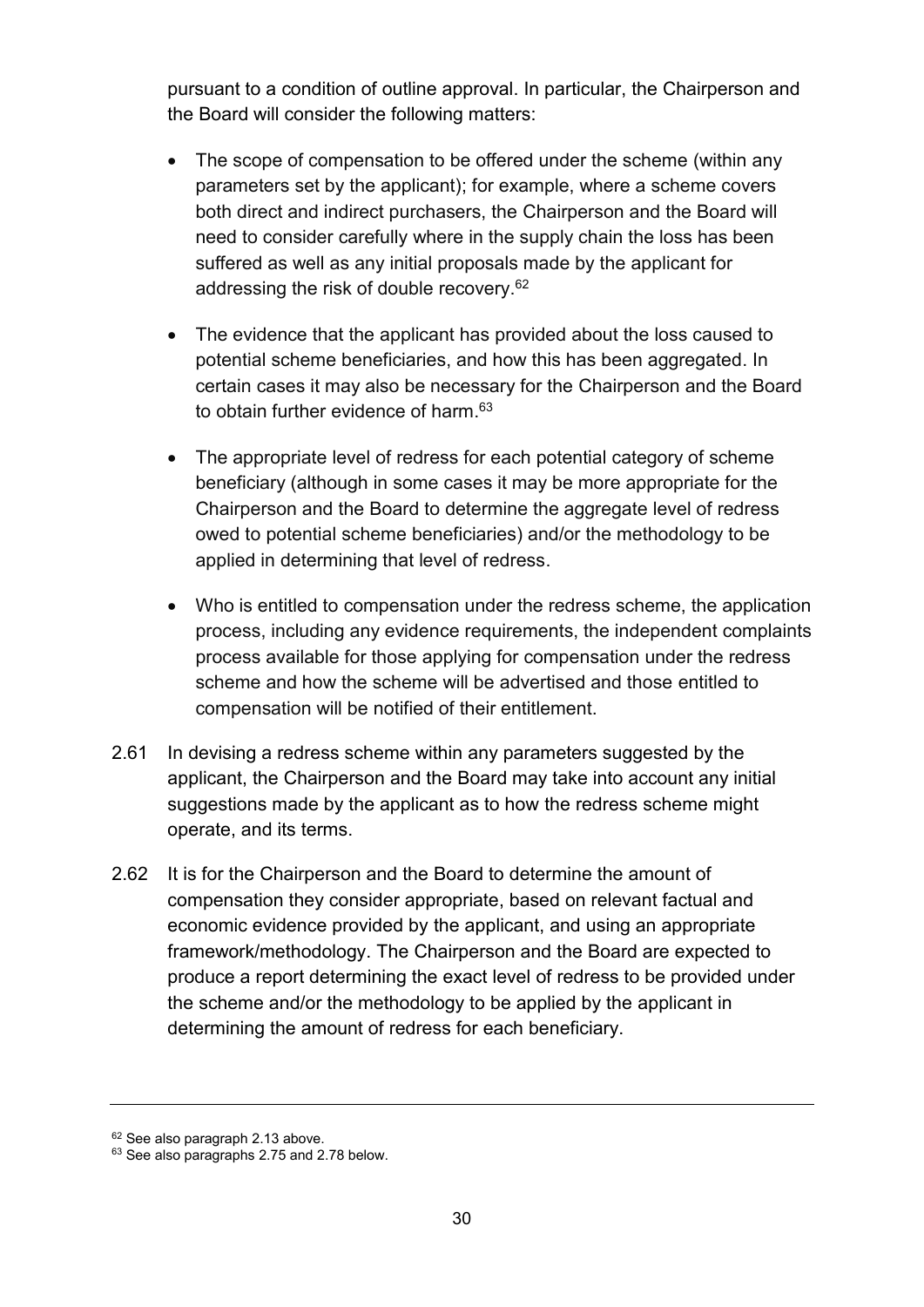- 2.63 In this regard, the principles contained in the European Commission's practical guide to quantifying harm in private actions for damages for national courts may be of assistance to the Chairperson and the Board.<sup>64</sup> The Authority notes that the government created the possibility for the Authority to approve schemes in order to provide a swift and relatively low cost way of providing redress, while ensuring the interests of those harmed are properly considered and safeguarded. In those circumstances, it is expected that the use of independent economic evidence and experts (beyond the economist on the Board) in setting up and assessing the terms of the scheme should be significantly less than in, for example, a contested judicial process. As a result, such use should be kept to the minimum reasonably necessary to assess compensation. That said, it should be recognised that expert evidence may be necessary in certain situations. For example, in order to facilitate indirect/consumer purchaser redress, it may be needed to determine the level of, or any passing on of, any overcharge caused by the infringement. The need for such evidence may vary case by case. For instance, there might be a greater need for it where a full scheme is submitted for approval prior to a CMA infringement decision.
- 2.64 In addition to their primary function, the Chairperson and Board may, at the request of the compensating party, reconvene at a later date in order to provide any guidance it considers necessary. The guidance may be in relation to the implementation, interpretation or application of any determination the Chairperson and the Board have made, or regarding the administration of the scheme in respect of individual customers or customer classes. Whether such an approach is taken may vary case by case.
- 2.65 The Chairperson and the Board are expected to comply with the approach set out in this guidance when performing their roles in relation to the scheme, unless it can be demonstrated to the Authority's satisfaction that there are good reasons for taking a different approach.

#### *Recommendation of the Chairperson and the Board*

2.66 Once the Chairperson and Board have devised a redress scheme, they must then vote on whether to recommend it to the Authority for approval. The scheme can only be recommended to the Authority if a majority vote in favour of it. If the number of votes is equal, the majority requirement is not met.

<sup>&</sup>lt;sup>64</sup> See the guide published in the [Official Journal of the European Union.](http://eur-lex.europa.eu/LexUriServ/LexUriServ.do?uri=OJ:C:2013:167:0019:0021:EN:PDF)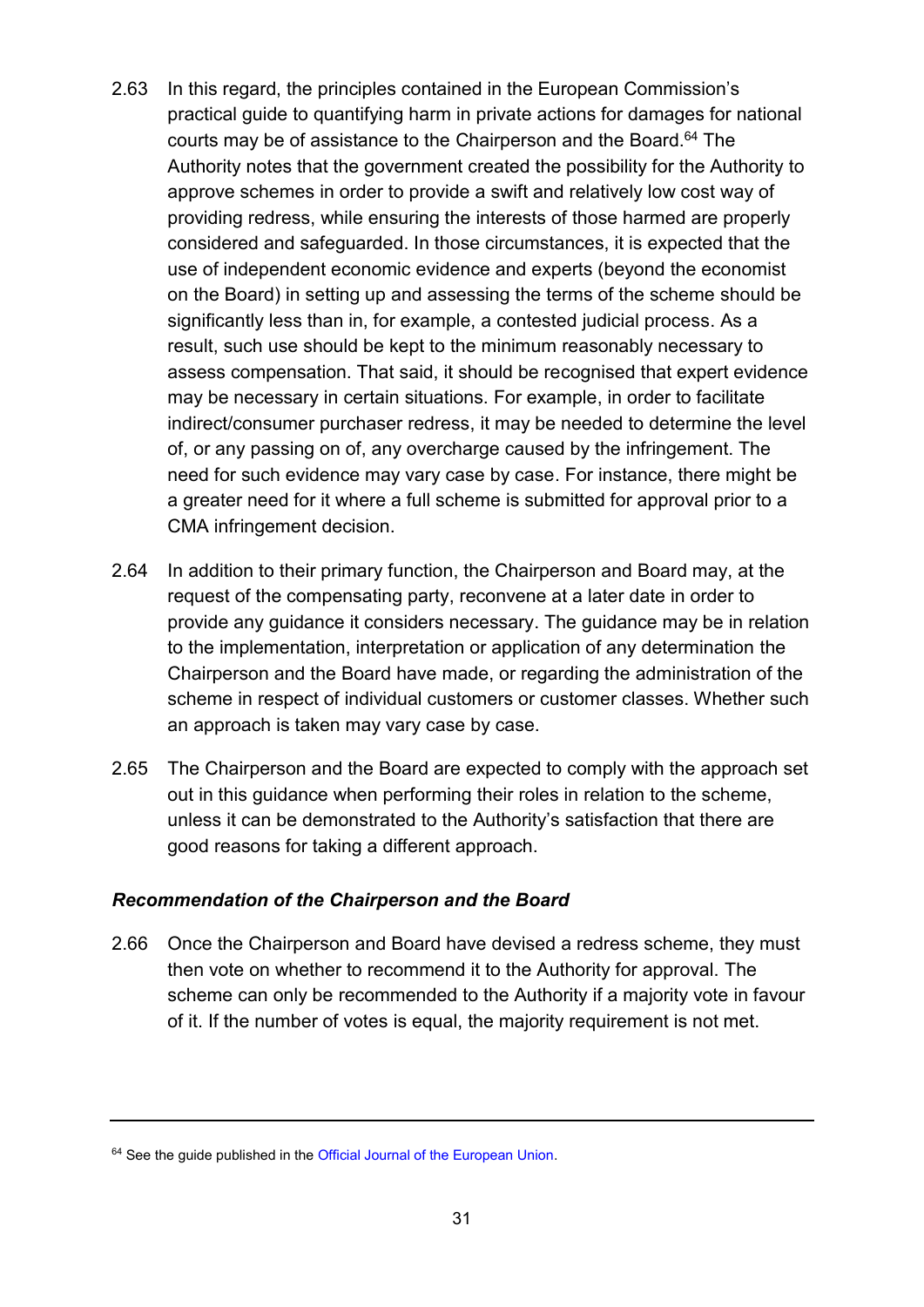- 2.67 If at least a majority of the Chairperson and the Board agree that a scheme should be recommended to the Authority, the Chairperson should make that recommendation to the Authority as soon as possible.<sup>65</sup>
- 2.68 If a majority of the Chairperson and Board members do not agree that the scheme should be recommended for approval (for example because of a difference of opinion over the level or scope of compensation), it cannot be put to the Authority. In those circumstances, the applicant will need to decide whether it is prepared to amend the scheme in a way that satisfies the concerns raised by those who voted against the scheme. If it was, the scheme would then need to be returned to the Chairperson and Board to reconsider recommending it for approval. If the applicant is unwilling or unable to amend the scheme in a way that garners majority approval, the applicant will need to abandon the scheme.
- 2.69 The Chairperson's and Board members' recommendation on the scheme must identify the information on the basis of which they reached their decision on the level of redress, alongside the methodology they applied. Moreover, where the recommendation for Authority approval is not unanimous, the report on the scheme should make it clear that there are dissenting opinions, and should include details of the material points of dissent and the reasoning behind them.
- 2.70 Whether a recommendation is unanimous or not, the Chairperson and the Board members will take collective responsibility for any decision made by them. However, the Authority would expect each member to take lead responsibility for the assessment of their particular area of expertise. For example, the economist member of the Board is likely to take the lead in assessing the economic evidence in determining the appropriate level of redress.
- 2.71 While the Chairperson and Board are normally expected to devise schemes with regard to the parameters suggested by the applicant (and, in the case of conditional outline approval, conditionally approved by the Authority), they may consider that a scheme should go beyond those parameters. In those circumstances, the Chairperson and Board might vote not to recommend a scheme for approval by the Authority on the grounds that the parameters suggested by the applicant were inappropriate. Equally, they might vote to recommend a scheme to the Authority that was wider than that specified by the applicant. The Authority would expect the applicant and the Chairperson

<sup>&</sup>lt;sup>65</sup> The Chairperson's role in making the recommendation is to convey the views of those who have considered the scheme.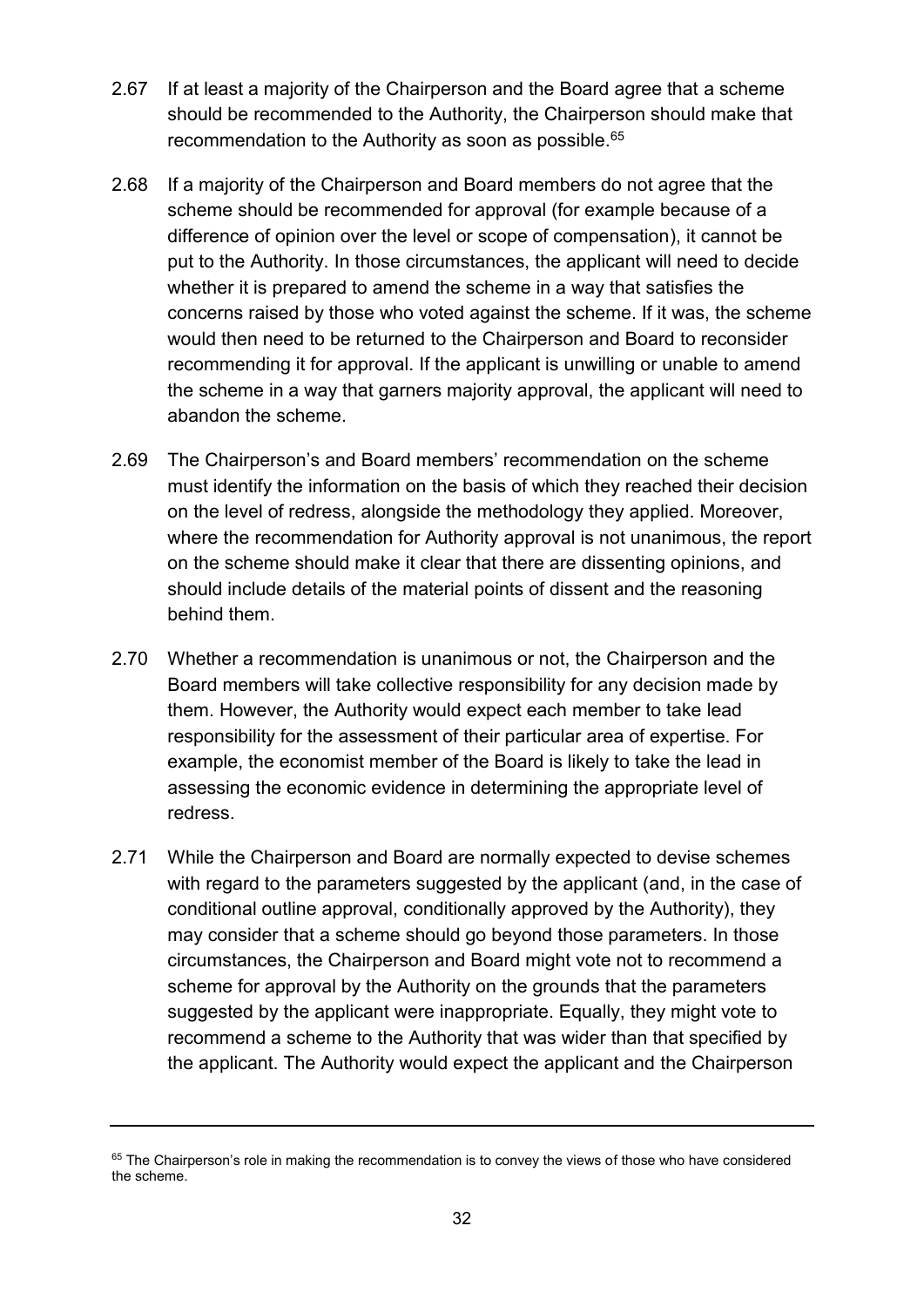and Board to explore whether an appropriate solution could be found. If ultimately the Chairperson and Board chose not to recommend a scheme for approval by the Authority, the scheme could not proceed. If instead the Chairperson and Board chose to recommend a scheme for approval, the Authority would consider whether it was appropriate to explore whether the application should be withdrawn and a new application made (in the case of a full scheme), or whether a replacement scheme could be approved (in the case of an outline scheme – see paragraphs [3.16](#page-43-0) to [3.19](#page-45-1) below).

#### *Confidentiality and privilege*

- 2.72 The Chairperson and the Board members are required to treat as confidential any information supplied to them in confidence (and appropriately identified as confidential) by the applicant and any other persons from whom they may obtain relevant information, unless otherwise agreed with the provider of that information. This includes any information that would be covered by privilege.<sup>66</sup> While it should not often be necessary, disputes over confidentiality should be settled by an independent person with appropriate experience and expertise.<sup>67</sup>
- 2.73 The Chairperson and the Board members must not disclose confidential (and, where relevant, privileged) information other than as permitted or required by law, or with the consent of the party to which the information relates. They may only use such information for the purposes of performing their functions in devising and recommending the scheme at hand. All communications with the Chairperson and the Board members must be made on a confidential and where relevant on a privileged/without prejudice basis. Any privilege over those communications is to be retained unless and until it is expressly waived by the person entitled to assert it. As a matter of practicality, parties may wish to consider marking all documents appropriately and entering into suitable confidentiality agreements to expressly provide for the terms on which information is provided to the Chairperson and the Board members, and how documents, electronic or otherwise, should be treated.
- <span id="page-34-0"></span>2.74 However, as an exception, the Chairperson and the Board may share with the Authority where necessary – and the Authority may use – details of communications in the performance of their roles in the redress scheme approval process. The Authority does not consider it is incompatible with any claims to privilege for documents associated with the redress scheme process

<sup>&</sup>lt;sup>66</sup> Including legal advice privilege, litigation privilege, without prejudice privilege. Joint or common interest privilege may be relevant in certain circumstances.

 $67$  This may, for example, be independent legal counsel.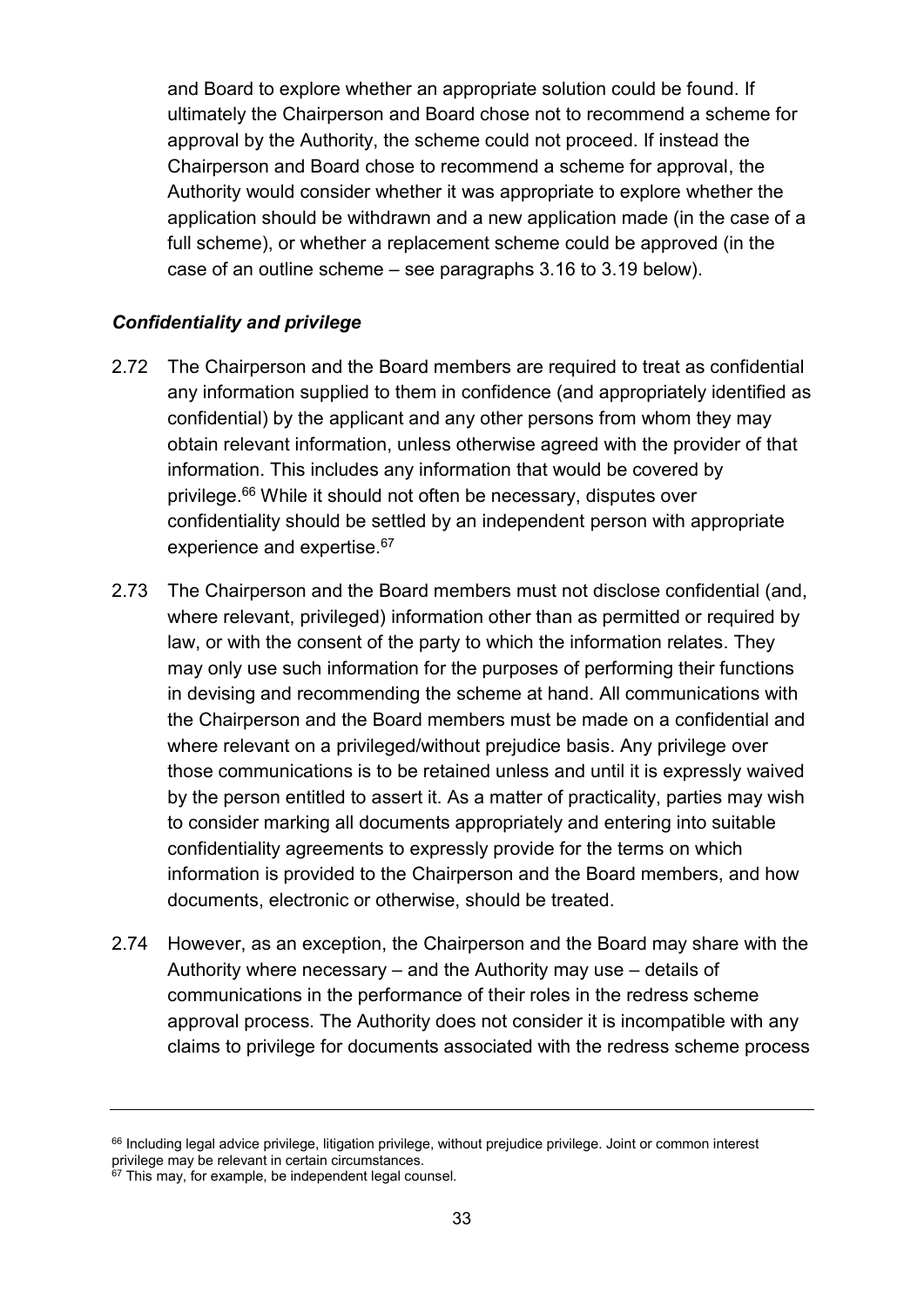to be shared by the Chairperson and the Board with the Authority for the limited purposes of the Authority carrying out its assessment. Documents that may be protected by privilege (whether in whole or in part) may be disclosed to the Authority in confidence and on a limited waiver basis. The Authority would continue to treat such documents in confidence<sup>68</sup> and would expect to resist any claim for onward disclosure in favour of any third parties to the extent possible under law. In the Authority's view, it would not be a waiver (implied or express) of any privilege for it to be provided with material in confidence for this specific and limited purpose. Insofar as it is consistent with applicable legal duties, the Authority would only use such documents for the sole purpose of carrying out any assessments required under the redress scheme approval process. In certain circumstances, it may be sufficient for the Authority to be provided with only a summary of the underlying information provided to the Chairperson and the Board members. However, the underlying information could be provided subsequently on request if the Authority considered it was required in order to carry out its assessment.

### *Fact-finding by the Chairperson and the Board members and cooperation by the applicant*

- <span id="page-35-0"></span>2.75 The applicant is expected to cooperate fully with the Chairperson and the Board members within the timescales agreed with them. In particular, it is expected to provide the Chairperson and the Board with all the assistance and information they may reasonably and proportionately require in order to discharge their functions. This may include, but is not limited to:
	- providing evidence of harm (by way of, for example, an expert report and the information/data used to prepare that report);
	- providing full and complete access to all the applicant's personnel, books, records, documents and information that the Chairperson and the Board may require, in addition to the evidence referred to above;
	- providing information that is not related to the applicant but is reasonably available to, or accessible by, them. What is considered reasonable may vary case by case, but it is not expected that the Chairperson and the Board members will need to request that an applicant obtains information that will require it to incur significant costs relative to the likely level of compensation; and

<sup>&</sup>lt;sup>68</sup> The Authority has a common interest in maintaining the confidentiality of all such communications for the proper functioning of the redress scheme approval process. The Authority considers that the restrictions on disclosure in Part 9 of the Enterprise Act 2002 would also apply.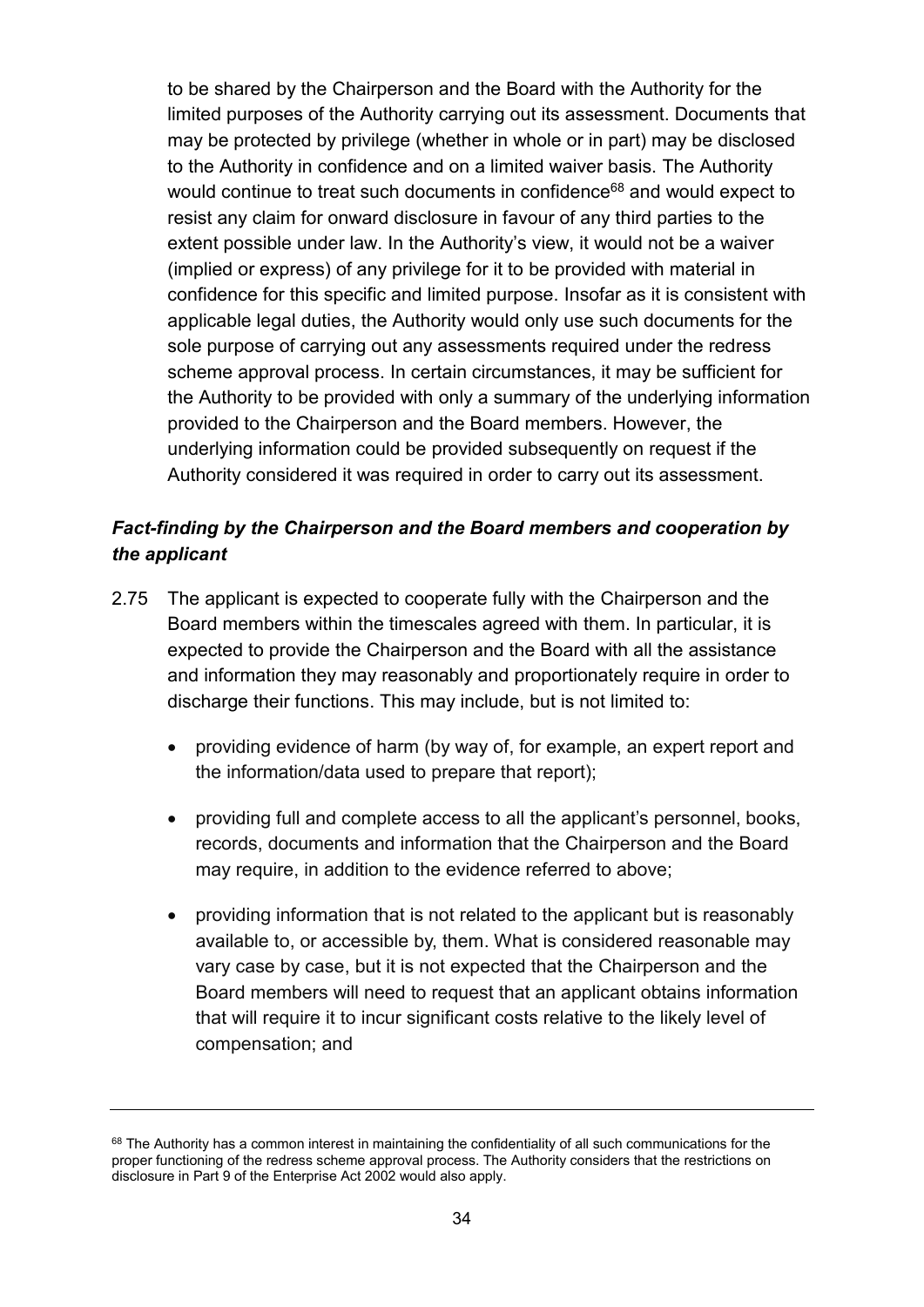- <span id="page-36-1"></span> providing any office and supporting facilities that the Chairperson and the Board members may require.
- 2.76 The applicant must not obstruct the Chairperson and the Board members from performing their functions, and the information and evidence it provides to the Authority as well as the Chairperson and the Board, must be complete and accurate in all material respects.<sup>69</sup> Provision of false or misleading information may in certain circumstances also amount to a criminal offence.<sup>70</sup>
- 2.77 The extent to which the Chairperson and the Board will take into account any evidence of harm submitted by the applicant will depend on its scope and quality. In any event, the Chairperson and the Board members are expected to take reasonable steps to obtain appropriate information from the applicant and/or third parties in order to satisfy themselves that the terms of the redress scheme and the amount of redress to be offered under it are appropriate, having regard to the principles in paragraph [2.75](#page-35-0) above.
- <span id="page-36-0"></span>2.78 The applicant may ask the Chairperson and the Board to provide it with an estimate of the anticipated costs of the Chairperson and the Board early in the process so as to enable it to calculate the overall cost of running the redress scheme. If the estimated amount exceeds what the applicant had expected, the applicant will have to decide whether it is willing and able to cover the additional cost or whether it prefers to abandon the redress scheme altogether. If a business took the latter course of action where an outline scheme had already been approved, the Authority considers that would amount to a breach of conditions imposed. For example, the requirement in the Regulations that the Chairperson and the Board members have considered the relevant matters and have by majority vote recommended the scheme to the Authority for approval (which the Authority would have made a condition of outline approval) would not be met. Consequently, the Authority would expect to revoke scheme approval. In such circumstances the Authority would consider whether to seek recovery of any penalty reduction granted in recognition of conditional scheme approval.

<sup>&</sup>lt;sup>69</sup> The Authority may reject an application for approval of a redress scheme, or revoke conditional approval of such an application, if it is suspected that a compensating party has supplied to the Board, the Chairperson or the Authority information that is false or misleading in a material respect. Additionally, as noted in footnot[e 70](#page-36-1) below, in certain circumstances provision of false or misleading information may amount to a criminal offence <sup>70</sup> It is a criminal offence for a person to knowingly or recklessly supply information to the Authority in connection with a CA98 investigation which that person knows to be false or misleading in a material particular (section 44 of the CA98).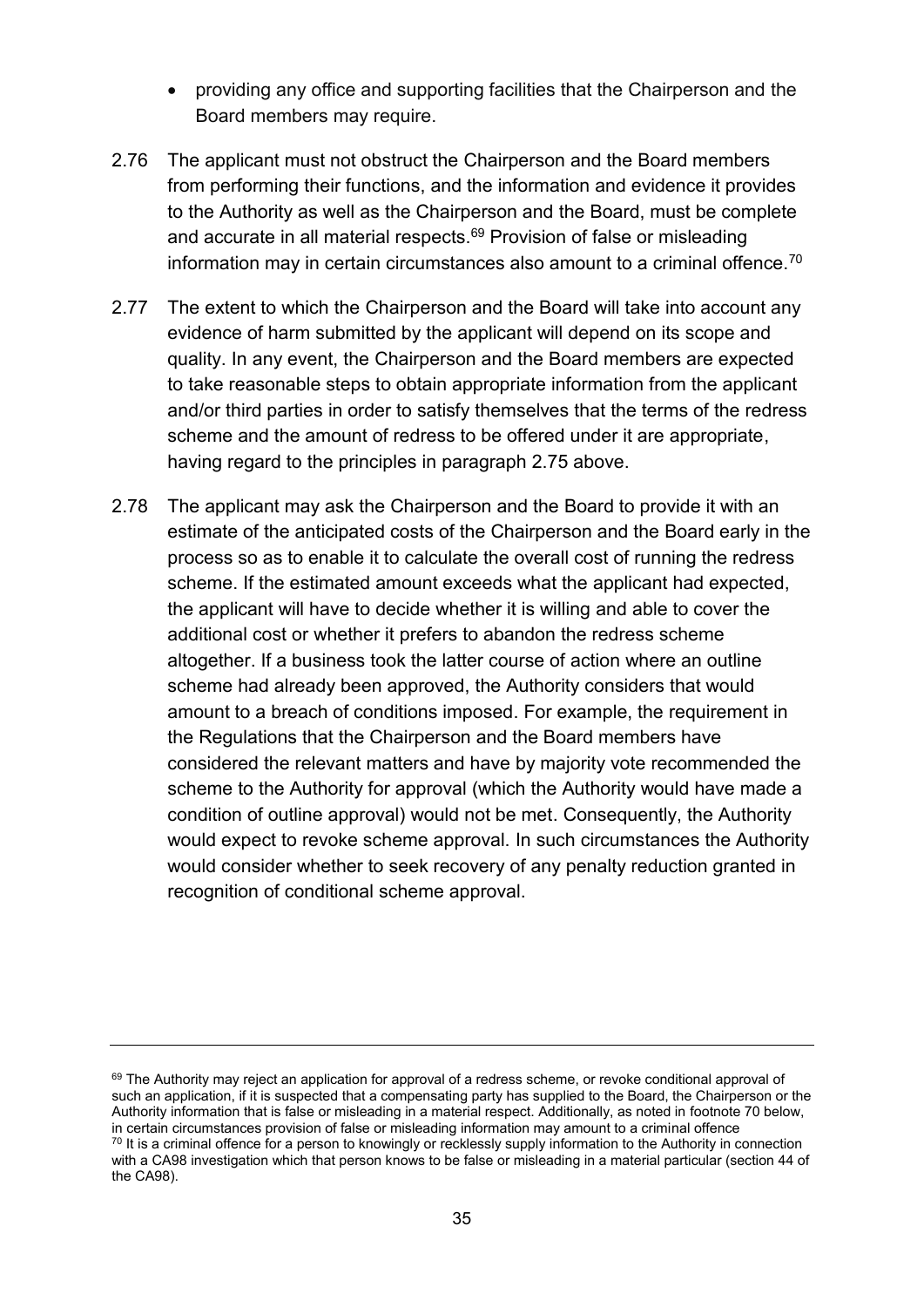# <span id="page-37-0"></span>**3. The Authority's assessment of applications for redress scheme approval**

3.1 This chapter sets out guidance on the process the Authority expects to follow when assessing applications for approval of a voluntary redress scheme.

## <span id="page-37-1"></span>**Prioritisation and timeframe**

- <span id="page-37-2"></span>3.2 The Authority has discretion whether or not to consider schemes for approval. At the end of the pre-application discussions the Authority will tell the potential applicant whether it intends to prioritise an application for redress scheme approval or not. The Authority would generally expect to prioritise applications for redress scheme approval in relation to an ongoing investigation. In the case of an application for approval after an infringement decision has been made, the Authority will decide whether to consider it or not on a case by case basis according to its published prioritisation principles,  $71$  as appropriate.
- 3.3 If the Authority decides to consider an application for redress scheme approval (whether in respect of a full scheme or an outline scheme), it will in the majority of cases aim to assess it and notify applicants of the outcome within a three month timescale from the day when a complete formal application<sup>72</sup> is received.
- <span id="page-37-3"></span>3.4 In the case of applications submitted during the course of a competition investigation, formal scheme approval cannot take place until the point at which the Authority makes its infringement decision. However, if the Authority planned to approve a scheme, it would in the majority of cases expect to give compensating parties a preliminary indication of that fact within approximately three months of receiving a complete formal application<sup>73</sup> for approval, even if any approval is not formalised until later. Any preliminary indication that the Authority planned to approve a scheme would not prevent the Authority from making a later final decision to reject a scheme. Where the Authority has conditionally approved an outline scheme, it will in the majority of cases aim to assess whether the conditions have been satisfied and whether to confirm or revoke approval or seek a replacement scheme within a two to three month timescale after the Board and the Chairperson have produced their report on the scheme.

<sup>71</sup> Se[e Prioritisation Principles for the CMA](https://www.gov.uk/government/publications/cma-prioritisation-principles) (CMA16).

 $72$  A complete formal application is one that provides the Authority with sufficient information to assess whether conditional or full approval should be granted or whether the application should be rejected. <sup>73</sup> See not[e 72](#page-37-3) above for definition of a complete formal application.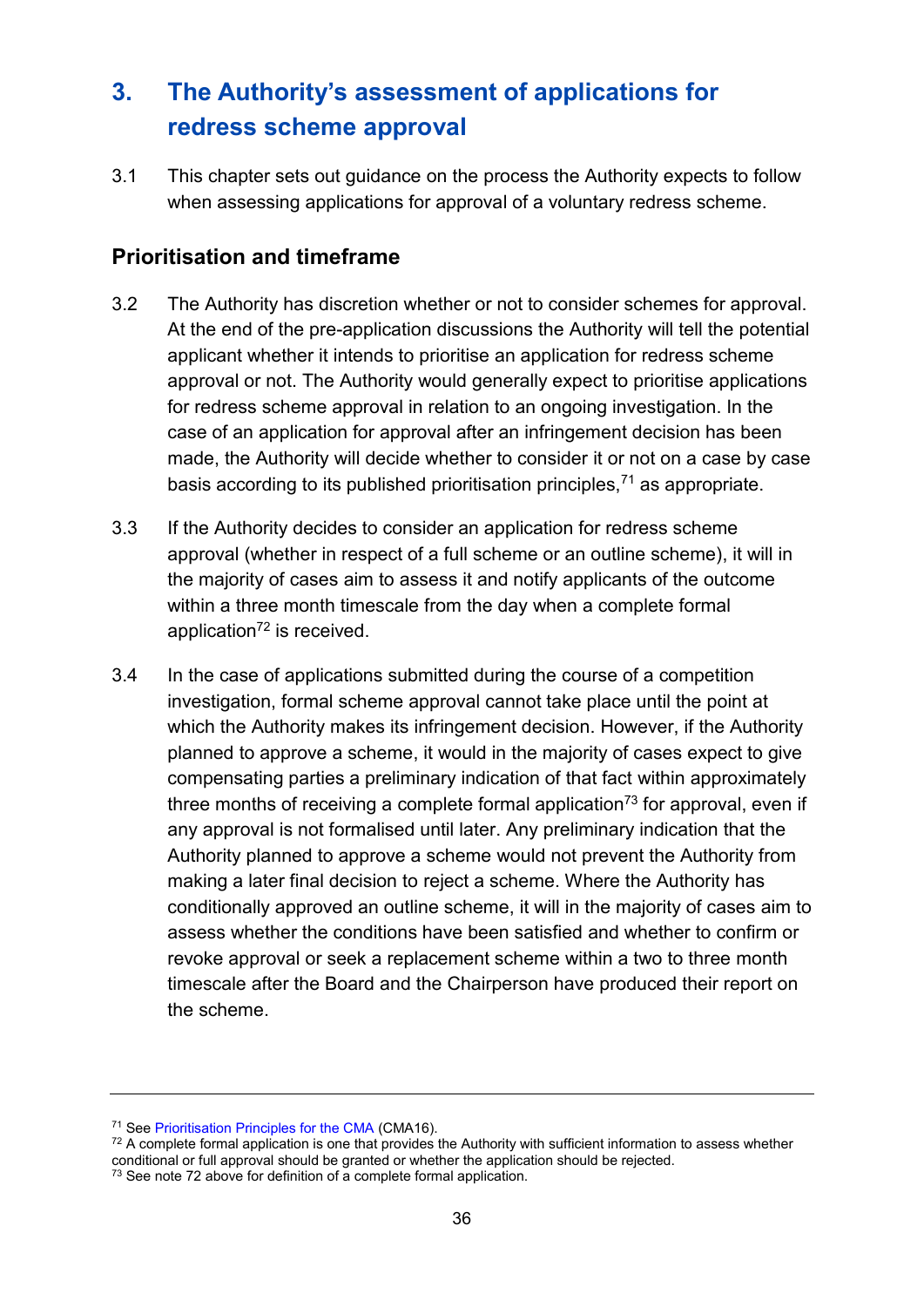## <span id="page-38-0"></span>**Scope of the Authority's assessment**

- <span id="page-38-2"></span>3.5 In assessing whether it is appropriate to approve a scheme (including whether the scheme has been set up according to the Regulation Requirements), the Authority will not consider in detail the underlying elements of the scheme, particularly where such a detailed assessment would duplicate or undermine in practice the work of a Chairperson and a properly-constituted Board.
- <span id="page-38-1"></span>3.6 Nevertheless, the Authority may, although it is not obliged to, take into account:
	- the terms of the redress scheme, and in particular:
		- the duration of the scheme;
		- the adequacy of the advertising plans;
		- the fairness and reasonableness of the evidence requirements;
		- the Chairperson's and the Board members' terms of engagement, which must be clear and ensure their independence and objectivity in carrying out theirs functions;
		- the consequences of accepting redress under the scheme; and
		- whether the scheme ensures vulnerable consumers' access to redress.
	- whether the Chairperson and the Board members took into account all the relevant matters and complied with this guidance (or any explanation of why it was necessary to take a different approach to the guidance);
	- $\bullet$  the scope and level of compensation offered under the scheme<sup>74</sup> and the Chairperson's and the Board's relevant determination. For example, where on the face of the case indirect purchasers are likely to have suffered harm from the competition infringement, the Authority would normally expect schemes to cover damage that has been caused to both direct and indirect purchasers, unless a good reason for taking a different approach is provided;
	- any dissenting views from Board members or the Chairperson; and

<sup>74</sup> Section 49C(3) of the CA98 as amended by the CRA15.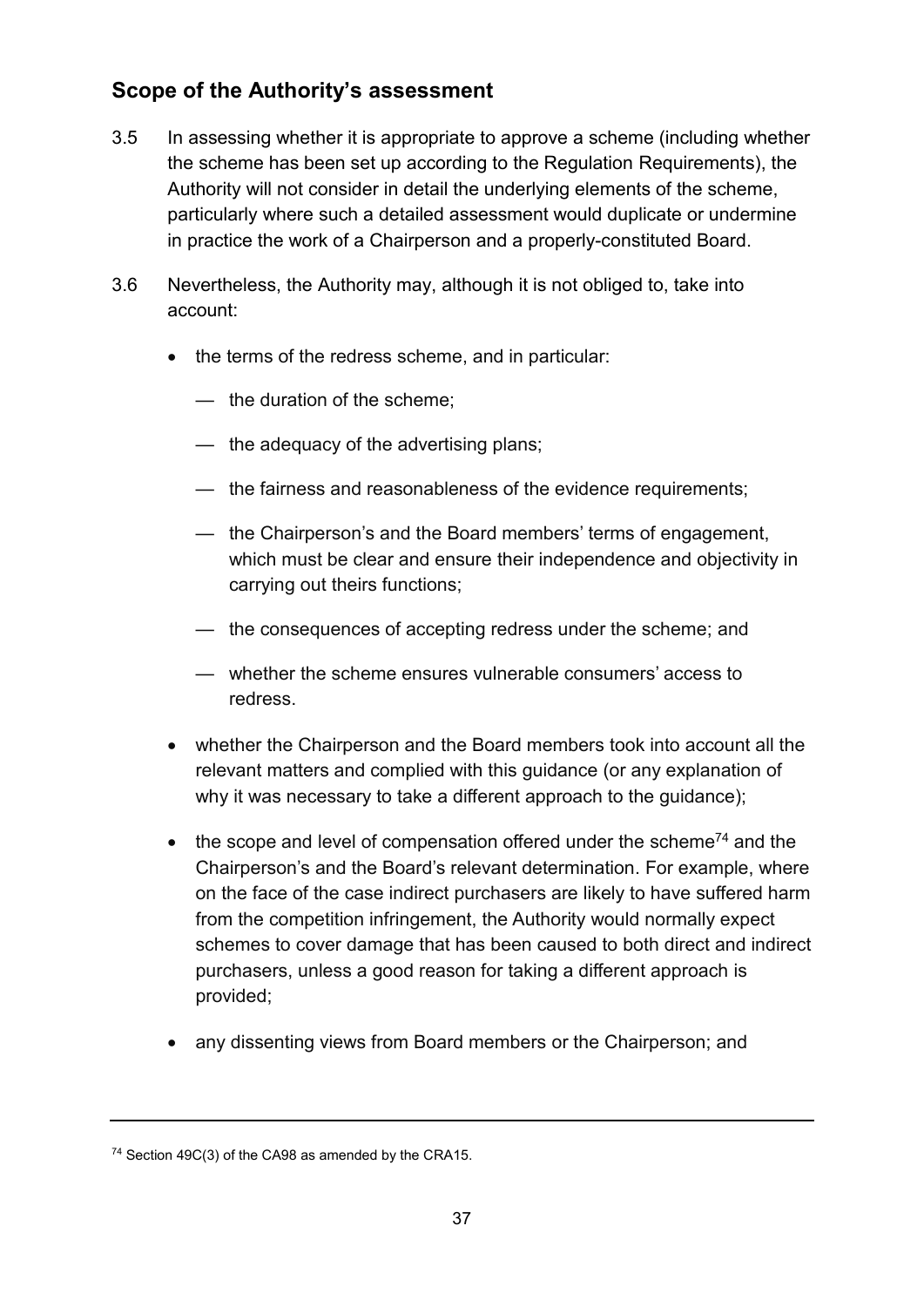the views of the applicant where the recommendation of the Chairperson and the Board includes elements of compensation that go beyond the scope of the scheme initially proposed by the applicant in the context of an outline scheme conditionally approved by the Authority.<sup>75</sup>

### <span id="page-39-0"></span>**Approval process and outcomes**

#### *General*

- 3.7 Having assessed an application for approval of a redress scheme, the investigating Authority may:
	- in the case of a full scheme, approve or reject it; and
	- in the case of an outline scheme, approve it with conditions (see paragraphs [3.13](#page-41-1) to [3.19](#page-45-1) below) or reject it.<sup>76,77</sup>
- 3.8 Given that the expert independent Board members and the Chairperson will have determined, or will subsequently have to determine, both the compensation under the scheme, and that they consider the terms of the scheme are appropriate, the Authority expects that in practice it will revoke conditional approval of an outline scheme or unconditional approval of a full scheme in exceptional circumstances only (see further paragraph [3.16](#page-43-0) below). If during its assessment the Authority has concerns regarding any of the matters it may take into account when deciding whether to approve a scheme (whether outline or full) and is considering rejecting a scheme, it would expect to provide the applicant and the Chairperson and Board (as appropriate) with the opportunity to respond (including providing more information) before finally approving or rejecting the scheme. If the Chairperson and the Board provide any such information to the Authority, it should be with notice to the party that provided them with the information. Provision to the Authority by the Chairperson and the Board or by the applicant will be on a confidential and limited waiver basis, and will continue to attract 'without prejudice privilege' (save where this is expressly waived by the person entitled to assert that privilege).

<sup>75</sup> Consistent with paragraph [2.8](#page-16-0) above, an applicant seeking conditional approval of an outline scheme will not need to have provided full details of the scheme. Consequently, when considering whether to conditionally approve an outline scheme the Authority assessment described at paragraph [3.6](#page-38-1) above will be based on the available information provided by the applicant.

<sup>76</sup> Sections 49C(3) and (4) of the CA98 as amended by the CRA15.

<sup>&</sup>lt;sup>77</sup> As with other decisions of public bodies, the Authority's decision to approve or reject an application for scheme approval could potentially be challenged via judicial review.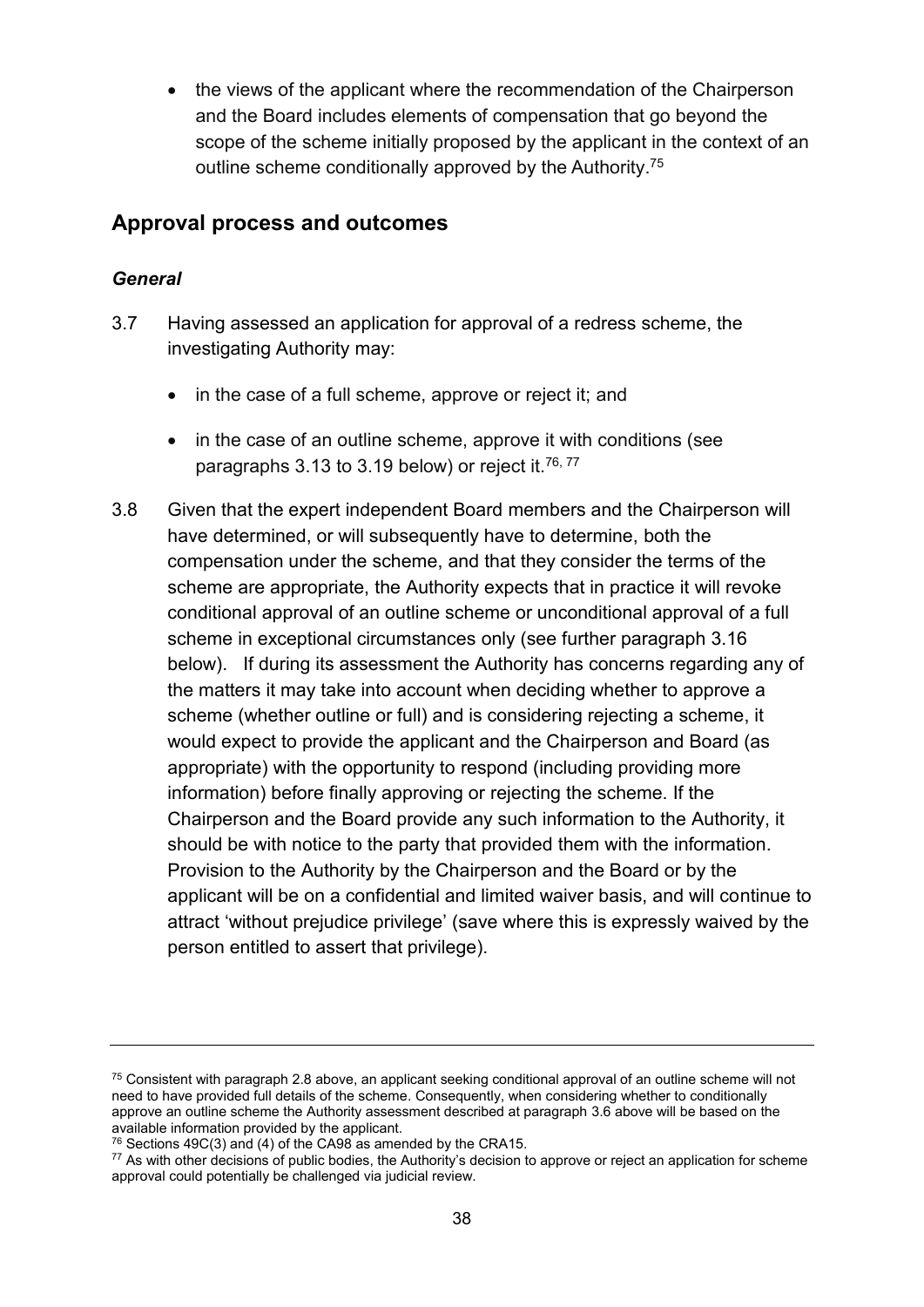3.9 If any changes to the terms of the scheme initially submitted to the Authority result from this exercise, or otherwise, the applicant will be given an opportunity to confirm the new terms of the scheme by which they would be bound if the Authority approved the scheme. A sufficiently senior representative of the compensating party, such as a director, will be expected to sign the final version of the scheme they are content to be bound by before any Authority approval of the scheme.

#### *Approval process where there is already an infringement decision at the time of the application for approval*

- 3.10 Where an infringement decision has already been made, the Authority can only consider a full redress scheme. There will be no repayment of any penalty amount imposed and the Authority cannot consider an outline redress scheme. Because the Authority is unable to impose conditions where scheme approval relates to an infringement decision that has already been made, prior to submitting a formal application for approval of a full scheme, the applicant must:
	- notify the Authority of its intention to offer a redress scheme by stating in writing the proposed Chairperson it has chosen and the Board members that the proposed Chairperson has chosen; and
	- inform the Authority of the intended scope of compensation.
- 3.11 If the Authority considers that the Chairperson and the Board do not meet the relevant criteria, it has 28 days in which to object. If the Authority does not object, the applicant can proceed with formally appointing the Chairperson of the Board who will, in turn, formally appoint the members of the Board that he or she had proposed. The Chairperson and the Board members then determine the precise levels of compensation and decide, by majority vote, whether or not the scheme will be recommended to the Authority for approval.
- 3.12 If the application is submitted formally to the Authority for scheme approval, the Authority will then determine whether to reject the application or approve the scheme unconditionally, taking into account the relevant matters set out in paragraphs [3.5](#page-38-2) and [3.6](#page-38-1) above. If an application is rejected by the Authority, or withdrawn by the applicant, the Authority will return to the applicant all scheme-related documentation received from it.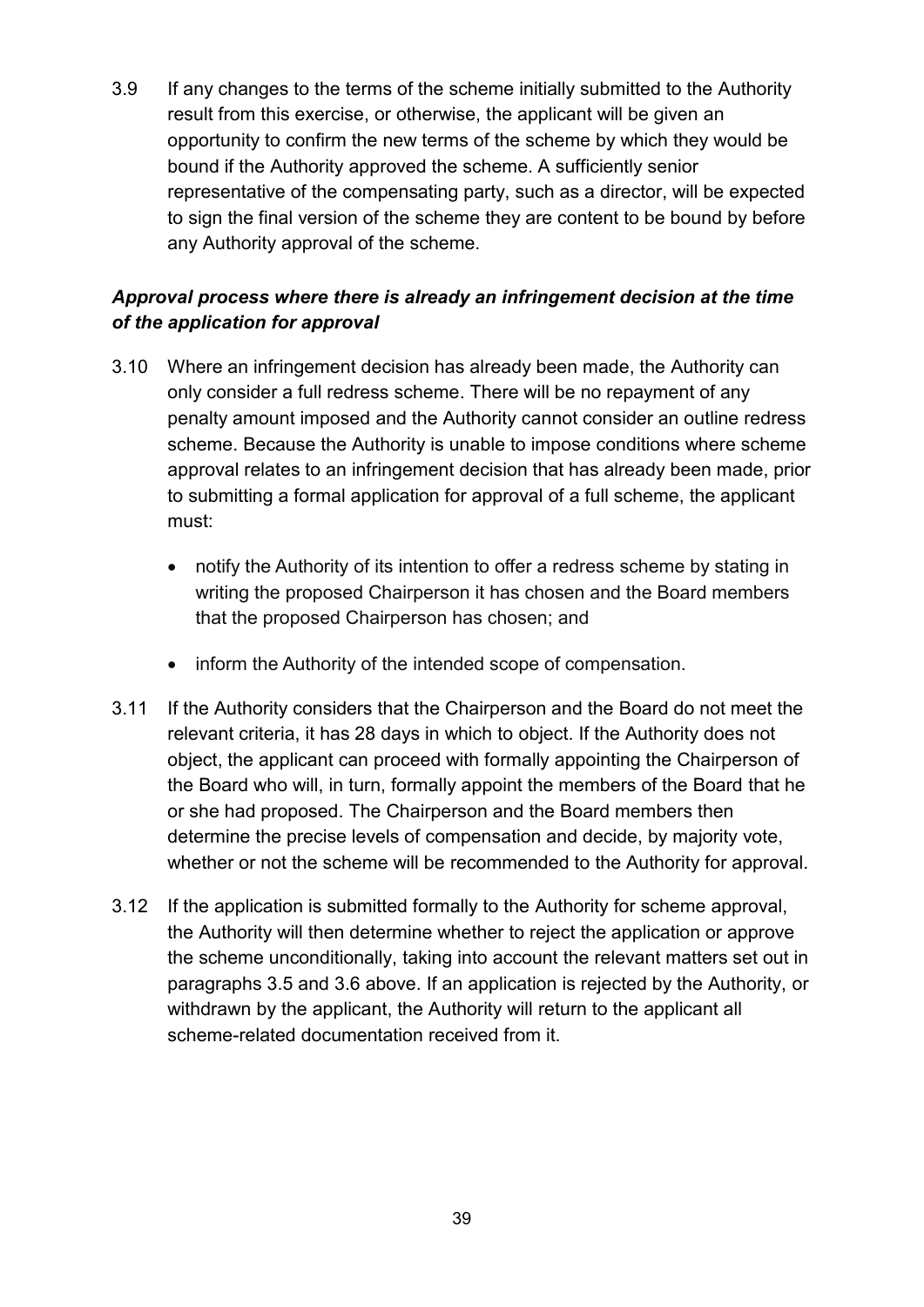### *Approval process where there is no pre-existing infringement decision at the time of the application for approval*

- <span id="page-41-1"></span>3.13 Where a scheme is submitted for approval before an infringement decision has been made in an investigation, an outline scheme or a full scheme may be submitted to the Authority. Approval of the redress scheme will come into force only if the investigating Authority makes an infringement decision against the applicant.<sup>78</sup> The Authority does not expect to publicise that an application for approval of a scheme has been submitted during the course of an ongoing investigation. Similarly, applicants are expected not to disclose that they have applied, or taken steps to apply, to the Authority for approval of a scheme without first consulting the Authority.
- <span id="page-41-0"></span>3.14 Where an applicant submits an outline scheme, the Authority will consider whether or not to approve it. In accordance with section 49C of the CA98, the Authority's approval of an outline redress scheme will be subject to conditions requiring the applicant to comply with the Regulation Requirements by a specified time (likely to be after the Chairperson's and the Board's assessment).<sup>79</sup> The Authority may also set other conditions for approval:
	- Most other conditions will require the applicant to provide further information to the Authority. Such information conditions will include (but are not limited to) applicants providing the Authority with information about how the redress scheme ultimately will satisfy the unfulfilled Regulation Requirements.<sup>80</sup> For example, the applicant may be requested to provide:
		- details of the Chairperson and Board members actually appointed; and
		- a copy of the Chairperson's and the Board's determination, specifying the exact level of redress to be offered under the scheme, and explaining the methodology that the Chairperson and the Board members applied to arrive at that level (and including details of any minority views where their determination was not unanimous).
	- The Authority will consider whether, and if so, what, further conditions should be imposed alongside information conditions case by case. However, it would generally expect to impose at least the following conditions that:

<sup>78</sup> Section 49C(2) of the CA98 as amended by the CRA15.

 $79$  Article 4(2)(b) of the Regulations and section 49C(3) of the CA98 as amended by the CRA15.

<sup>&</sup>lt;sup>80</sup> Article  $4(2)(b)$  of the Regulations and section  $49C(4)$  of the CA98 as amended by the CRA15.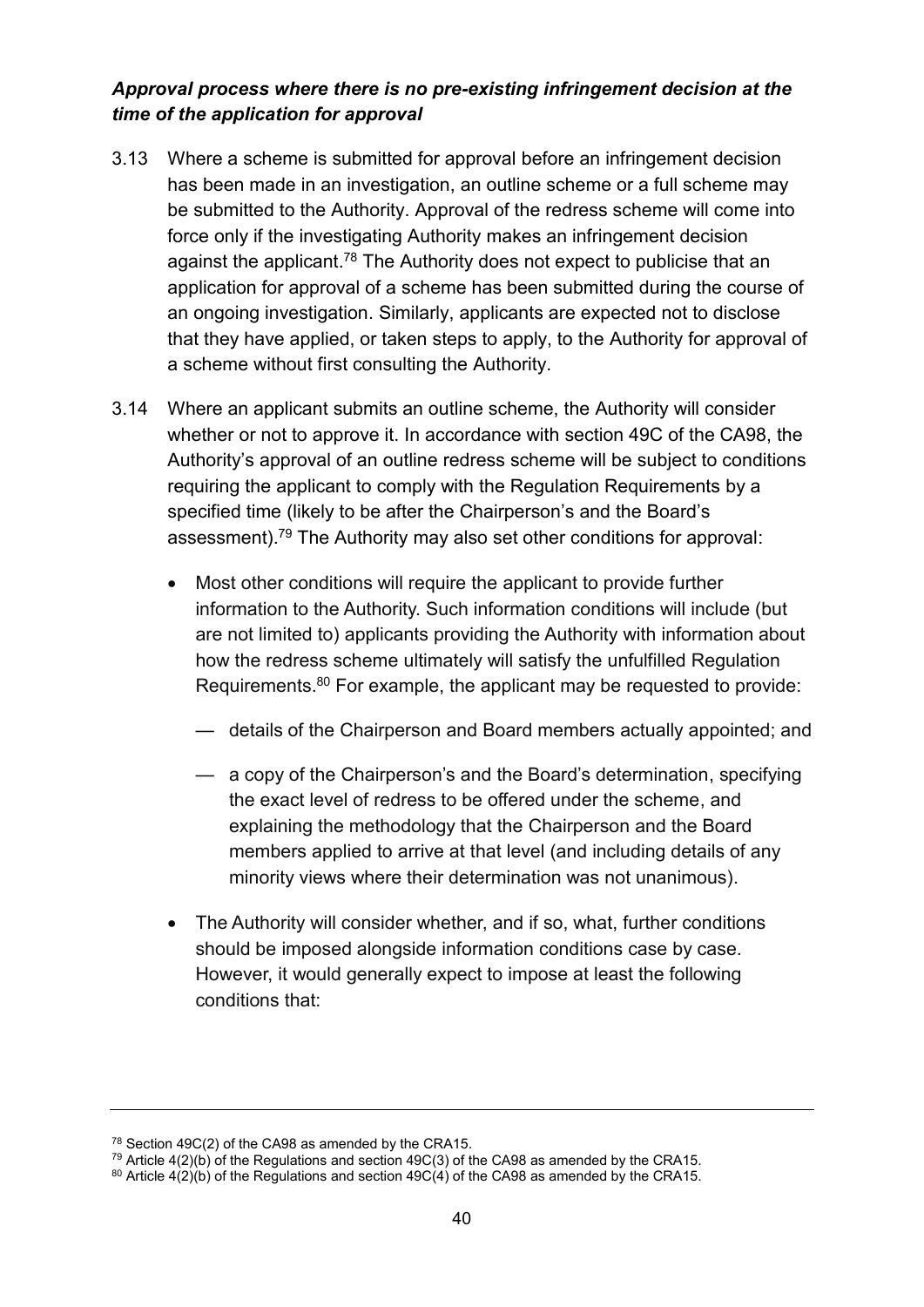- any further information required under conditions must be provided by a particular date;
- the Authority does not have significant concerns with the Chairperson's and the Board's subsequent determination of the precise level and details of compensation, or the compensation that businesses ultimately offer under the scheme:<sup>81</sup>
- the applicant cooperates fully with the Chairperson and the Board members (including, for example, in relation to reasonable and proportionate information requests and providing all assistance the Chairperson and the Board may reasonably require in order to discharge its functions) and that the information it provides to the Chairperson and the Board, as well as the Authority, is accurate and complete in all material respects;
- the Authority is satisfied that the specific Chairperson and individuals subsequently appointed to the Board meet the strict eligibility criteria regarding the terms of their appointment; and
- the Chairperson, the Board members and the applicant comply with the terms of this guidance document (unless they demonstrated to the Authority's satisfaction that there were good reasons for taking a different approach).
- 3.15 The Authority will discuss any conditions it plans to impose with the applicant before they are imposed. If agreement on the conditions cannot be reached, the applicant will be given the opportunity to withdraw its application before conditional approval is given, and therefore before a scheme binds them. This will ensure that participation in the scheme by the applicant remains entirely voluntary. If an application is rejected by the Authority, or withdrawn by the applicant, the Authority will return to the applicant all scheme-related documentation received from it. The Authority would also expect to return documents if the Authority closes its investigation without reaching an infringement decision.

<sup>&</sup>lt;sup>81</sup> This scenario might arise where, for example, the Board and the Chairperson determined compensation that went further than the scope of the outline scheme approved by the Authority (and the Authority agreed that was appropriate) but the business was not prepared to offer that level of compensation through a replacement scheme. See further paragraph [3.16](#page-43-0) below.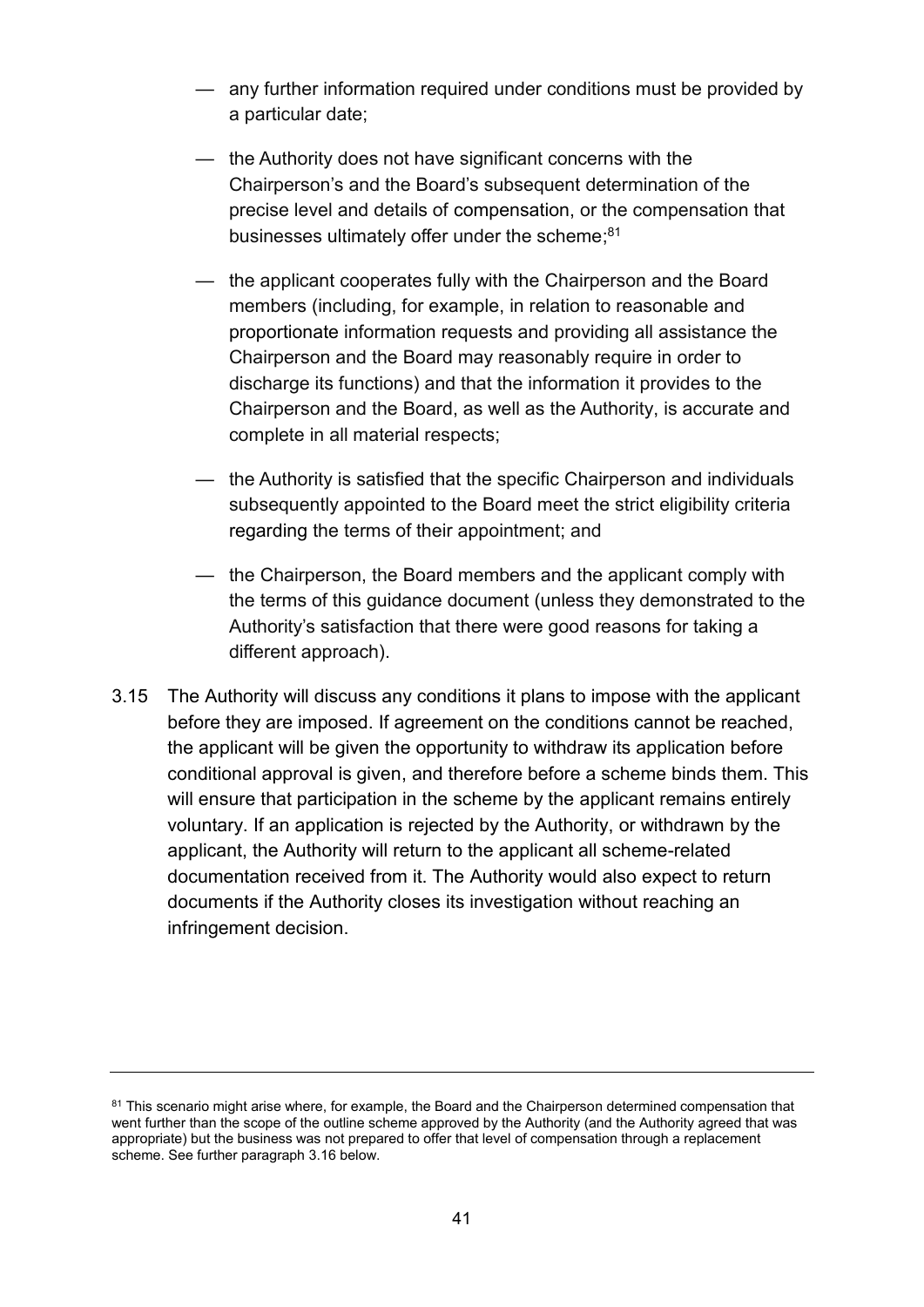- <span id="page-43-0"></span>3.16 Once conditions have been agreed and the applicant states that it has taken all necessary steps to fulfil them, the Authority may undertake the following actions:
	- Approve the scheme unconditionally and finally, where it is satisfied that all conditions imposed have been met. Any Required Information or other information provided pursuant to a condition of approval will form part of the terms of the scheme. 82
	- Revoke approval of the scheme if any conditions imposed by the Authority are not met. Save in respect of a failure to meet the Regulation Requirements, the Authority expects only in exceptional circumstances to find that the conditions it has imposed have in its view not been satisfied. For example, the Authority may find that the imposed conditions have not been fulfilled if:
		- it considers that there are material/manifest errors in the methodology followed by the Chairperson and the Board in calculating the precise level of compensation. In those circumstances the Authority may choose to request that the Chairperson and the Board reconsider and re-make their determination, or the relevant parts of it, with approval revoked only if the same or similar issues persist;
		- it becomes apparent to the Authority that significant information and evidence was withheld from the Chairperson and the Board members when they were making their determination; or
		- there are strong indications that there has been an attempt to deceive the Authority about the appropriate level of compensation to be offered under the scheme.
	- Approve an alternative redress scheme voluntarily offered by the applicant as a replacement for the original scheme, where it considered that was necessary to ensure that the scheme operated as intended, or otherwise to ensure an appropriate outcome for potential beneficiaries. The replacement scheme must be capable of being approved without conditions:<sup>83</sup>
		- The Authority might consider a replacement scheme offered by an applicant where it considered that the scheme devised by the Chairperson and Board should be revised. This might for example be

<sup>82</sup> Section 49C(7) of the CA98 as amended by the CRA15.

<sup>&</sup>lt;sup>83</sup> Section 49C(5)(c) of the CA98 as amended by the CRA15.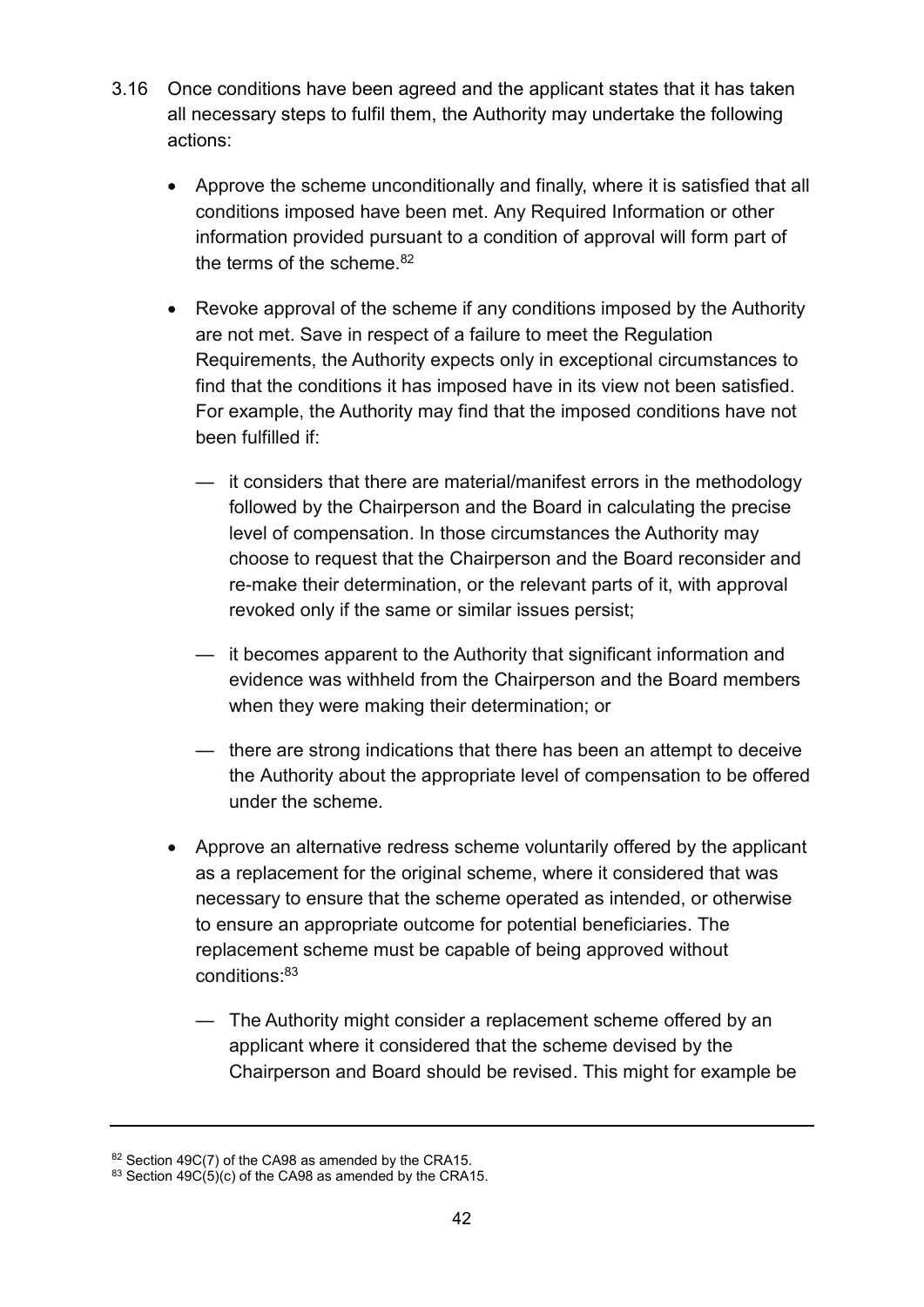the case where, exceptionally, the Authority had identified concerns about the methodology followed by the Chairperson and the Board, or there had been a material change of circumstances necessitating a change.<sup>84</sup> In those circumstances, in order to meet the Regulatory Requirements the applicant would need to go back to the Chairperson and Board and ask them to consider and recommend the replacement scheme to the Authority.

- The Authority might also consider a replacement scheme offered by the applicant where the scheme devised and recommended for approval by the Chairperson and Board went beyond the parameters of the outline scheme that the Authority had approved preliminarily, and the Authority agreed fully with that recommendation. This might for example be the case where the applicant had initially specified explicitly that it wished to offer compensation to only direct purchasers of a cartelised product but the Chairperson and Board recommended a scheme that covered indirect purchasers also.<sup>85</sup>
- The Authority is unlikely to approve a replacement redress scheme where the need for such a scheme results from the applicant having acted in bad faith.
- 3.17 If the Authority considers that a replacement scheme is necessary, the applicant will need to consider whether it is willing to proceed with the expanded scheme the Authority considers is appropriate, or whether instead it is willing to proceed only with the scheme originally approved by the Authority (or a variant of that scheme that did not go as far as the Authority considered was appropriate).
- 3.18 If the applicant is willing to proceed with the expanded replacement scheme the Authority considers is appropriate, the Authority will consider approving it. If the applicant does not choose to do that, the Authority will provide it with an opportunity to present its views before determining whether it is appropriate to revoke or finally approve the original or modified replacement scheme (as appropriate).

<sup>&</sup>lt;sup>84</sup> As noted above, in order to allow for the fact that the Authority might exceptionally have concerns with the Chairperson and Board's recommendation, the Authority will, when approving an outline scheme, generally impose a condition that its ultimate approval is subject to it not having significant concerns with the actual compensation ultimately offered for approval by the business.

<sup>85</sup> The Authority considers that if the Chairperson and Board recommended a scheme that covered both direct and indirect purchasers where the outline scheme did not restrict the categories of purchaser to be compensated, a replacement scheme would not be required.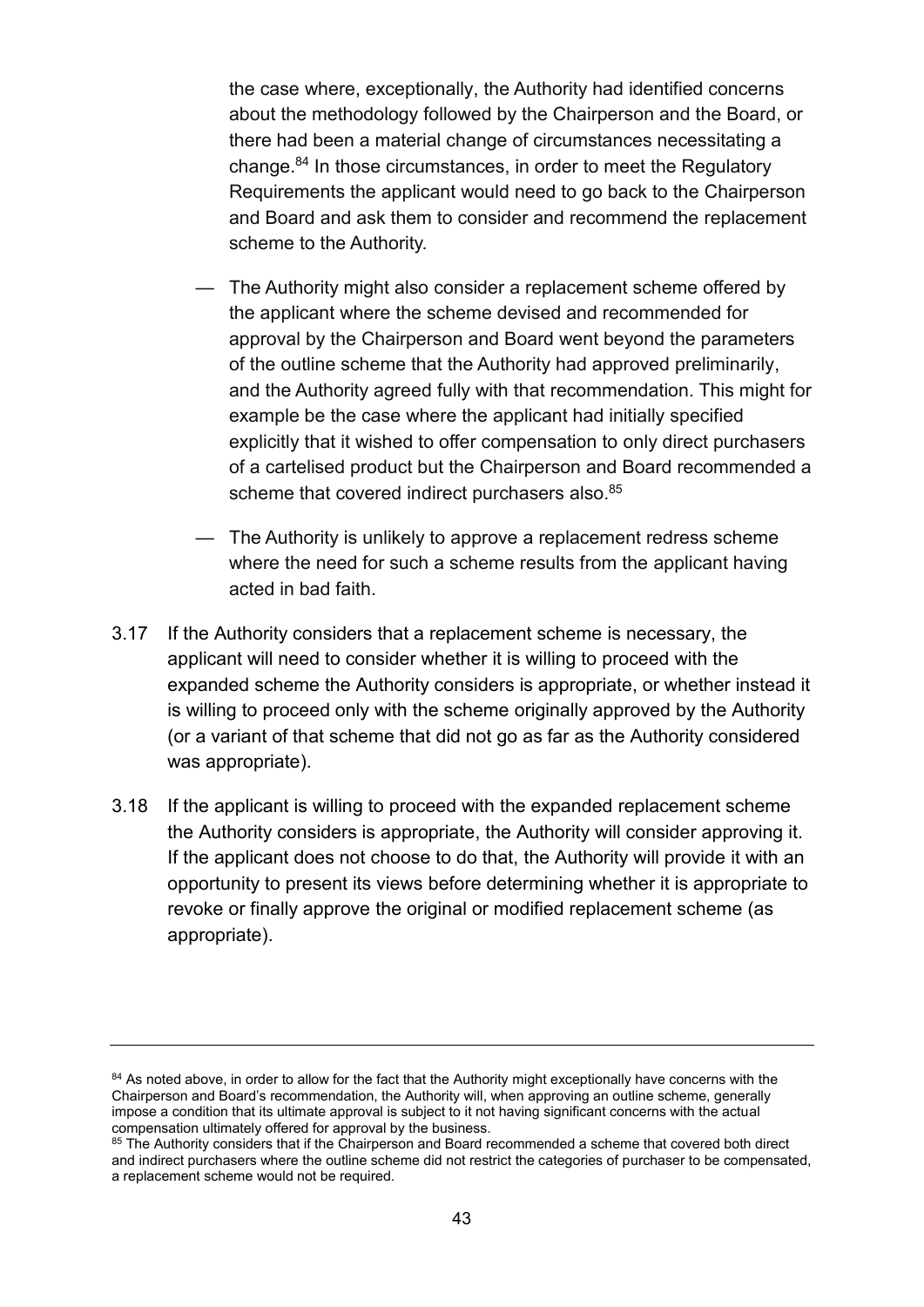<span id="page-45-1"></span>3.19 If the Authority revokes the conditional approval, the business would not be forced nonetheless to proceed with an (unapproved) scheme with which it did not agree. In those circumstances, the Authority would consider whether to seek recovery of any penalty reduction granted previously in recognition of conditional scheme approval.

## <span id="page-45-0"></span>**Notification of the Authority's decision**

- 3.20 The Authority does not expect to publicise any preliminary intention to approve or reject an application for approval of a redress scheme.
- 3.21 After it has finalised its assessment of an application, the Authority will provide applicants with a short reasoned document that sets out:
	- whether it has approved or rejected a scheme;
	- on what grounds it has approved or rejected a scheme; and
	- if an application for conditional approval of an outline scheme was made during the course of an Authority investigation, a brief description of any conditions to which its approval is subject (including any associated deadlines by which such conditions must be met).
- 3.22 Issue of this document will constitute the Authority's formal approval or rejection of a scheme.<sup>86</sup> If a scheme is approved, the decision document will include the agreed terms of the scheme that the Authority has approved and by which the business will be bound if the scheme ultimately proceeds, as well as any conditions that the Authority may have imposed.
- 3.23 The Authority will publish a brief summary of its decision to approve a scheme, whether subject to conditions or not, on its webpages, drawing attention to the compensating party's commitment to compensate individuals and businesses for the harm caused by its infringement.
- 3.24 Where the Authority issues an infringement decision at the same time as it approves a redress scheme, the infringement decision would generally note the existence of an Authority-approved voluntary redress scheme as well as any penalty reduction granted in connection with it. The Authority will also include on its webpages a link to the details of the scheme held on the

<sup>&</sup>lt;sup>86</sup> If the Authority has completed its assessment of an application in advance of having made an infringement decision, the Authority will typically provide the compensating party with a draft of this document. When the Authority makes its infringement decision, it will issue the document formally.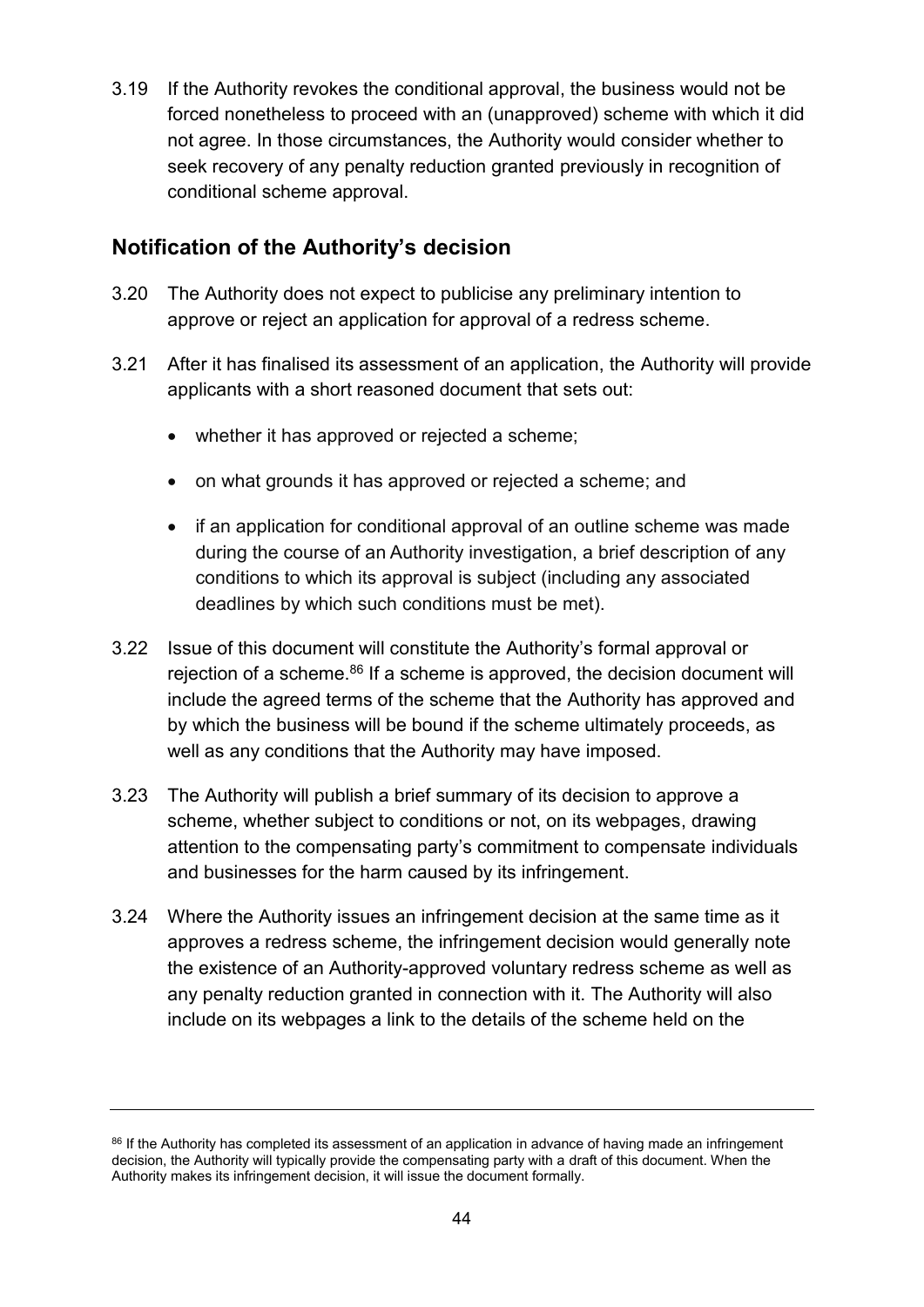compensating party's website or other contact details for the compensating party as appropriate.

## <span id="page-46-0"></span>**Possibility of penalty reductions in certain cases**

- 3.25 If it is considering approving a scheme in relation to a potential Authority infringement decision,  $87$  the Authority will consider whether – were it to approve the scheme – it would be appropriate to make a penalty reduction in light of the infringing party's voluntary provision of redress. Where possible, the intention to grant a penalty discount in light of a redress scheme will be noted in the draft penalty statement that the Authority issues in accordance with its procedures in CA98 cases. It should be noted that, since draft penalty statements are put on the investigation file for inspection in multi-party cases, other parties to the investigation will become aware of the fact that an application has been submitted for approval in such a case. 88
- 3.26 However, it is noted that, to the extent possible having regard to legal obligations, the Authority would in this context not expect to disclose the application for approval itself, nor any supporting documents, to other parties to the investigation. In particular, as noted at paragraph [2.74](#page-34-0) above, documents that may be protected by privilege and that are disclosed to the Authority in confidence and on a limited waiver basis will be treated in confidence by the Authority, and it would expect to resist any claim for onward disclosure in favour of any third parties to the extent possible under law. In assessing whether exceptionally it might be necessary to disclose material relating to an approved application, the CMA would expect to apply the principles it uses for assessing potential disclosure of certain documents in relation to the use of its leniency and settlement tools.<sup>89</sup>
- 3.27 The Authority retains discretion to decide whether a scheme merits a penalty reduction – there is no absolute right to a penalty reduction.
- 3.28 However, if an applicant disagrees with the amount of any penalty reduction proposed by the Authority, it will be provided with an opportunity to withdraw its application before the Authority formally gives conditional approval to the

88 Once any written and oral representations made on the Statement of Objections have been considered, if the Authority is considering reaching an infringement decision and imposing a financial penalty on a party, it will provide that party with a draft penalty statement. This will set out the key aspects relevant to the calculation of the penalty that the Authority proposes to impose on that party, based on the information available to the Authority at the time. See the CMA's [guidance on investigation procedures in CA98 cases](https://www.gov.uk/government/uploads/system/uploads/attachment_data/file/288636/CMA8_CA98_Guidance_on_the_CMA_investigation_procedures.pdf) (CMA8).

<sup>&</sup>lt;sup>87</sup> The Authority will only be able to consider making penalty reductions in its own investigations.

<sup>89</sup> See th[e CMA's leniency guidance \(](https://www.gov.uk/government/uploads/system/uploads/attachment_data/file/284417/OFT1495.pdf)OFT1495, adopted by the CMA Board) and its quidance on investigation [procedures in CA98 cases](https://www.gov.uk/government/uploads/system/uploads/attachment_data/file/288636/CMA8_CA98_Guidance_on_the_CMA_investigation_procedures.pdf) (CMA8).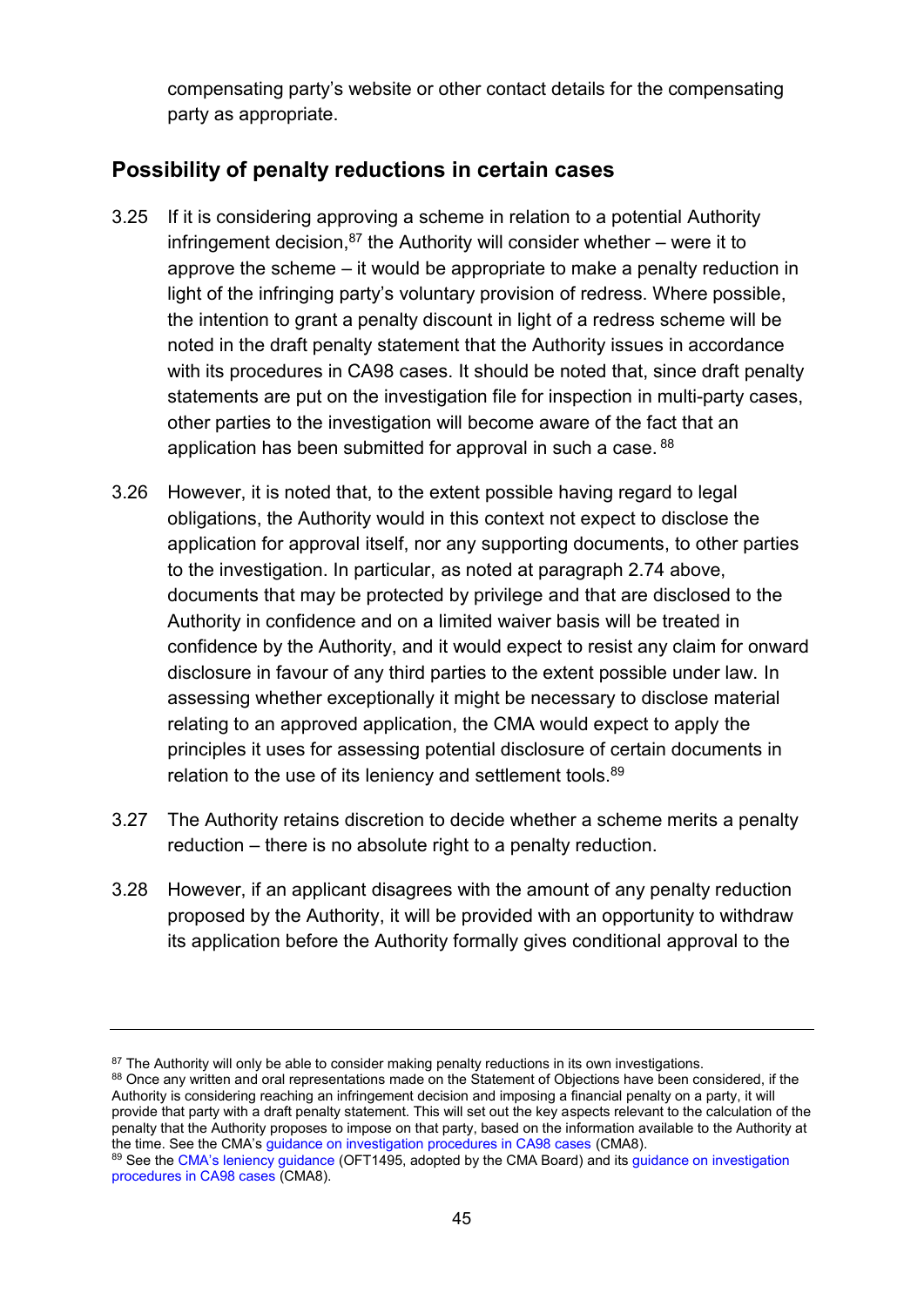outline scheme. This will ensure that participation in the scheme by the business remains entirely voluntary.

- 3.29 While there is no right to a penalty reduction, the Authority expects that in the majority of cases where it approves a scheme at the time of issuing an infringement decision it will reduce the penalty it would otherwise have imposed to recognise the provision of redress through the offer of the scheme.
- 3.30 Any penalty discount is likely to be up to a maximum of 20% of the penalty the Authority would otherwise have imposed.
- 3.31 When deciding the precise level of any penalty discount, the Authority may take into account, among other factors:
	- the terms of the redress scheme;
	- the size of the penalty imposed by the Authority:
	- any appropriate evidence of the likely administrative costs of implementing the scheme; and
	- any other discounts awarded to the compensating parties in the particular case, such as for leniency or settlement.

By contrast, the Authority expects that other factors it would generally consider when imposing a penalty – for example, the gravity of the infringement – are unlikely to be relevant in this respect.

- 3.32 The discount will be taken into account at step 6 of the Authority's framework for calculating financial penalties.<sup>90</sup>
- 3.33 The Authority would generally expect to seek recovery of any penalty reduction where:
	- a business seeks to withdraw from a scheme after it has been approved;
	- a business did not comply with conditions imposed on approval of an outline scheme and such approval was revoked by the Authority; or
	- $\bullet$  the scheme has been established but not used.<sup>91</sup> In this case, in deciding whether to recover some or all of the penalty discount that it has granted,

<sup>90</sup> Penalty reductions for leniency and settlement are also applied at this step. See OFT's guidance as to the [appropriate amount of a penalty](https://www.gov.uk/government/uploads/system/uploads/attachment_data/file/284393/oft423.pdf) (OFT423, adopted by the CMA Board).

<sup>&</sup>lt;sup>91</sup> See also paragraph [4.14](#page-52-0) below.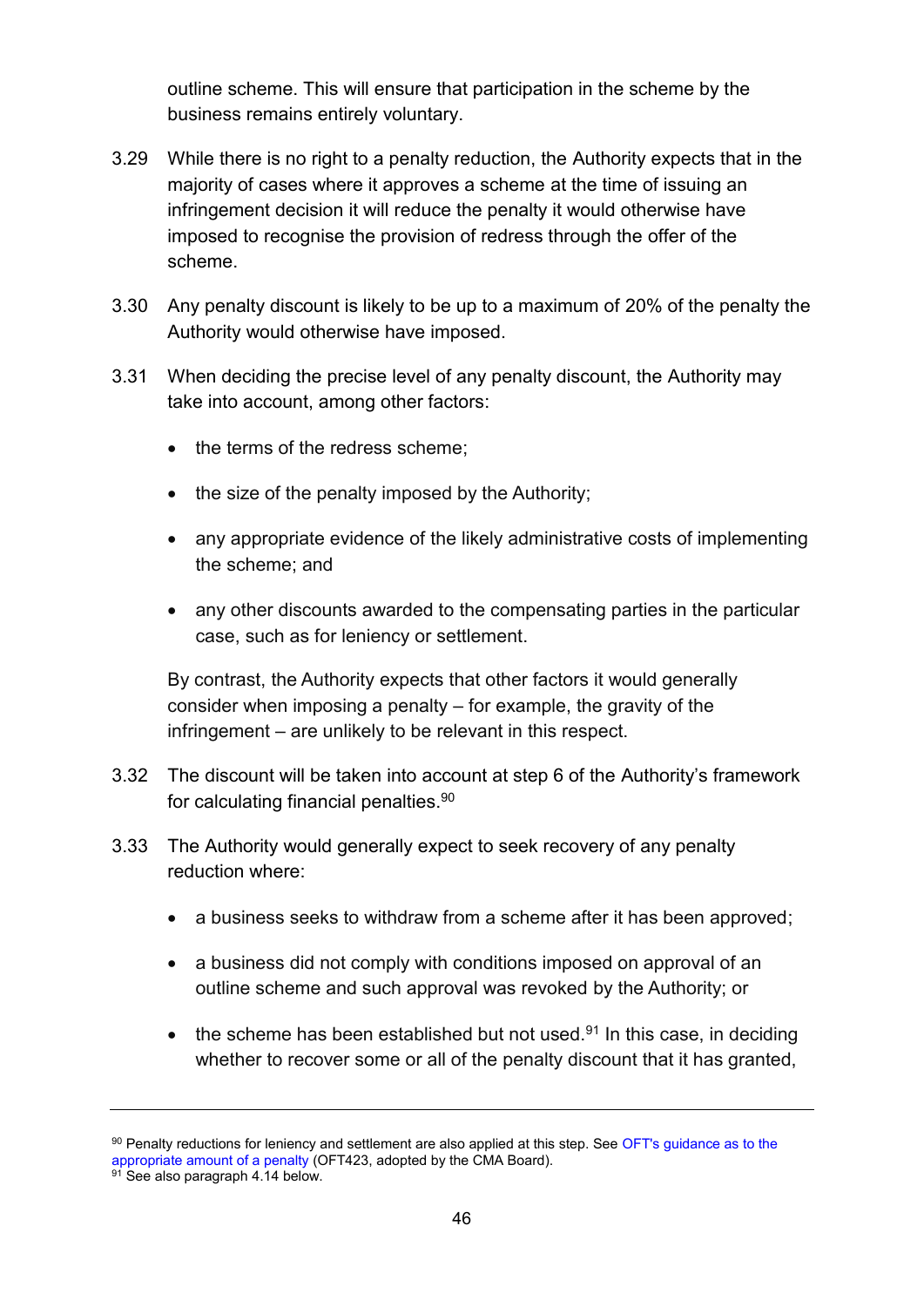the Authority will take into account whether the compensating party has acted in good faith as well as the administrative costs that it has already expended in running the scheme. If the penalty discount did not exceed the costs of scheme administration, the Authority may not be minded to recover its costs (as to which, see below).

### <span id="page-48-0"></span>**Recovery of the Authority's costs**

- 3.34 Section 49D of the CA98 provides that the Authority may recover its reasonable costs relating to an application for approval of a redress scheme.
- 3.35 The Authority may impose such a requirement by giving the relevant person written notice that specifies:
	- $\bullet$  the amount to be paid;
	- how that amount has been calculated; and
	- $\bullet$  the deadline by which that amount must be paid. <sup>92</sup>
- 3.36 Generally, the Authority expects to calculate its costs on the basis of the total number of hours that Authority staff have devoted to assessing the application for approval of a redress scheme multiplied by an average hourly rate. Where appropriate, the calculated amount may be revised downwards if proportionality so requires.
- 3.37 If the costs that need to be paid under this section relate to an approved scheme, the Authority may revoke scheme approval if the costs have not been paid by the date specified in the written notice.<sup>93</sup>
- 3.38 Costs that need to be paid under this section are recoverable by the Authority as a debt.  $94$
- 3.39 The Authority will seek to recover its reasonable costs in the vast majority of cases but, in exceptional circumstances, it may seek to recover only a portion of its costs. In determining the amount of costs to be recovered, the Authority may also consider the size and financial position of the relevant parties applying for approval, as well as the compensating party's cooperation with the Authority.

<sup>92</sup> Section 49D(2) of the CA98, as amended by the CRA15.

 $93$  Section 49D(4) of the CA98, as amended by the CRA15.

<sup>94</sup> Section 49D(5) of the CA98, as amended by the CRA15.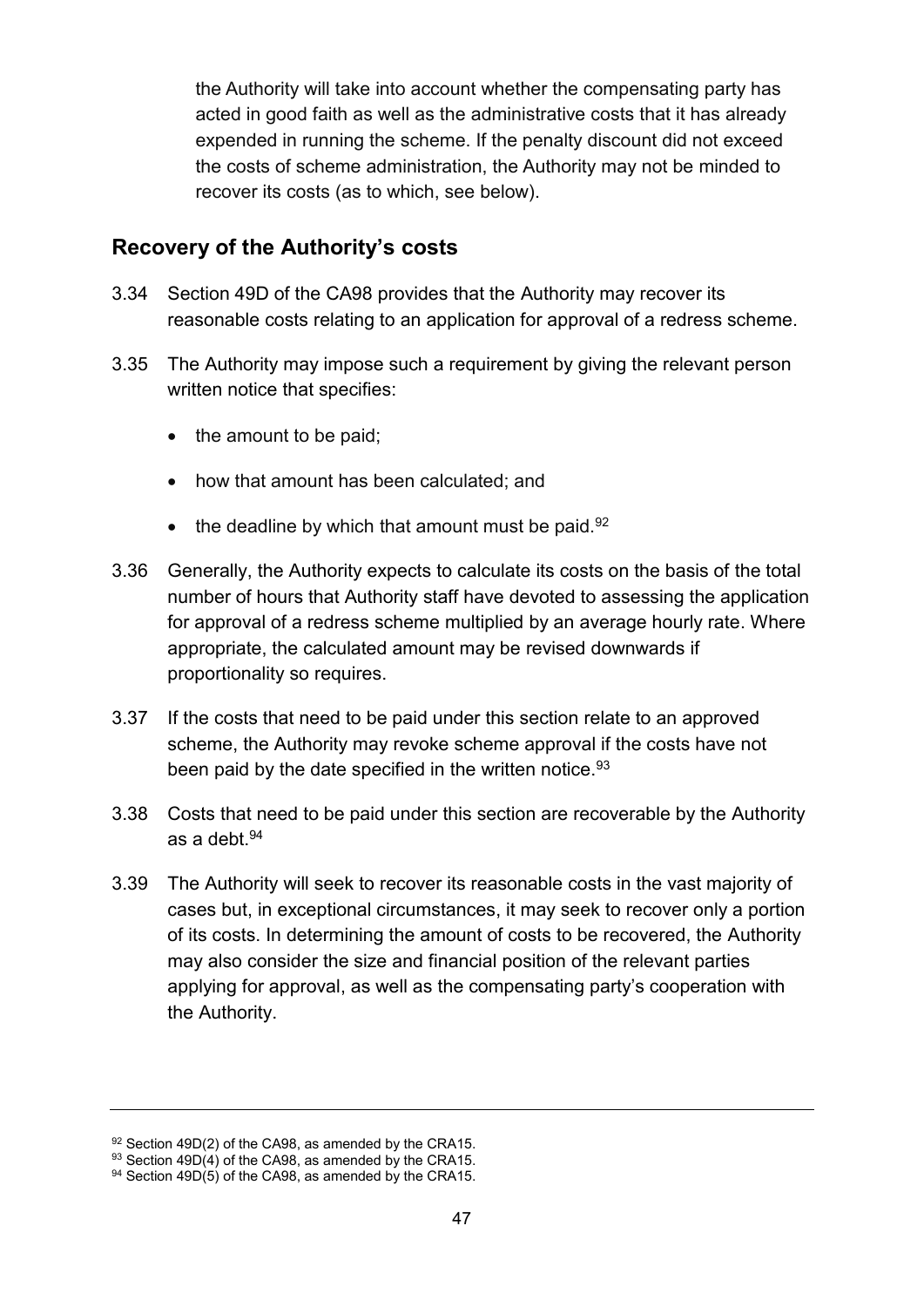- 3.40 If a party withdraws an application before the Authority has decided whether to approve or reject the scheme, the Authority has no power to enforce the scheme. However, in such a case the Authority would nevertheless generally expect to recover from the party in question the full amount of its reasonable costs of assessing the application.
- 3.41 A person required to pay costs under this section may appeal to the CAT against the amount.<sup>95</sup>

<sup>95</sup> Section 49D(3) of the CA98, as amended by the CRA15. It should also be noted that authority decisions relating to voluntary redress schemes would be subject to judicial review under usual principles.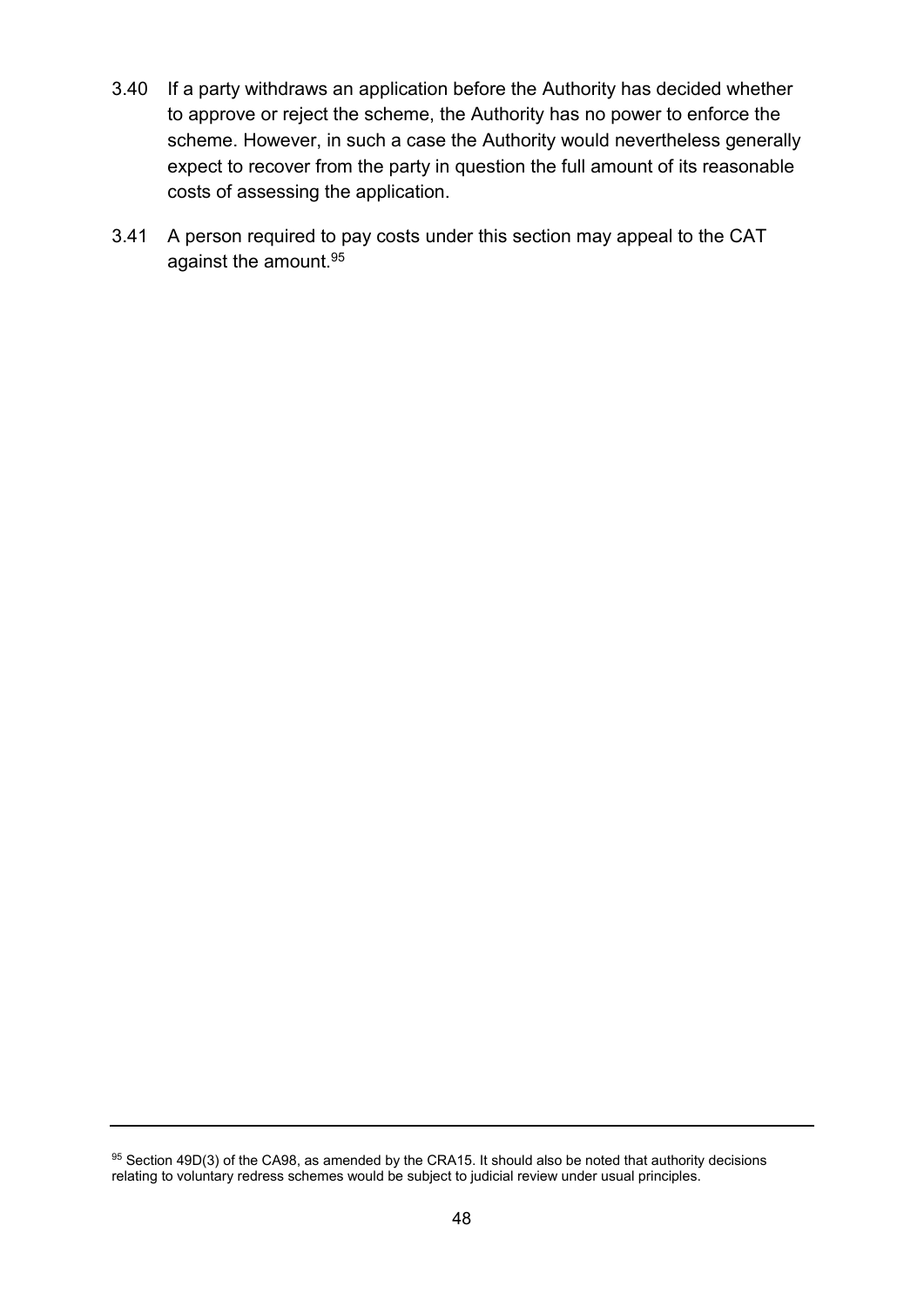# <span id="page-50-0"></span>**4. Enforcement of and release from an Authorityapproved voluntary redress scheme**

4.1 This chapter considers how a voluntary redress scheme may be enforced, either by a scheme beneficiary or the Authority. It also considers the circumstances under which the Authority may release the compensating party from complying with the redress scheme.

## <span id="page-50-1"></span>**Enforcement of Authority-approved voluntary redress schemes**

#### *Duty of a compensating party to comply with a redress scheme*

- 4.2 The compensating party is under a statutory duty to comply with the terms of an approved redress scheme, which also include any information conditions attached to an outline scheme. 96
- 4.3 This statutory duty is owed to any natural or legal person entitled to compensation under the terms of the scheme, <sup>97</sup> whether or not they have made a formal application under the scheme.

#### *Enforcement of a redress scheme by a scheme beneficiary*

- 4.4 If a compensating party breaches its duty to comply with the terms of an approved redress scheme, legislation states that a scheme beneficiary who suffers loss or damage as a result of the breach may bring civil proceedings before the court<sup>98</sup> for damages, an injunction or interdict or any other appropriate relief or remedy.<sup>99</sup> In practice, the loss that such a beneficiary suffers is likely to be the compensation they have not received. The beneficiary does not need to have used the complaints process described at paragraphs [2.25](#page-23-0) to [2.32](#page-24-0) above before they exercise their right to bring civil proceedings, but in practice they may wish to consider doing so.
- 4.5 In any civil proceedings to enforce a scheme, it is a defence for the compensating party to show that it took all reasonable steps to comply with the duty to adhere to the terms of the approved redress scheme.<sup>100</sup>

<sup>96</sup> Section 49E(1) of the CA98, as amended by the CRA15.

 $97$  Section 49E(2) of the CA98, as amended by the CRA15.

<sup>98</sup> In England and Wales/Northern Ireland, the High Court or county court; in Scotland, the Court of Session or the sheriff.

<sup>99</sup> Section 49E(3) of the CA98, as amended by the CRA15.

<sup>100</sup> Section 49E(6) of the CA98, as amended by the CRA15.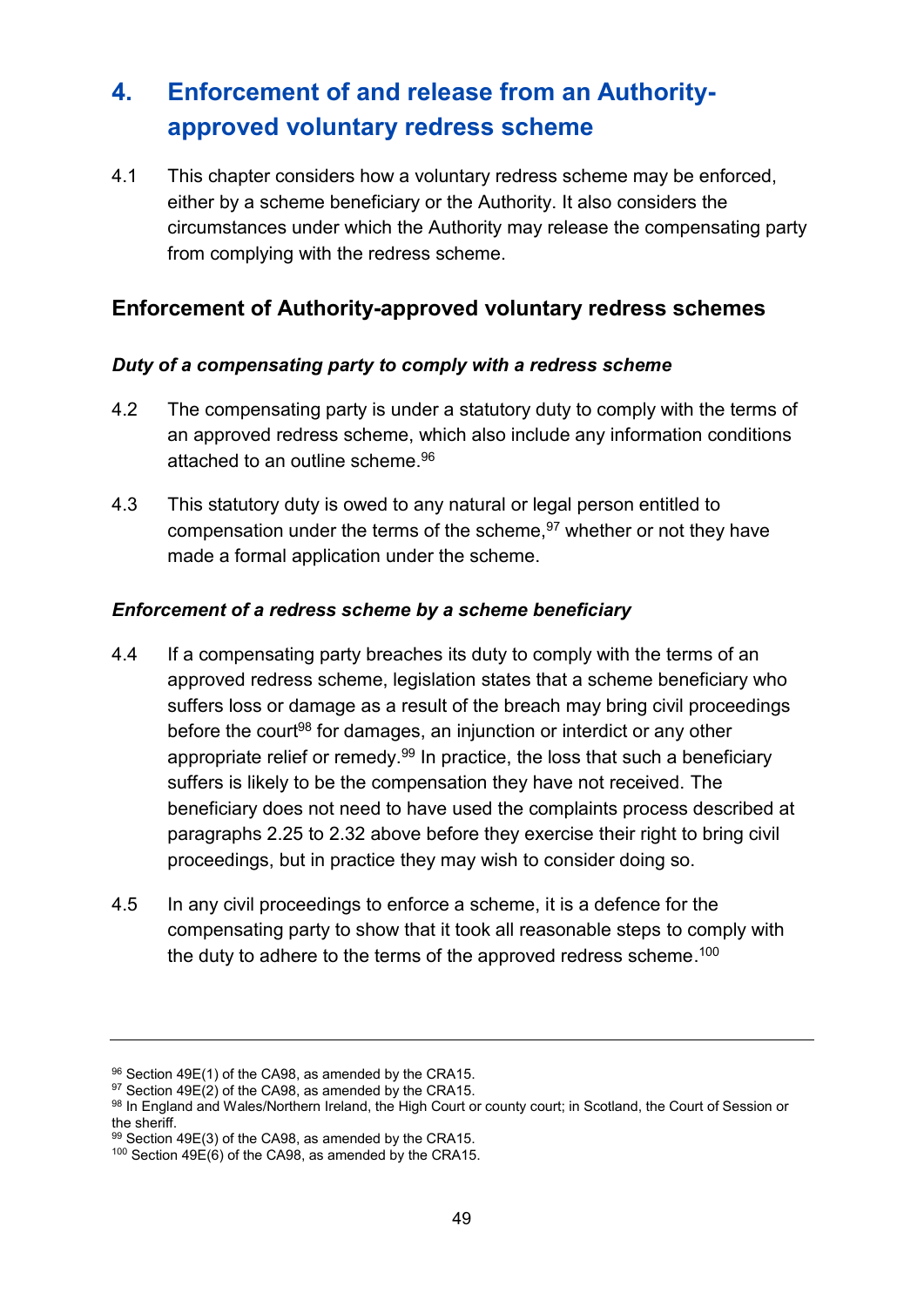#### *Enforcement of a redress scheme by the Authority*

- 4.6 In addition to enforcement by a scheme beneficiary who has suffered loss or damage, if the Authority considers that the compensating party is in breach of the duty to comply with the terms of a redress scheme, it also has the power to bring civil proceedings before the court for an injunction or interdict, or any other appropriate relief or remedy.101,102
- 4.7 This power is discretionary. The Authority will consider whether to use the power on a case by case basis, considering factors such as (but not limited to):
	- the nature and gravity of the suspected breach;
	- whether the independent appeals process under the redress scheme is potentially capable of resolving issues relating to the suspected breach; and
	- the feasibility of the scheme beneficiary bringing civil proceedings in respect of the suspected breach.
- 4.8 The Authority would also expect generally to apply its prioritisation criteria<sup>103</sup> when it is considering whether to enforce a redress scheme.

## <span id="page-51-0"></span>**Release from a redress scheme**

#### *The Authority's approach to considering release from a redress scheme*

4.9 If the Authority considers that it is no longer appropriate for the compensating party to remain under a duty to comply with the terms of a redress scheme, it may release the compensating party from that duty.<sup>104</sup> In this context, the Authority would take into account the desirability of giving appropriate notification to beneficiaries under the scheme. The Authority would also consider the desirability of ensuring that any person who had relied reasonably on the scheme as their means of achieving compensation, and as

<sup>101</sup> Section 49E(4) of the CA98, as amended by the CRA15. Again, it is a defence for the compensating party to show it took all reasonable steps to comply with the duty to adhere to the terms of the approved redress scheme (section 49E(6) of the CA98, as amended by the CRA15).

 $102$  It should be noted that the fact a scheme is no longer open for new applications does not mean a compensating party is released from its duty to comply with its terms. For example, if an application for compensation had been accepted under the scheme but the compensation had not been paid, a beneficiary or the Authority would still be able to enforce that obligation.

<sup>103</sup> See paragrap[h 3.2](#page-37-2) above.

<sup>104</sup> Section 49E(7) of the CA98, as amended by the CRA15.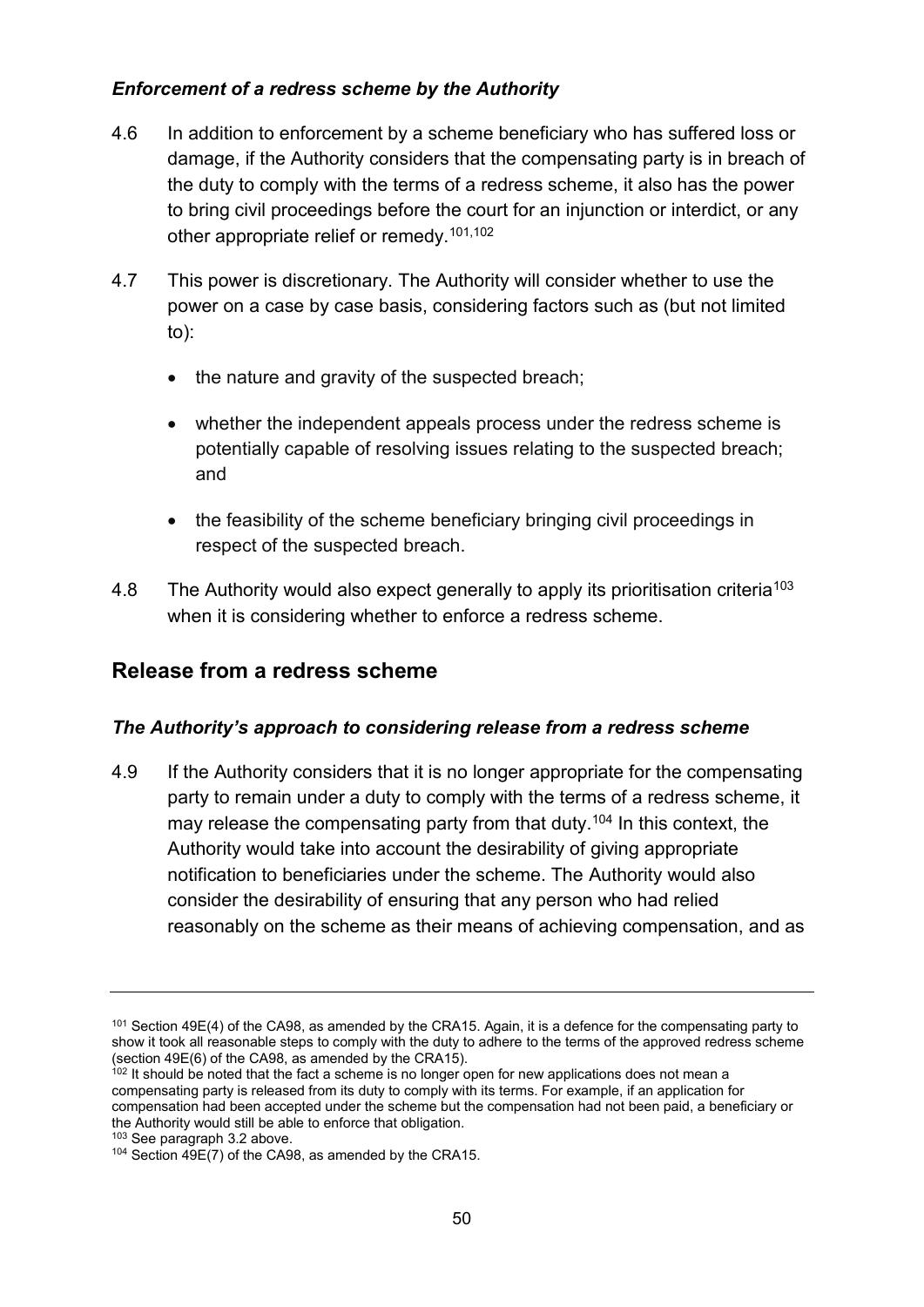a result was unable to claim separately through judicial means because the statutory limitation period for doing so had expired, was not prejudiced by releasing the compensating party from the duty.

- 4.10 Where a person has entered into a settlement agreement with the compensating party, that agreement remains enforceable as a matter of contract law, regardless of any subsequent release of the compensating party from the statutory duty to comply with the terms of the redress scheme.<sup>105</sup>
- 4.11 In considering the release of a compensating party from the duty to comply with the terms of a redress scheme, the Authority will consider whether there has been a material change of circumstances since the scheme commenced. The precise nature of the Authority's consideration will depend on the individual circumstances affecting a particular redress scheme. However, the change of circumstances must be such that it is no longer appropriate in the Authority's view for the compensating party to be bound to comply with the terms of the redress scheme.
- 4.12 The types of circumstances which may lead to the release of a compensating party may include (but are not limited to):
	- a situation in which the redress scheme is superseded by a new (nonstatutory) redress scheme; and
	- a situation in which the redress scheme is obsolete, for example where the redress scheme has fulfilled its purpose. This may be the case, for example, where claims from all those entitled to claim under the scheme have been satisfied, but the period for which the scheme is open for applications is still to expire.
- 4.13 By contrast, the Authority is unlikely to release the compensating party from its duty to comply with the terms of the redress scheme where there remain outstanding obligations arising under it, regardless of whether the scheme has closed or not. Where obligations under a scheme have been satisfied and the scheme has closed, there will be no need for the Authority to release a compensating party.
- <span id="page-52-0"></span>4.14 The complexity of analysis the Authority will need to undertake in deciding whether to release a compensating party from its duty to comply with the terms of a redress scheme is likely to vary significantly depending on the change of circumstances identified and the nature and severity of the competition infringement. In some cases, a detailed investigation may be

<sup>105</sup> Section 49E(8) of the CA98, as amended by the CRA15.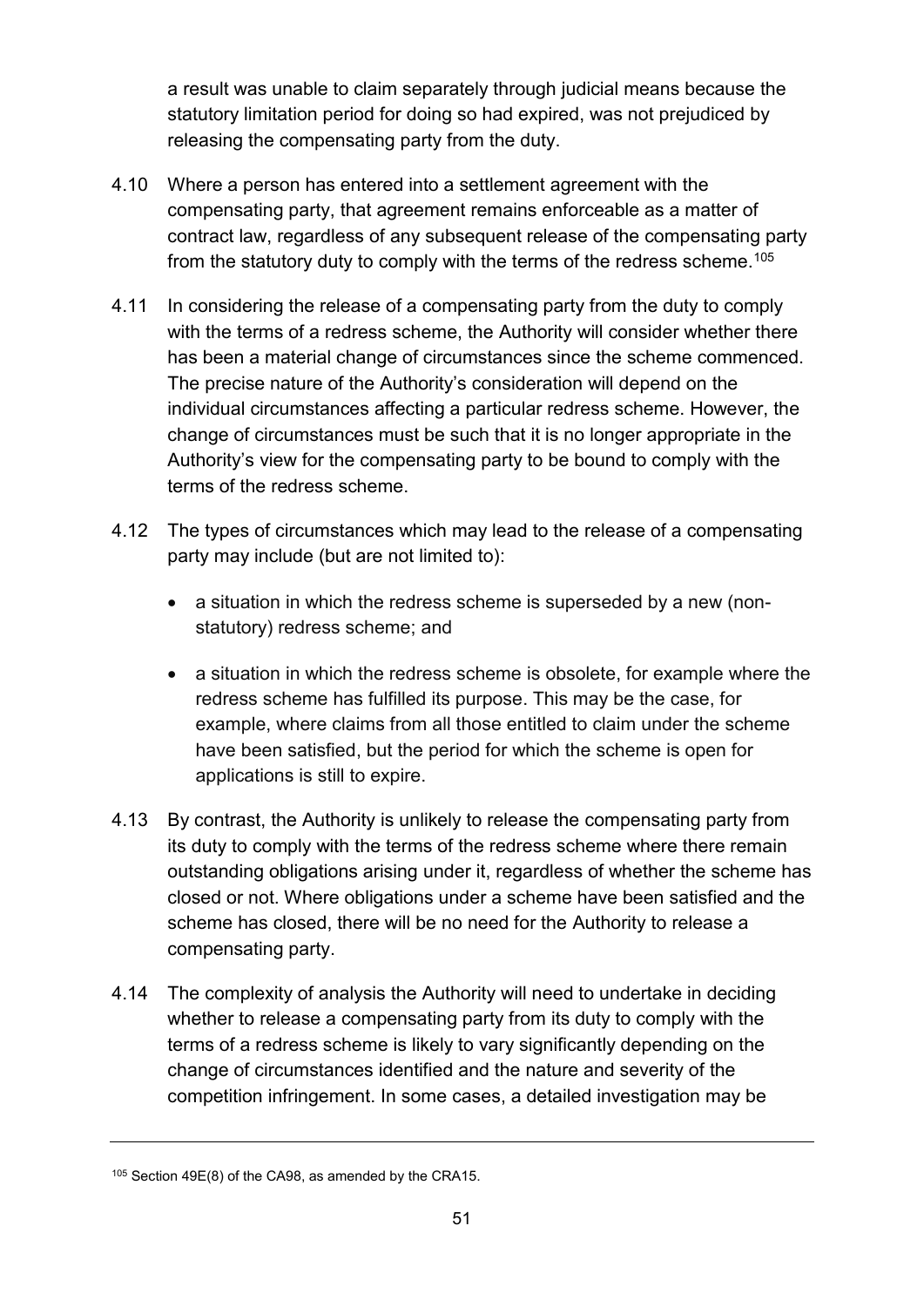required in order to evaluate whether there has been a change of circumstances and, if so, whether the compensating party should be released. In some exceptional cases where a party is released from its obligations – for example where no compensation has been paid under a scheme – the Authority does not rule out reconsidering whether it would be appropriate for the party to retain its reduction in fine.

4.15 Where a scheme is approved and established but a compensating party has successfully appealed the relevant infringement decision, the Authority would consider on a case-by-case basis whether it would be appropriate to release that compensating party from its obligations under the scheme, or for those obligations to continue.

#### *The ways in which a release from the redress scheme may be initiated*

- 4.16 A release from the terms of the redress scheme may be on the basis of:
	- a review undertaken on the Authority's own initiative; or
	- a request to the Authority by the compensating party.
- 4.17 A request from the compensating party must be set out clearly in writing and be accompanied by appropriate supporting evidence setting out:
	- what the material change of circumstances is;
	- how and why this makes it appropriate to release the compensating party from the redress scheme;
	- the possible consequences for scheme beneficiaries; and
	- whether the request is being made in order to avoid a breach of the redress scheme.
- 4.18 The Authority will consider whether and in what detail to carry out its review on a case-by-case basis. Parties can approach the Authority prior to submitting a request in order to discuss what sort of evidence would be expected to be included in any request.
- 4.19 If the Authority has decided to undertake a review, and plans to release a compensating party from its duty to comply with the terms of a redress scheme, it will consult with the people it considers appropriate on its proposed decision.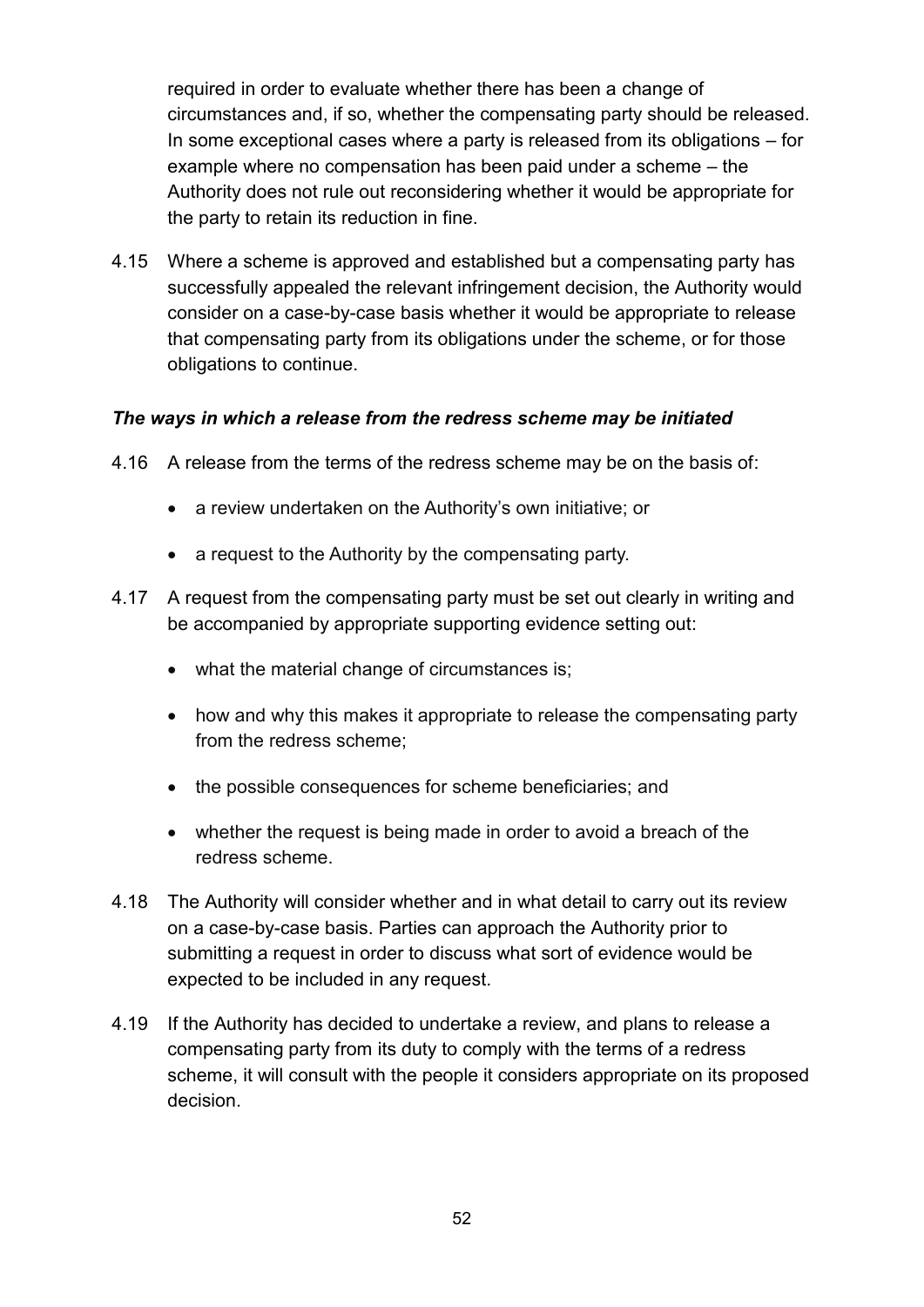## <span id="page-54-0"></span>**Annex A: Glossary**

In this guidance:

- 1. '**the approved scheme**' means a redress scheme approved by the Authority;
- 2. '**the applicant**' means a person making an application to the Authority for approval of a redress scheme under section 49C of the CA98;
- 3. to the extent this guidance is applied or taken account of by the CMA or a Regulator, '**the Authority**' means either the CMA or a Regulator as appropriate;
- 4. '**the Board**' means a group of people appointed by the Chairperson who do not have a conflict of interest, comprising: an economist with appropriate experience and knowledge of competition economics to be able to consider the redress scheme; a person with experience of the industry of the applicant; a person who is able to represent the interests of those who may be entitled to compensation under the redress scheme; and any other person deemed suitable by the Chairperson;
- 5. the '**Chairperson**' means a person appointed by the applicant who does not have a conflict of interest and satisfies the judicial-appointment eligibility condition on a five-year basis, or is an advocate or solicitor in Scotland of at least five years' standing, or is a member of the Bar of Northern Ireland or solicitor of the Court of Judicature of Northern Ireland of at least five years' standing;
- 6. '**the compensating party**' means a person offering compensation under an Authority-approved scheme;
- 7. '**the conditions of redress scheme**' means the conditions that the Authority may impose on the applicant under section 49C of the CA98 when approving an outline scheme;
- 8. '**full scheme**' means a scheme submitted to the Authority for approval under section 49C of the CA98 which complies with all the Regulation Requirements;
- 9. '**the independent reviewer**' means any person who has been designated under the scheme as responsible for assessing complaints by potential scheme beneficiaries whose applications for compensation under the redress scheme have been rejected or have not been fulfilled by the compensating party;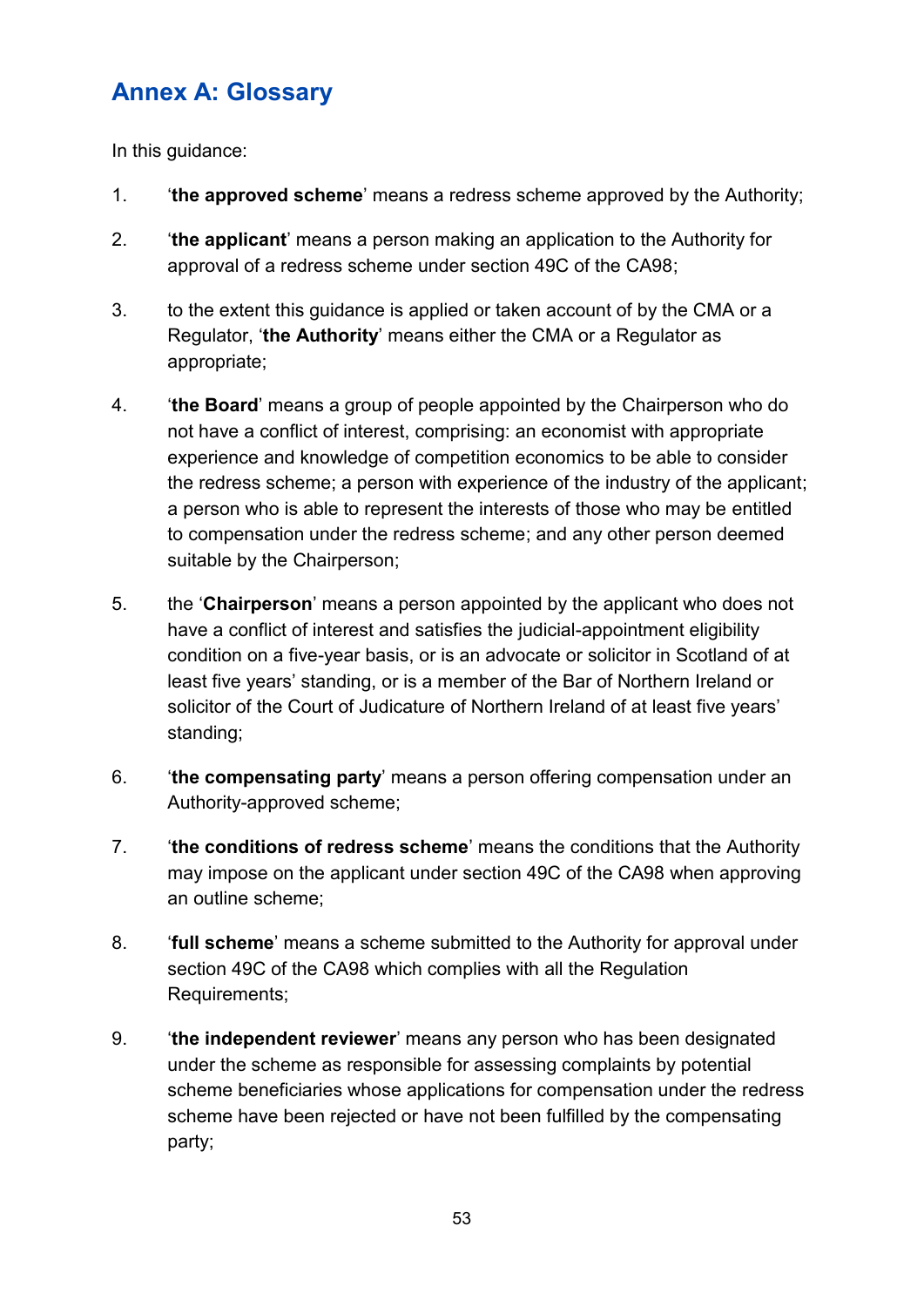- 10. '**outline scheme**' means a scheme submitted to the Authority for approval under section 49C of the CA98 which does not yet comply with all the Regulation Requirements;
- 11. '**redress scheme**' means a scheme under which a person offers compensation as a consequence of an infringement decision made in respect of that person;
- 12. '**the Regulations**' means The Competition Act 1998 (Redress Scheme) Regulations 2015 (SI 2015/1587);
- 13. '**the relevant matters**' means the matters specified in Article 5(7) of the Regulations;
- 14. '**the Regulation Requirements**' means the requirements that according to Article 4(1) of the Regulations any redress scheme submitted to the Authority for approval must (either at the date of submission or at a specified later date) satisfy for the Authority to approve it;
- 15. '**the scheme administrator**' means any person who is responsible for examining applications for compensation under the redress scheme and verifying whether the entitlement and evidence requirements are satisfied;
- 16. '**scheme beneficiary**' or '**potential scheme beneficiary**' means any person whose application for compensation under the redress scheme has been approved or who is *prima facie* entitled to compensation under an Authorityapproved redress scheme;
- 17. '**the terms of the redress scheme**' means the provisions that specify the scope, operation and consequences of a redress scheme.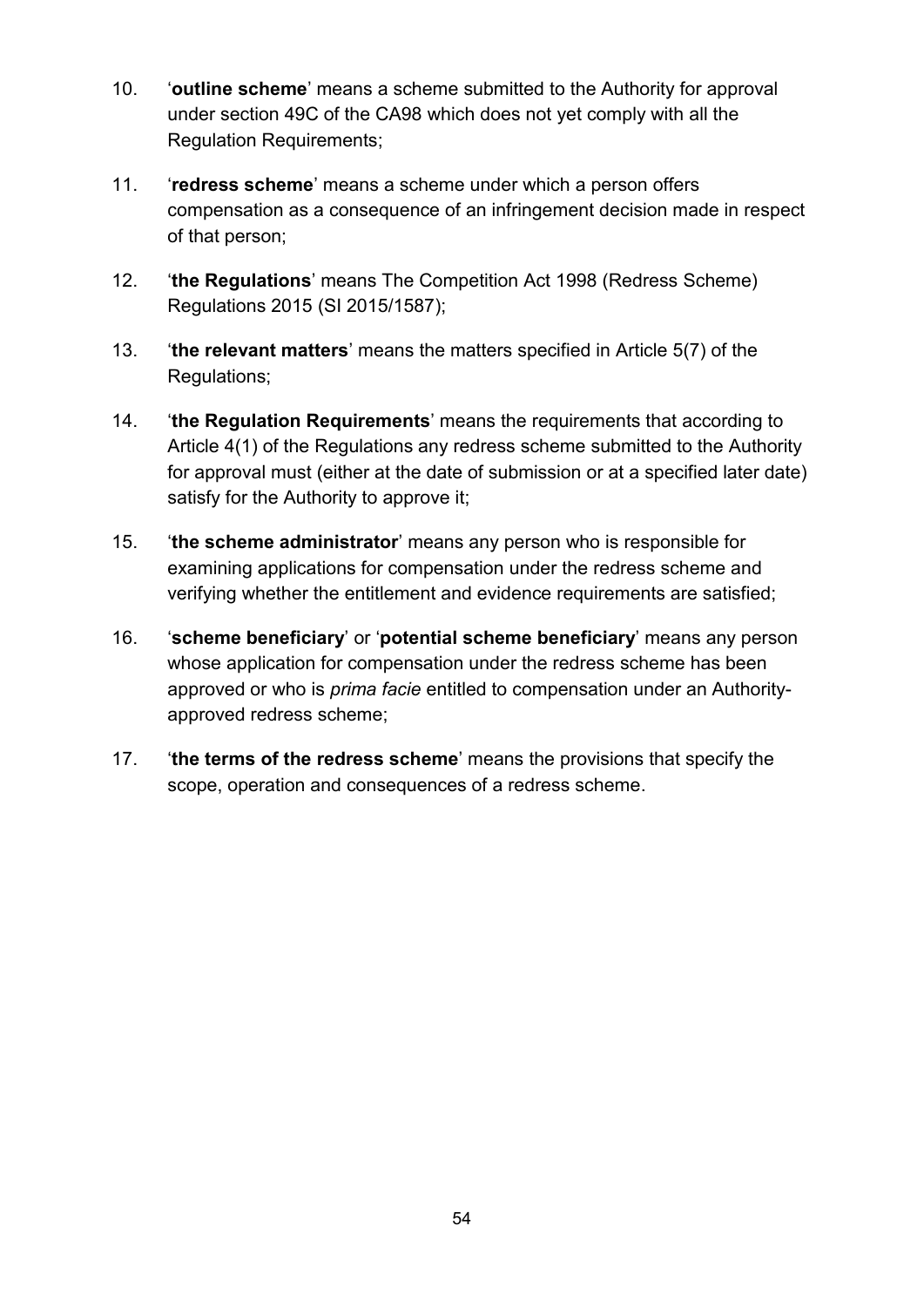## <span id="page-56-0"></span>**Annex B: Template undertaking**

## **DECLARATION OF INDEPENDENCE, COMMITMENT AND ABSENCE OF CONFLICT OF INTEREST**

**NOTE**: *The sample text below provides an example of how Chairpersons and Board members might provide the required confirmations in respect of their roles in the context of an application for redress scheme approval.*<sup>106</sup> *However, Chairpersons and Board members must amend the sample text below, or use alternative text, as appropriate in view of their individual circumstances.* 

I, [Chairperson / Board member's name], hereby declare that:

- I do not have, nor have I become exposed to, a conflict of interest that impairs my objectivity and independence in discharging my duties as a Chairperson/Board member.
- If a conflict of interest or circumstances likely to give rise to any doubts about my impartiality and independence arise or may arise during the execution of my tasks, I shall immediately notify the Chairman/the Authority<sup>107</sup> in writing without delay. In the event of such conflicts of interest, I undertake to immediately take all necessary steps to resolve it.
- I hereby undertake not to be bound by any instructions from the compensating party restricting my ability to determine whether compensation is appropriate, and shall be completely independent in the performance of my duties.
- I hereby undertake to take all necessary measures to prevent any situation that could compromise the impartial and objective performance of my tasks.
- I hereby undertake to perform my functions as a Chairperson/Board member with reasonable skill and care and in accordance with the law as well as any applicable rules governing my professional conduct.
- I undertake to abstain from any contact or conduct that could compromise, or appear to compromise, my independence as a Chairperson/Board member.

<sup>106</sup> See paragraphs [2.43](#page-27-0)[–2.59](#page-30-0) above.

<sup>107</sup> As appropriate.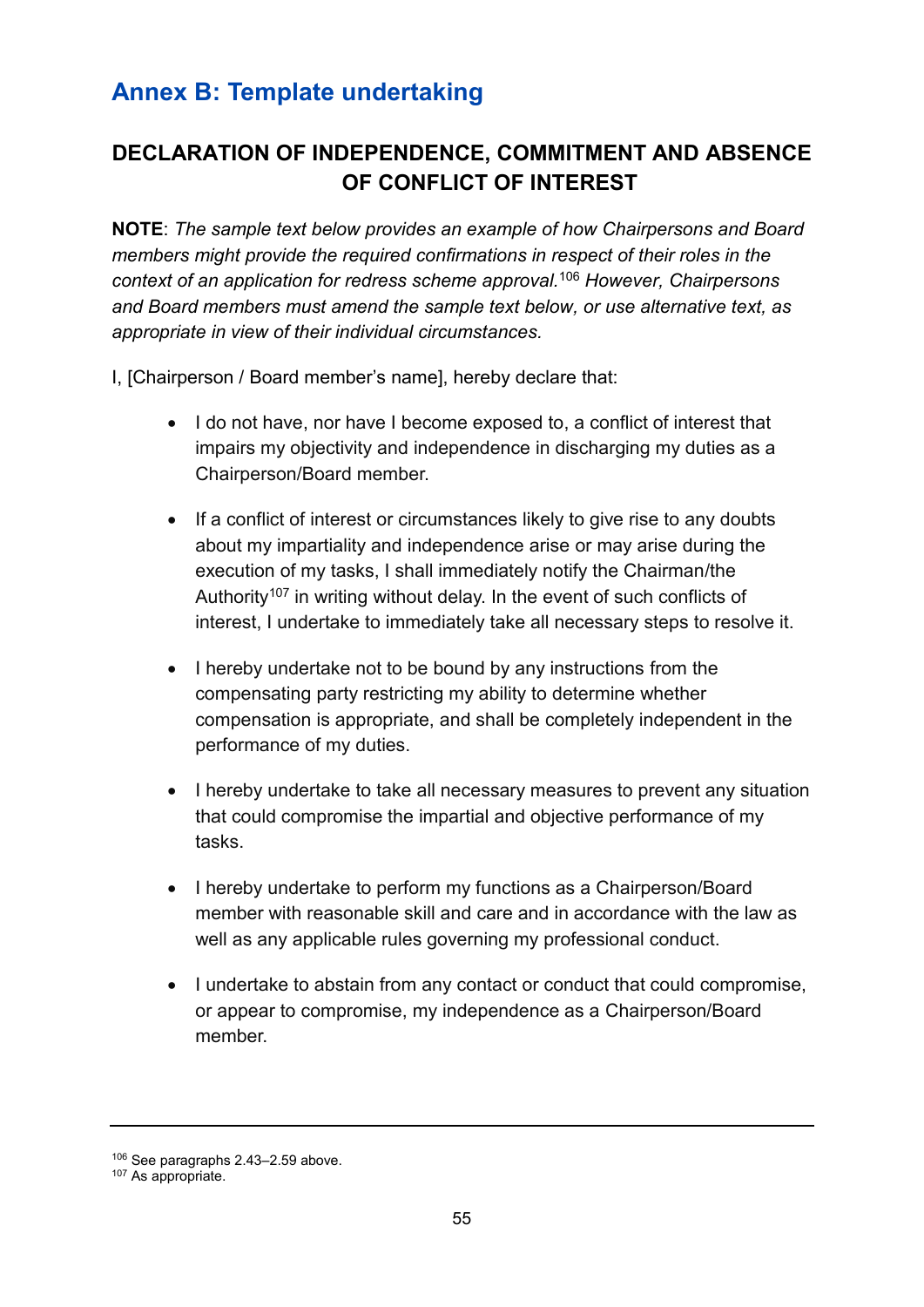- Save for the remuneration agreed with the compensating party for the performance of my role in devising a scheme, I declare that:
	- I will not derive any kind of advantage from the execution of my tasks as a Board member.
	- I have not granted and will not grant, have not sought and will not seek, have not attempted and will not attempt to obtain, and have not accepted and will not accept, any advantage, financial or in kind, from any party whatsoever, where such advantage constitutes an illegal practice or involves corruption, either directly or indirectly, inasmuch as it is an incentive or reward relating to performance of my functions as a Chairperson/Board member.

Done at […] on […]

Signature […]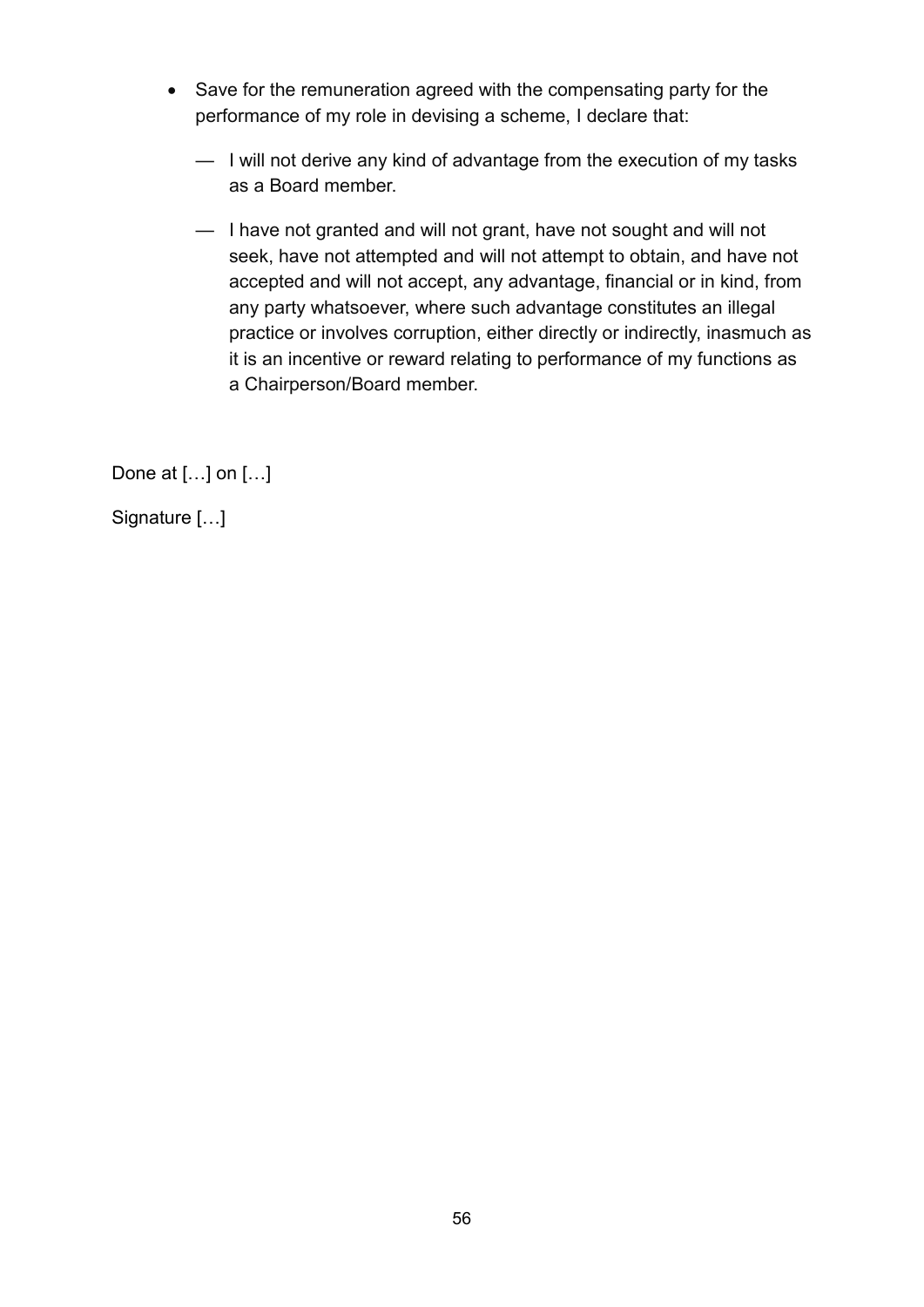## <span id="page-58-0"></span>**Annex C: Summary of private actions framework for competition law breaches**

- 1. Anyone who has suffered harm caused by an infringement of Chapter I or Chapter II of the CA98 or Articles 101 or 102 of the TFEU has a right to compensation for that harm.
- 2. A natural or legal person who has suffered loss as a result of a relevant infringement of competition law may seek redress through the courts by bringing a private action.<sup>108</sup> Two forms of private action should be distinguished:
	- **Follow-on actions** *–* if a relevant competition authority, such as the CMA, a Regulator or the European Commission, has made a decision that competition law has been infringed, a claimant may rely on the decision as proof of the breach.
	- **Stand-alone actions** if there is no previous decision by a competition authority finding an infringement of the competition rules, the claimant will have to obtain and submit evidence to the court to prove the breach of competition law.
- 3. As well as showing that the defendant breached competition law, the claimant (in both follow-on and stand-alone actions) will also have to prove that the breach actually caused the claimant loss. In practice, a claimant will need to prove that its loss would not have occurred 'but for' the competition law breach.
- 4. A private action may be brought on a collective basis by a representative<sup>109</sup> on behalf of a class of potential claimants who can be consumers or businesses, or a combination of the two. Under the CA98 (as amended by

- the High Court of Northern Ireland; and
- the Competition Appeal Tribunal (CAT).

<sup>&</sup>lt;sup>108</sup> Other forms of private action in competition law, for example an application to a court for an injunction or a declaration, are beyond the scope of this guidance. The UK courts that have jurisdiction to hear competition law cases are the following:

the Chancery Division of the High Court of England and Wales (and in some circumstances, the Commercial Court) may hear cases. See the [Practice Direction on competition law](https://www.justice.gov.uk/courts/procedure-rules/civil/rules/competitionlaw_pd) and Rule 58.1(2) of the [Civil Procedure Rules\)](https://www.justice.gov.uk/courts/procedure-rules/civil);

<sup>•</sup> the Court of Session and Sheriff Court in Scotland;

For the remainder of this guidance, the term 'ordinary courts' is used to refer to the High Court of England and Wales, the Court of Session and Sheriff Court in Scotland, and the High Court of Northern Ireland. 109 Government policy is that only those who would fairly and adequately act in the interests of the class members will be authorised to act as the class representative in accordance with Rule 77 (Authorisation of the class representative).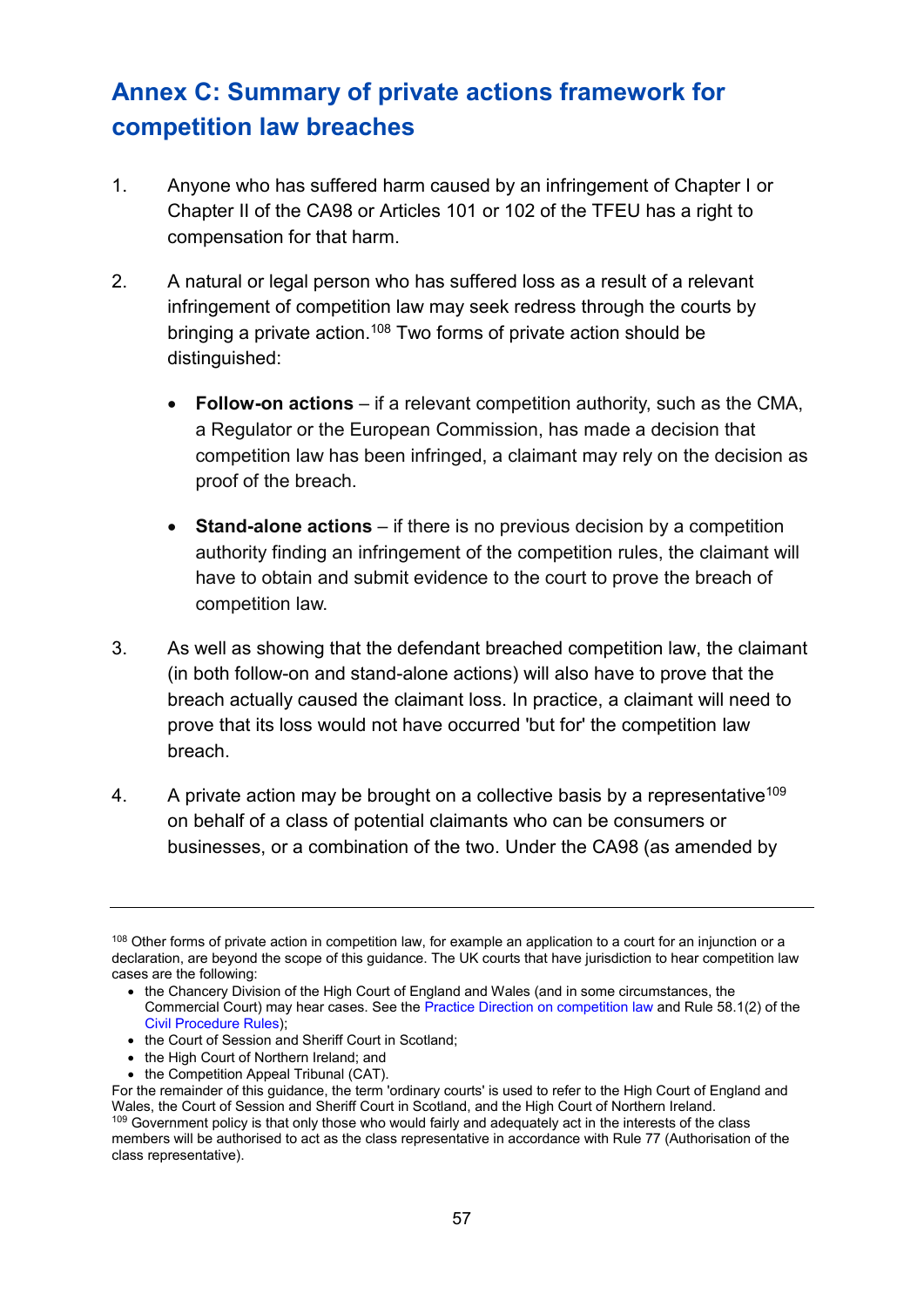CRA15), it is possible for a class representative to bring collective proceedings before the CAT.<sup>110</sup> Such collective proceedings<sup>111</sup> must be brought by a person who proposes to be the representative in the proceedings. The CAT is required to authorise the class representative and certify whether the claims in question are eligible for inclusion in collective proceedings. The CAT will also determine whether collective proceedings should be on an 'opt-in' or an 'opt-out' basis:<sup>112</sup>

- **Opt-in collective proceedings** are brought on behalf of each class member who joins or 'opts-in' by notifying<sup>113</sup> the class representative that the claim should be included in the proceedings. This means that a person will be included in the action only if they expressly join the proceedings.
- **Opt-out collective proceedings** are brought on behalf of members of a class. To be included, a person must fall within the class described in the collective proceedings: they will be included in the proceedings unless they 'opt-out' by a certain date and in the manner prescribed by the CAT.<sup>114</sup>
- 5. Collective proceedings are possible for both follow-on and stand-alone cases. The CAT Rules of Procedure<sup>115</sup> provide for a range of safeguards within the collective actions regime to protect against frivolous or unmeritorious cases being brought.<sup>116</sup>
- 6. In addition to individual and collective private actions for damages, the CRA15 also introduces a new collective settlement regime for competition law cases in the CAT to allow victims of competition law infringements and businesses which have breached the competition rules to quickly and easily settle cases on a voluntary basis.<sup>117</sup> Further details on the operation of collective actions

<sup>110</sup> Section 47B of the CA98 allows proceedings before the CAT combining two or more claims to which section 47A applies ('collective proceedings'). Collective proceedings are subject to the provisions of the CA98 and the CAT Rules of Procedure. The CAT also has general powers of case management including, where there are multiple claims, its power to consolidate proceedings, hear two or more claims together or transfer proceedings. <sup>111</sup> Collective proceedings are possible in the ordinary courts but under separate legal provisions. These are beyond the scope of this guidance, which refers to CAT collective proceedings only.

<sup>112</sup> Section 47B of the CA98.

<sup>113</sup> Notification must be made in the manner and by the time specified by the CAT.

<sup>114</sup> However, any class member who is not domiciled in the UK at a time specified will need to opt-in by notifying the class representative that the claim should be included in the collective proceedings.

<sup>&</sup>lt;sup>115</sup> The CAT Rules of Procedure are available o[n the CAT webpages.](http://www.catribunal.org.uk/)

<sup>&</sup>lt;sup>116</sup> For example, the CAT may only authorise a person to act as the class representative in the collective proceedings if it considers that it is just and reasonable for that person to do so and will take into account a number of factors in its discretion, including whether that person would fairly and adequately act in the interests of the class members, according to the relevant provisions of the CAT Rules of Procedure. The CAT will also certify that the claims in question are eligible for inclusion in collective proceedings according to the relevant CAT Rules of Procedure.

<sup>117</sup> Sections 49(A) and 49(B) of the CA98, as amended by the CRA15. The collective settlements regime is set out in the CAT Rules of Procedure.